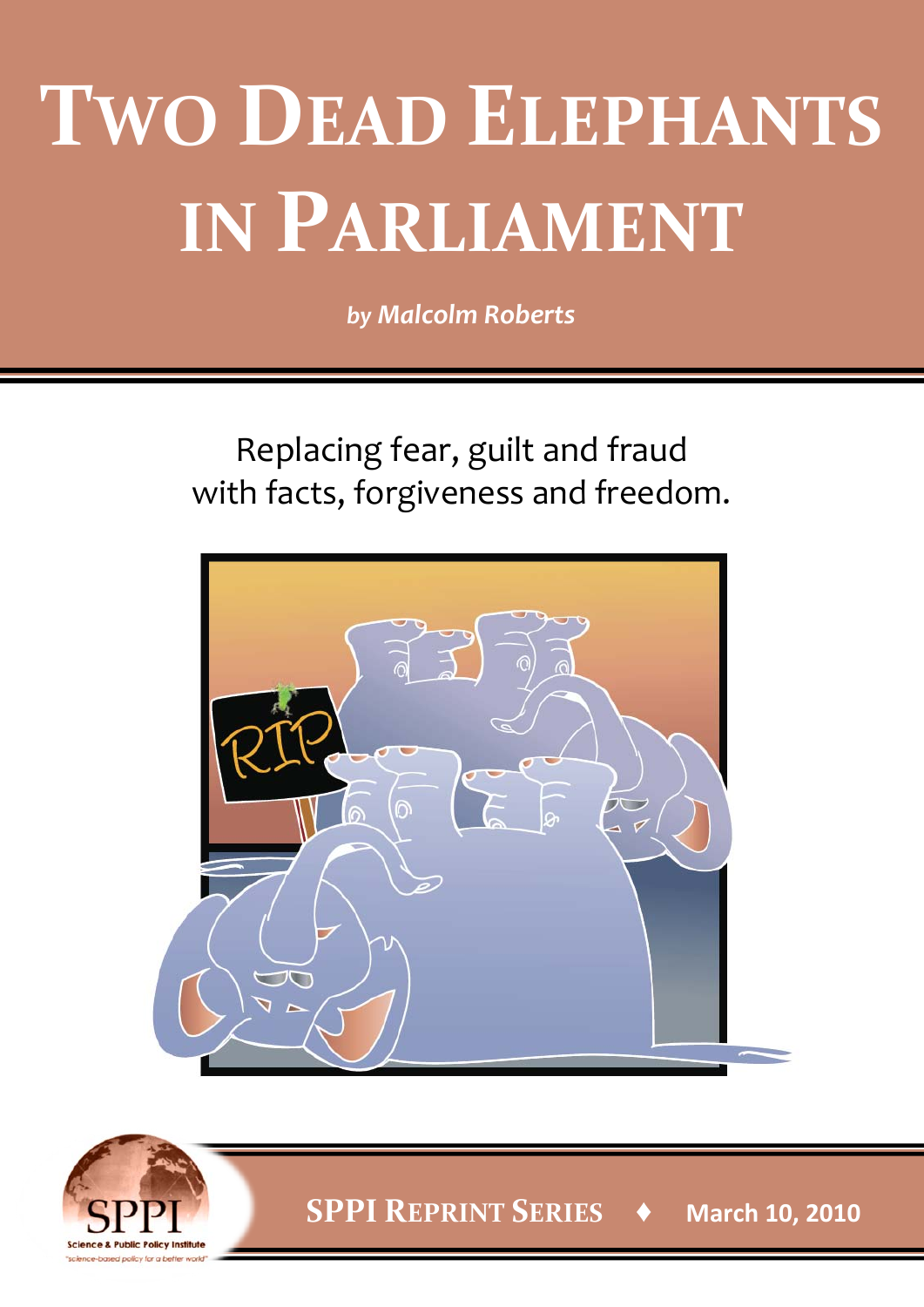## two dead elephants in parliament



**Referenced briefing paper on UN IPCC claims prepared for members of parliament**

**By Malcolm Roberts**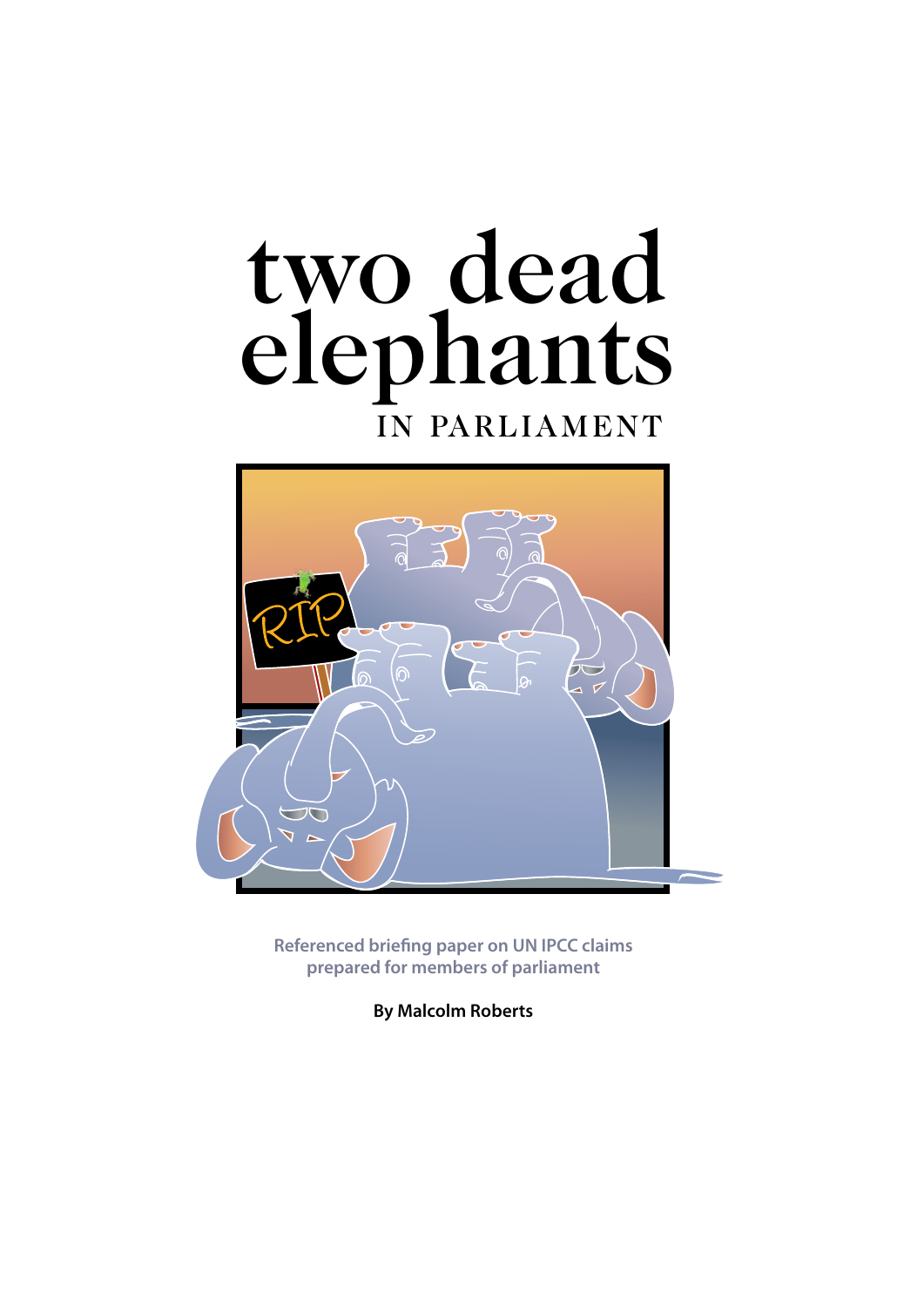

in parliament



## replacing fear, guilt and fraud with facts, forgiveness and freedom

Referenced briefing paper on UN IPCC claims prepared for members of parliament

BY MALCOLM ROBERTS

*Relax—you can stop holding your breath! Exhaling CO2 is not polluting our world!*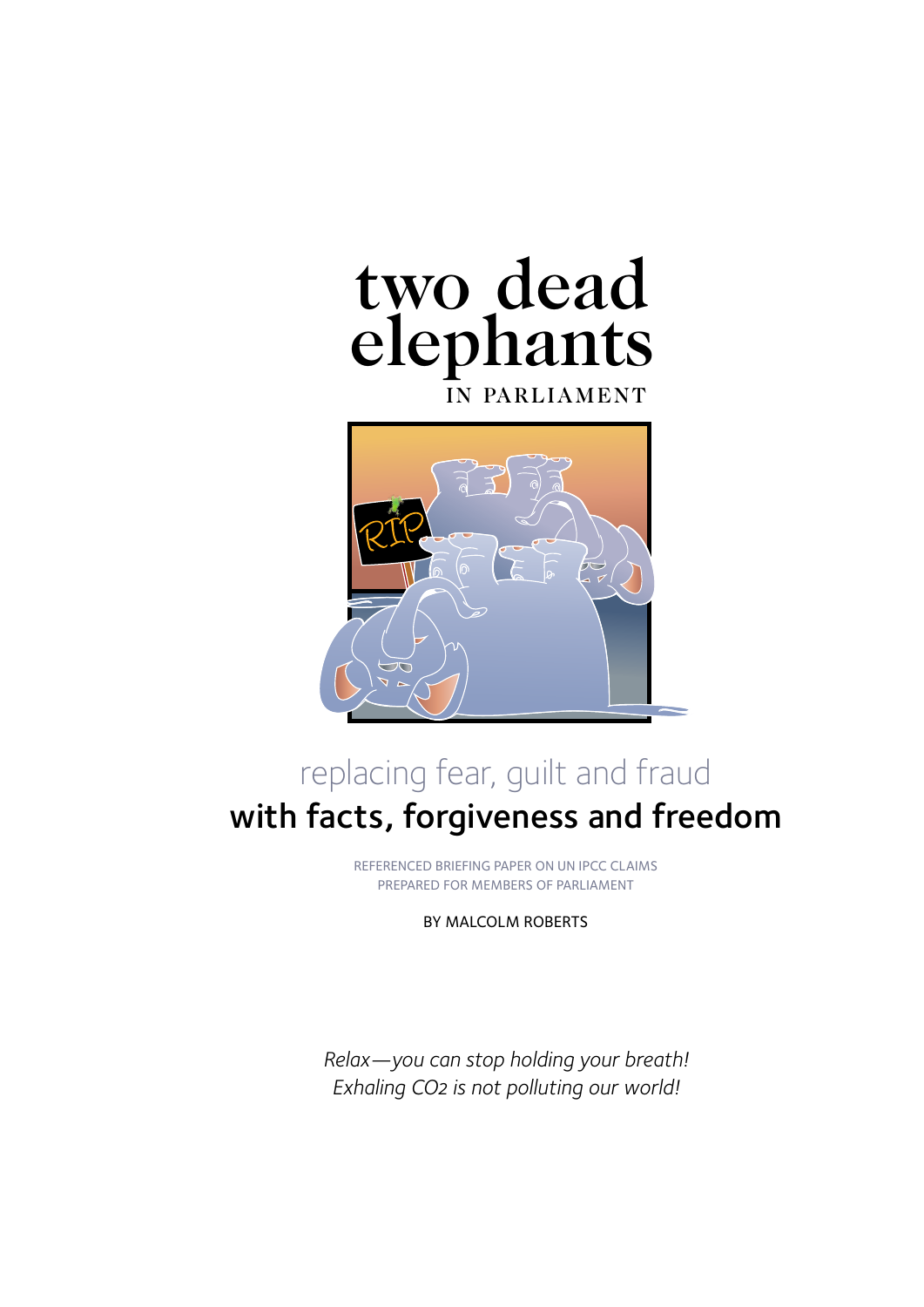### **Contents**

| Clarity and integrity-choices build legacies |    |
|----------------------------------------------|----|
| Summary                                      | 3  |
| <b>Essential Facts</b>                       | 8  |
| Protecting truth                             | 41 |
| Acknowledgments                              | 42 |
| Declaration of Personal Interests            | 43 |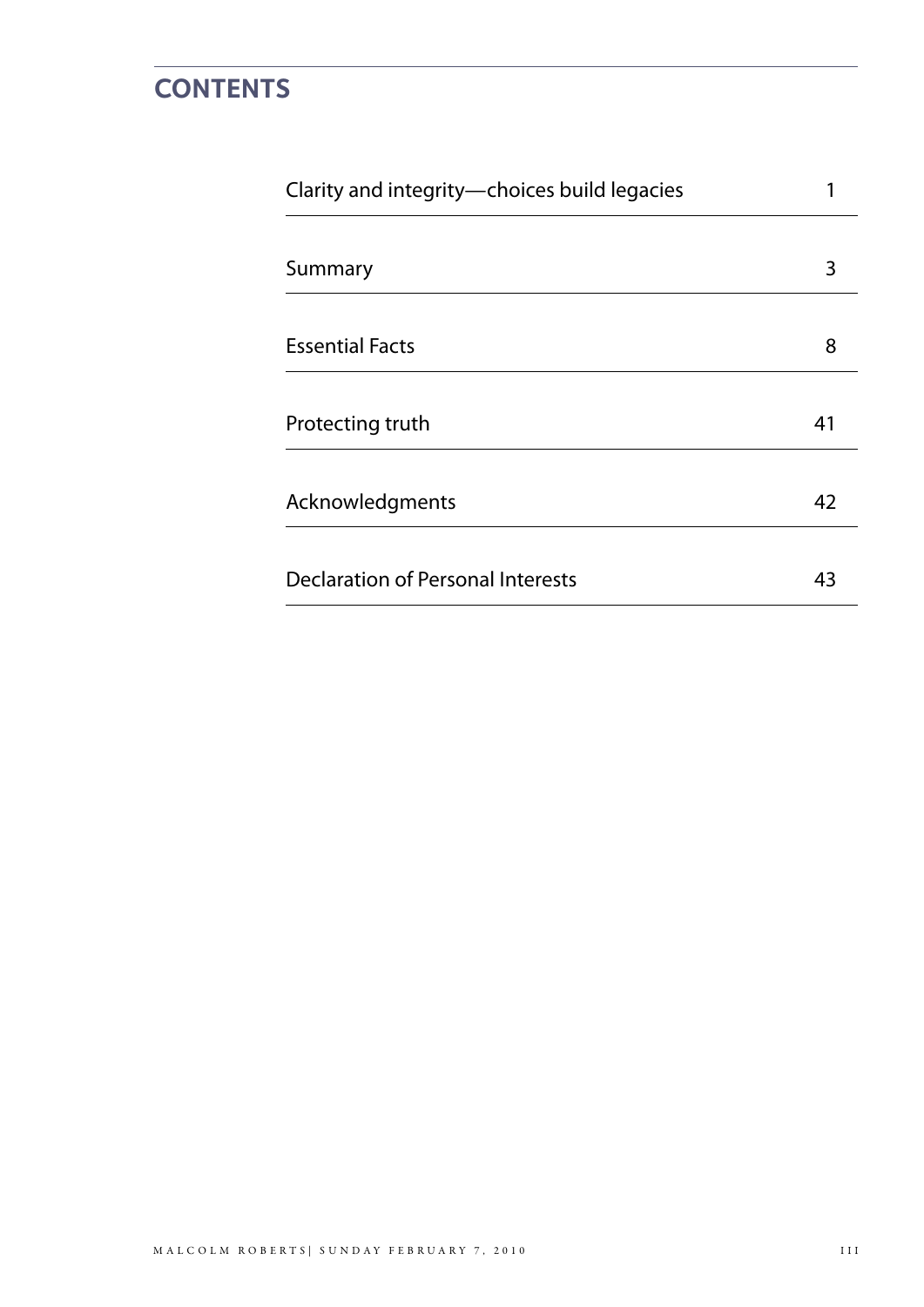### **Clarity and integrity—CHOICES BUILD LEGACIES**

After listening to politicians and media, you may think the United Nations' Intergovernmental Panel on Climate Change (UN IPCC) is scientific. You may even think that recent revelations about UN IPCC falsities were minor blemishes and lapses. Examining the almost daily exposing of new unscientific UN IPCC falsities shows otherwise.

Draft notes on UN IPCC falsities and fraud hurriedly sent last week to all members of parliament are already out of date. The emergence of errors by the UN IPCC is accelerating. We can be free of confusion and uncertainty by questioning and examining what we've been told. Use this catalogue of facts to assess political panic and alarm. Decide for yourself.

*The Indian government has already decided. Quoting the Indian Environment Minister, Dr Ramesh, the Indian government has established its own body to monitor the effects of global warming because it "cannot rely" on the United Nations' Intergovernmental Panel on Climate Change chaired by Rajendra Pachauri.* 

*The UN IPCC's disintegration is accelerating.*

#### **Australians as Stunned Observers of an hilarious, tragic Parliamentary Farce**

The UN IPCC's global warming alarm is dead. Killed by the stampeding revelations of the UN IPCC fraud and falsities.

Yet, there are two dead elephants in federal parliament—one each in the Senate and the House of Representatives. In each chamber, politicians are tiptoeing around the UN IPCC corpse. They're pretending climate alarm is still alive—no one wants to be the first to break the news.

Kevin Rudd's mob, cowed in silence imposed by party control and paralysed by fear of voter backlash, pretend the rotting corpses are not there. They aim to suffocate Australia through an Emissions Trading Scheme imposing a huge tax payable by every consumer.

Tony Abbott's mob is paralysed by fear of sensational headlines labelling them anti-green. They too tiptoe warily around the putrid corpses. They think that to be seen as environmentally caring they need a plan for tackling global warming alarm. They're trying to prove their plan is better. So they push a far less costly, far less risky and far less damaging alternative to suffocating Australia—they want to choke Australia through yet more unneeded regulation.

The growing majority of Aussies watch and laugh. Woken to reality, they look on and shake their heads with derision and disbelief. While politicians tiptoe around dead elephants, Aussies have figured out what really matters—global warming alarm has been fabricated.

Most Australians genuinely care for the environment. They've concluded climate alarm is a wasteful, costly derailment— a derailment that prevents addressing real environmental challenges.

Yet Senator Wong rushed into defending the UN IPCC. With the UN IPCC's subsequent apology for its breaches of science, Senator Wong's panic became embarrassing. The material in this summary makes it abundantly clear that Senator Wong's trivialisation of the UN IPCC's Himalayan falsities, as reported by the ABC, contradicts the UN IPCC's. Her trivialisation of reality shows politicians need scrutiny.

As an advisory body on climate, the UN IPCC is dead. This catalogue of facts shows why.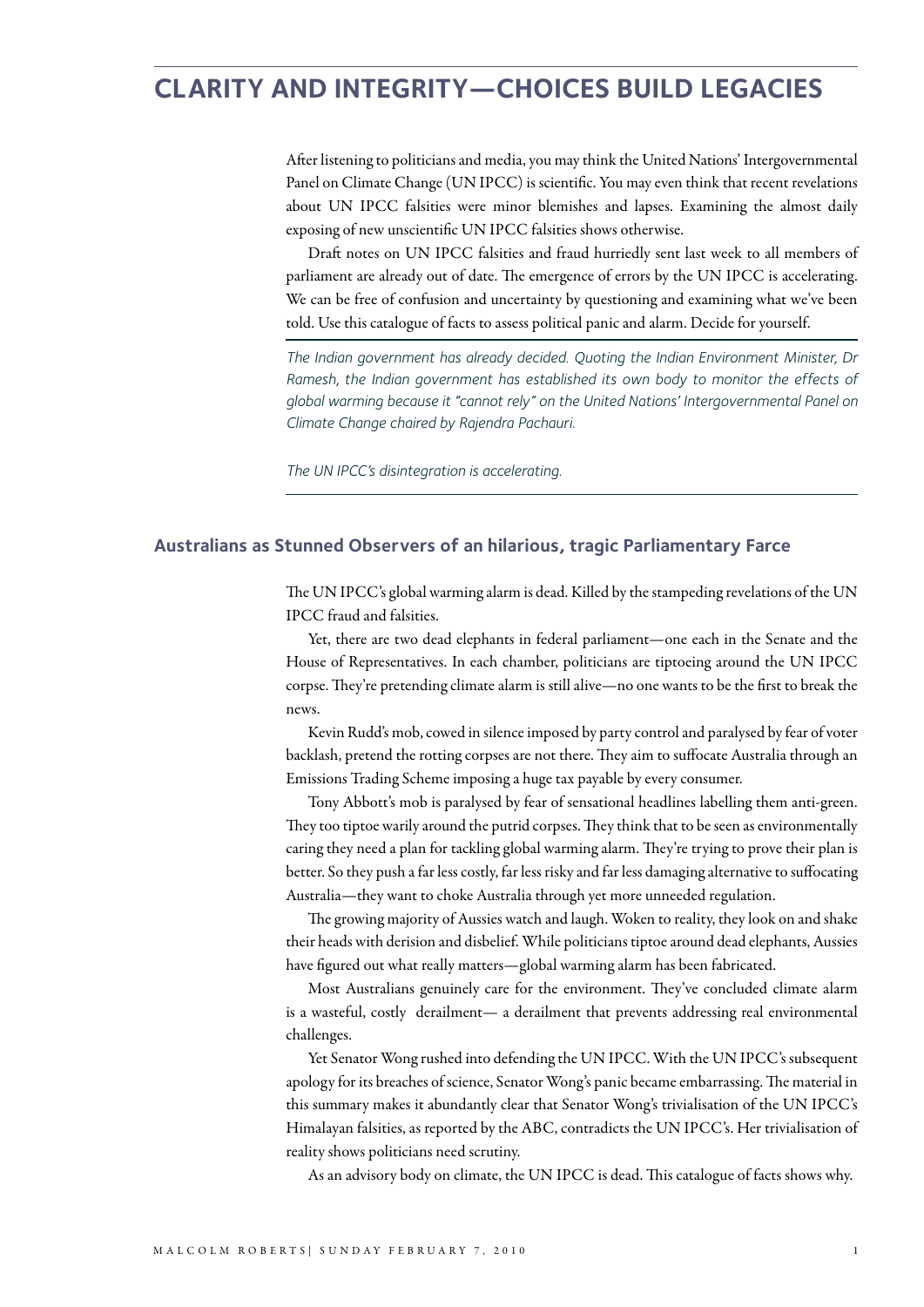*Before presenting conclusions, lets acknowledge Senator Steve Fielding's integrity. He did his due diligence, developing conclusions based on climate fact. He repeatedly demonstrates the courage to speak out in protection of his constituents. Lets acknowledge the strength and courage of Nationals MP's in alerting Australians to the government's climate fraud. We hope they've not been mesmerised by their coalition partners. We hope they continue to expose the elephant corpses by speaking with integrity.*

#### **Clarity of fact and integrity will determine every MP's enduring legacy**

Truth and parliamentary credibility are threatened with extinction by the UN IPCC's global warming alarm. Australians will regain hope when MP's speak with integrity and truth. That will rebuild parliamentary relevance. It will build for those MP's a lasting, honorable legacy.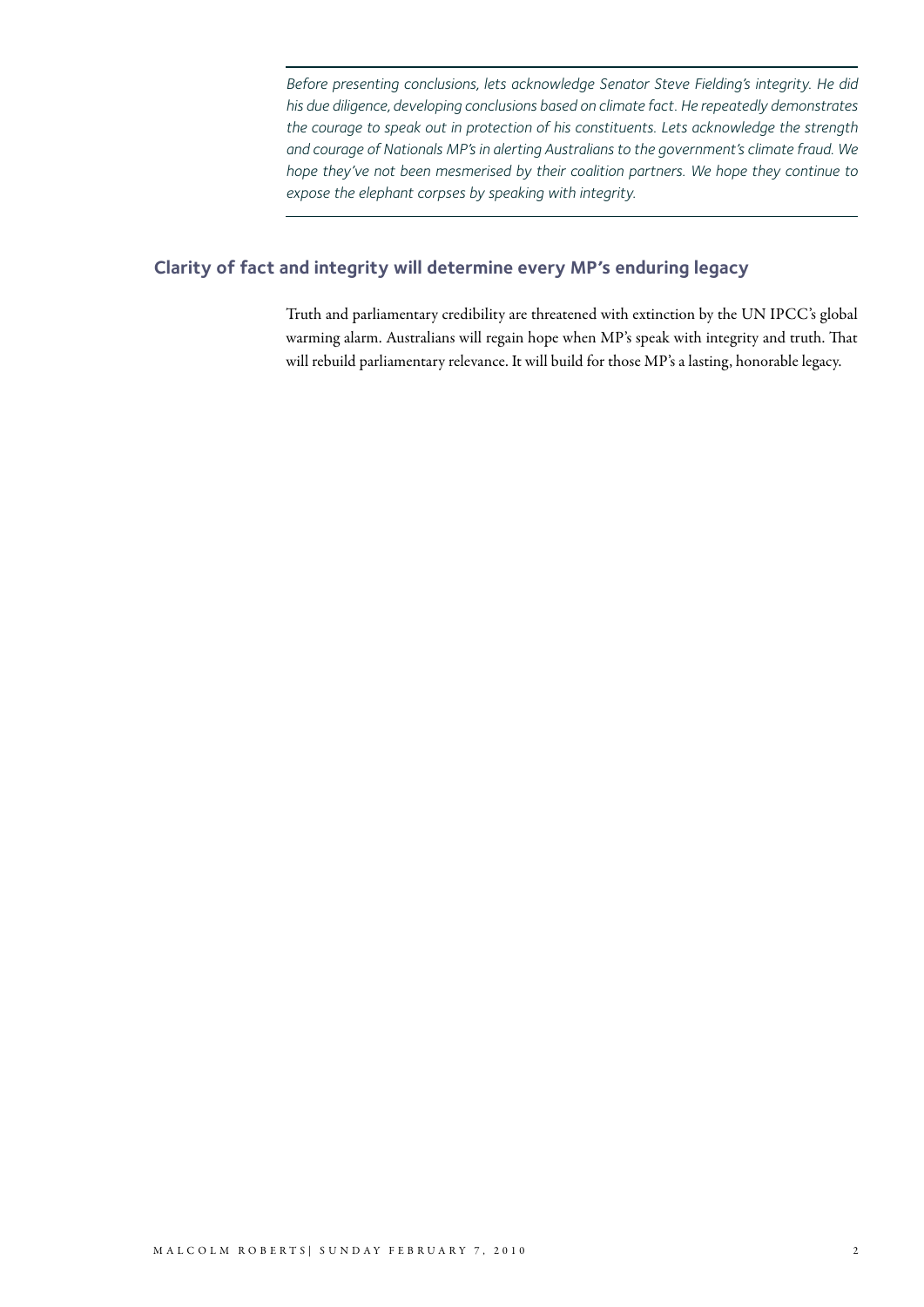#### **Summary**

#### **Conclusions to Date from the UN IPCC's Patterns of Unscientific Behaviour**

The following conclusions are obtained from examining this catalogue's list of UN IPCC misrepresentations of science. We are now seeing publicly what eminent UN IPCC scientists have been saying since the UN IPCC's second report in 1995—the UN IPCC peddles bogus science for political objectives. This bogus 'science' includes:

- ➤ Science being bent, distorted, fabricated, tampered with, destroyed, hidden, misrepresented;
- ➤ Frequent falsities deliberately fabricated yet claimed to be scientific;
- ➤ UN IPCC 'peer review' typically contradicts what is commonly accepted as scientific peer review practices;
- ➤ The UN IPCC even bypasses its own typically ineffective peer reviews;
- ➤ Activists, non-experts and non-scientists bypass or distort peer review rendering it useless and rendering science broken;
- ➤ Expert reviewers being prevented from checking the UN IPCC's claimed results;
- ➤ The UN IPCC's fraudulent attempts to reassure people that its fabrications are the product of scientific procedures;
- ➤ Dishonesty prevailing—systemically embedded with political objectives;
- ➤ False, unscientific claims appear clearly aimed at spurring public alarm to motivate government action in support of UN IPCC objectives. This has been achieved by politically altering scientific reports and feeding these to the media to produce frightening headlines.

In developing its core claims and alarming projections, the UN IPCC does not use solid data, sound analysis, objective assessment and considered judgement. In fabricating its core claims solid data, sound analysis, objective assessment and honest considered judgement are systemically and consistently avoided. This applies to many of its supporting emotive claims driving public alarm aimed at motivating governments and voters to comply with its agenda.

The UN IPCC's many very serious breaches of scientific integrity and scientific peer review and its dishonesty are at the heart of its core climate claims and many supporting alarming projections. Specifically, as detailed in later sections of this report, fraud underpins the UN IPCC's claims. Examples include:

- ➤ Its core temperature claim was fabricated by a junior scientist while bypassing and initially preventing peer review by scientists until exposed by scientific detective work. Yet Earth's two accurate global temperature records (weather balloons, later supplemented by satellites) show no net warming since 1958. Satellite measurements show that UN IPCC predictions of tropospheric warming are wrong;
- ➤ Tampering of Earth's three ground based temperature records to falsely show warming when there has been no warming. Specifically, the Climate Research Unit (CRU), a key source of UN IPCC ground based temperature data is corrupt. USA's NASA and NOAA now face claims of tampering and corrupting their records of ground based temperature data. The original ground based measurements reveal no net warming since 1890;
- ➤ Its core claim on atmospheric carbon dioxide (CO2) levels was falsified and unscientifically fabricated. It omitted reliable records showing higher levels of CO2 during the last 180 years;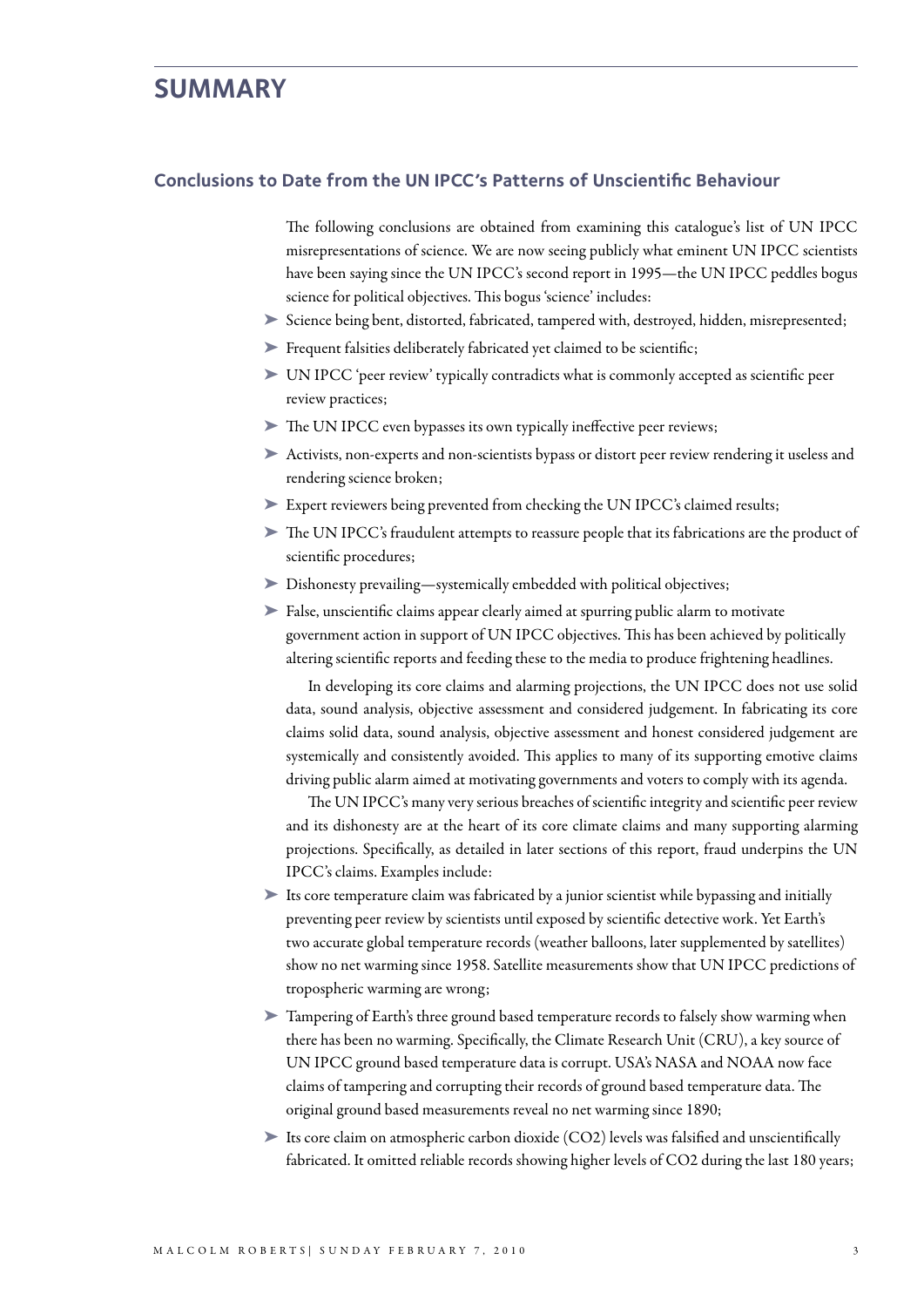- ➤ Political summary reports presented to the media and national governments contradict UN IPCC scientists' reports. This is combined with political reports being written and presented to the media and governments before the scientific reports were written. Scientific reports have been altered and key graphs and supporting data changed without advising the scientists and without peer review;
- ➤ Falsely inferring scientists supported conclusions stated in UN IPCC political reports;
- ➤ Using apparently deliberate errors in data and calculations;
- ➤ Perpetrating misleading, incomplete, incorrect wrong or inadequate statements;
- ➤ Claims of alarm were fabricated without scientific data and based on anecdotes, comments by non-experts including activists and breaches of scientific peer review. The UN IPCC's unfounded claims of alarm have been contradicted by eminent scientists - experts in their fields. Unfounded claims of alarm include:
	- Himalayan glacier scandal glaciers are not melting alarmingly. Contrary to the UN IPCC report, some Himalayan glaciers are advancing;
	- Amazon rainforest is not being adversely affected by climate and the UN IPCC's claim 40% will be seriously affected is unfounded;
	- Fabrications falsely promoting alarm about hurricanes, storms, droughts, floods and other normal weather events contradict expert science and data;
	- Unfounded claims of increased insect-borne disease contradict science and data;
	- Unfounded claims of animal and plant extinction;
	- Unfounded alarm about human food production;
	- Unfounded claims of devastation of African agriculture;
	- Unfounded claims of mud flows and avalanches in coastal Latin America due to glaciers;
	- Unfounded exaggeration of risks to Australian climate driven by an apparent concern that UN IPCC's reports may not be sufficiently scary;
	- There is no scientific evidence for catastrophes;
	- Scary newspaper story of cold showers, rotting food, etc used as a reference in UN IPCC report;
	- Unfounded alarm about sea levels;
- ➤ More than 20 additional cases of unsubstantiated UN IPCC alarm based on apparently unsupported claims by activists have been revealed and are being pursued;
- ➤ Lack of any scientifically measured real-world evidence or data that humans caused global warming. The UN IPCC has no such scientific evidence;
- ➤ Its implied claim that 4,000 scientists support its core claim that humans warmed Earth, yet only five (5) scientists endorsed the claim and there's doubt they were even scientists. There is no consensus of scientists in support of the UN IPCC's core claim. Many eminent scientists world-wide disagree with and criticise the UN IPCC. These include eminent UN IPCC scientists;
- ➤ Relies only on creatively conjured and erroneous computer models that fabricated outputs purported to be 'data'. These are fed to, and used by the media instead of scientifically measured real-world data;
- ➤ Chairman Rajendra Pachauri has apparent serious conflicts of financial interest and behaviours contradicting the UN IPCC's advice to governments;
- ➤ Senior members have repeatedly justified use of unfounded alarm;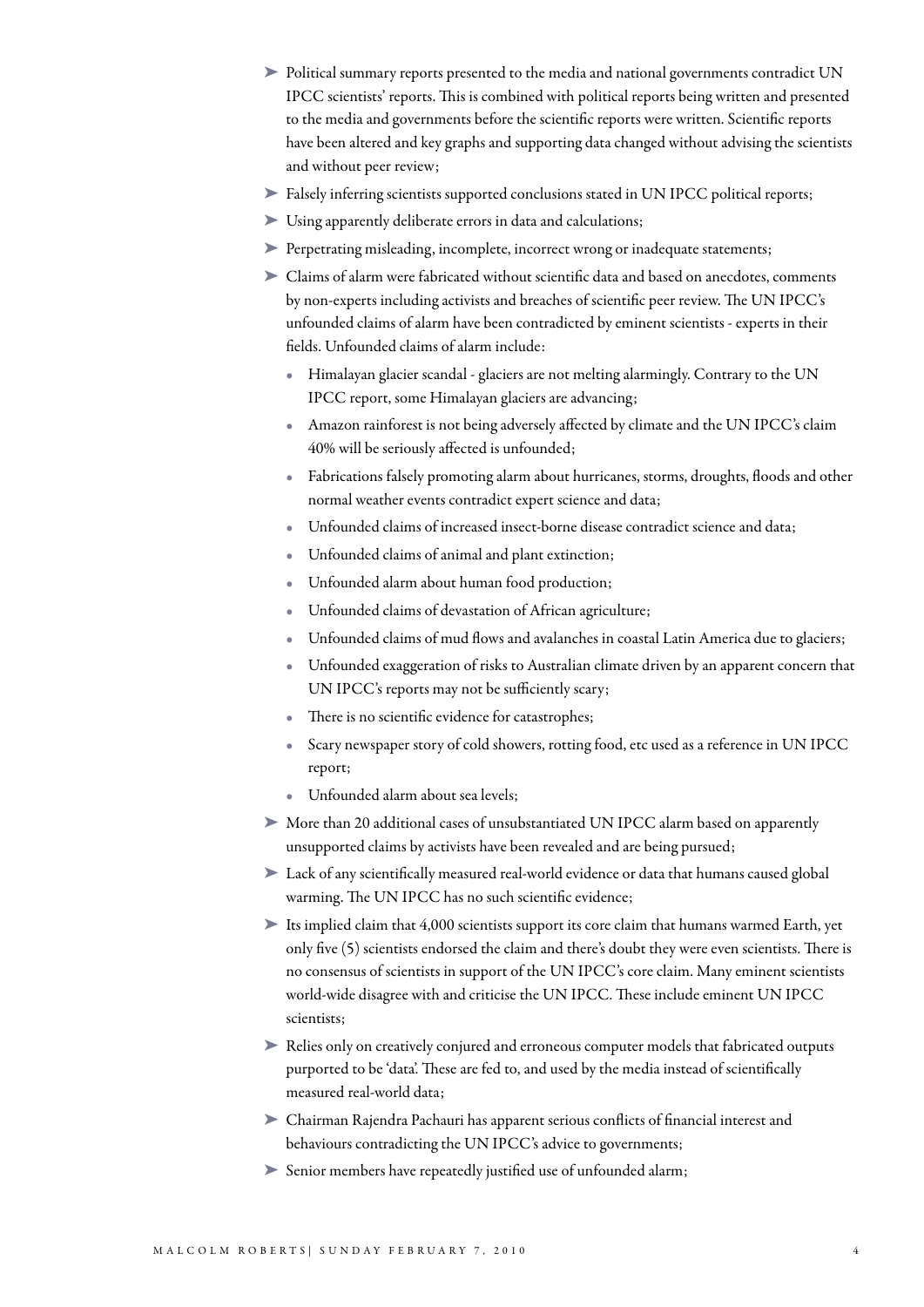- ➤ Ignoring, and even omitting, accepted significant natural causes of warming; and,
- ➤ Ignoring significant benefits of natural global warming.

*According to McLean1, the UN IPCC's 2001 report stated, quote: 'chapter 1 admitted that the changes in temperature did not necessarily mean that a human influence on climate had*  been identified and that the changes may be natural'. That truth was immediately buried by *a 'theory' that contradicts the laws of physics and Nature.*

The UN IPCC's core greenhouse gas effect 'theory' contradicts the Laws of Physics and Nature. It's not even a theory, not even a supposition. The UN IPCC's 'theory' is impossible and unnatural. Nature controls atmospheric CO2 levels. The UN IPCC's greenhouse claim is not scientific. It's a falsity.

*Data obtained from the UN IPCC itself on its own processes for producing its reports reveals that UN IPCC processes are unscientific and not able to support the UN IPCC's core claims.*

The UN IPCC's distortion of the scientific method, it's blind unfounded criticism of justified scientific challenge (legitimate scepticism), its politicised policies and its political propaganda could well damage science in the public's eye for decades.

Fraud is rife in the UN IPCC. It has been driven from the highest levels of the UN IPCC and *its sponsoring organisation, UNEP (UN Environmental program) since its inception. The UN IPCC does not work for national governments, it works for the UNEP agenda.*

The UNIPCC's global warming fabrication is dishonest - and, in places, apparently possibly criminal.

The UN IPCC and its executives have thwarted and discredited real scientific research stifling real science and hindering knowledge of climate. The UN IPCC has stifled humanity's progress.

UNIPCC reports were claimed to be the basis for the UNFCCC's Copenhagen conference that was a complete failure. That failure was unavoidable because without any scientific realworld measured evidence of human effect on global climate, delegates pursued personal and national political agenda.

The current Australian government is complicit in promoting UN IPCC falsities and neglecting reality. eg:

- ➤ The Prime Minister assisted by spreading the falsity that the UN IPCC's core claims are supported by 4,000 scientists. They are not;
- ➤ In answer to Senator Steve Fielding's three simple questions, Senator Wong and her advisers have not been able to provide any scientific proof that humans caused global warming;
- ➤ Senator Wong's department appears to be spreading unfounded alarm using tactics similar to the UN IPCC's tactics;
- ➤ Senator Wong has misrepresented science and climate to her own party;
- ➤ Alarm propagated by the government about the Great Barrier Reef is contradicted by science

<sup>1</sup> McLean, J, 2007. 'Why the IPCC should be Disbanded'. Science & Public Policy Institute. http:// scienceandpublicpolicy.org/images/stories/papers/ originals/mclean-disband\_the\_ipcc.pdf [Accessed: December, 2009]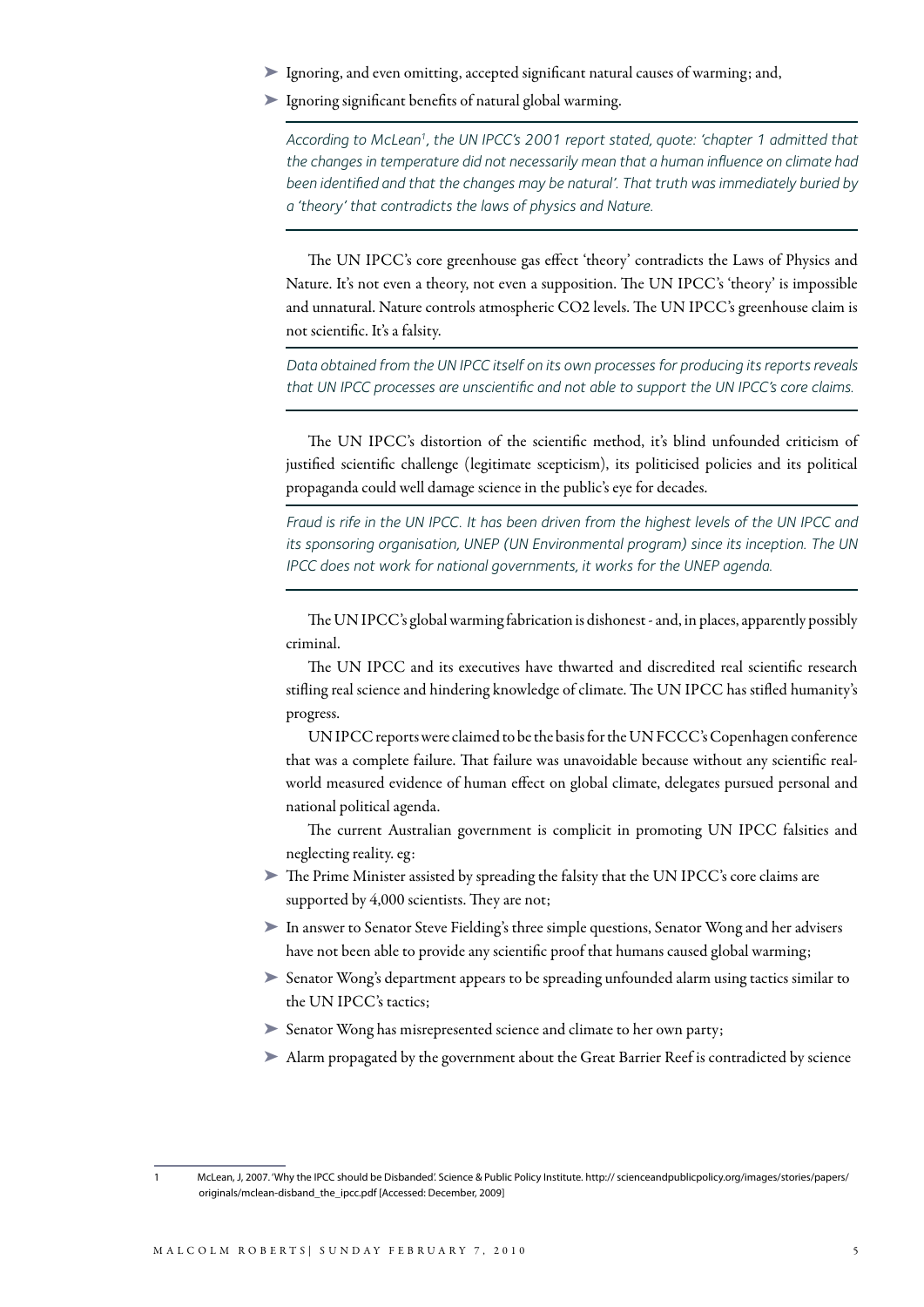➤ Prime Minister Rudd supported Copenhagen calls for 'reparations' to Africa for extreme weather events falsely purported to be caused by developed nations' production of CO2. Yet that claim is just another unfounded UN IPCC claim driving alarm. That the government did not check the source before committing to billions of dollars in 'reparations' shows gross negligence toward taxpayers' money.

*Global warming is not a problem. There is a problem with the United Nations - a very serious problem. There is a serious problem with the Australian government's department of Climate Change and Water and the behaviour of its minister, Senator Wong.*

#### Adopting the government's climate policy will seriously damage the environment.

*Firstly, Canadian environmentalist Lawrence Solomon puts it into perspective on page 210 of his book entitled: "The Deniers" when he says, quote: "But Kyoto is not an insurance policy. Just the opposite, it is the single greatest threat today to the global environment, because it makes carbon into currency. Carbon is the element upon which all living things are built. With carbon a kind of currency—which is what all carbon taxes and carbon trading and similar schemes do—all ecosystems suddenly have a commercial value that makes them subject to manipulation for gain."*

Secondly, the UN IPCC's push to artificially increase energy prices is a serious threat to the environment, especially in poor nations. Thirdly, focussing on a non-problem—the UN IPCC's fabrication of global warming—diverts attention and scarce resources from addressing real environmental and humanitarian challenges.

For the government it seems CO2 does not really matter. All that matters is initiating some form of Emissions Trading Scheme.

Senator Wong's actions have seriously and for no sound reason damaged:

- ➤ science and particularly climate science, the scientific process and peer review;
- ➤ the environment—and worsened the greatest global environmental threat (carbon trading);
- ➤ the economy—and worsened humanitarian threats, particularly to the poor and vulnerable.

Senator Wong's actions, through unfounded coercion and misrepresentations aimed at encouraging Australia's adoption of the UN Framework Convention on Climate Change's Copenhagen agreement threaten to:

- ► destroy personal freedom of Australians;
- ➤ destroy Australia's sovereignty and democracy through ceding governance to the UN;
- ➤ erode morality, misrepresent humanity and derail people's inherent environmental care;
- ➤ end energy independence, the key to our civilisation's productivity, material security, wellbeing and ease.

Senator Wong's immediate and unsound defence of the UN IPCC over the unfolding Himalayan glaciers scandal demonstrated Senator Wong seems to be either:

- ➤ ill-advised; and/or;
- ➤ blind to UN IPCC flaws despite these being made clear to her in writing on numerous occasions; and/or
- ➤ involved in corruptly, fraudulently using the UN IPCC reports for personal/political gain.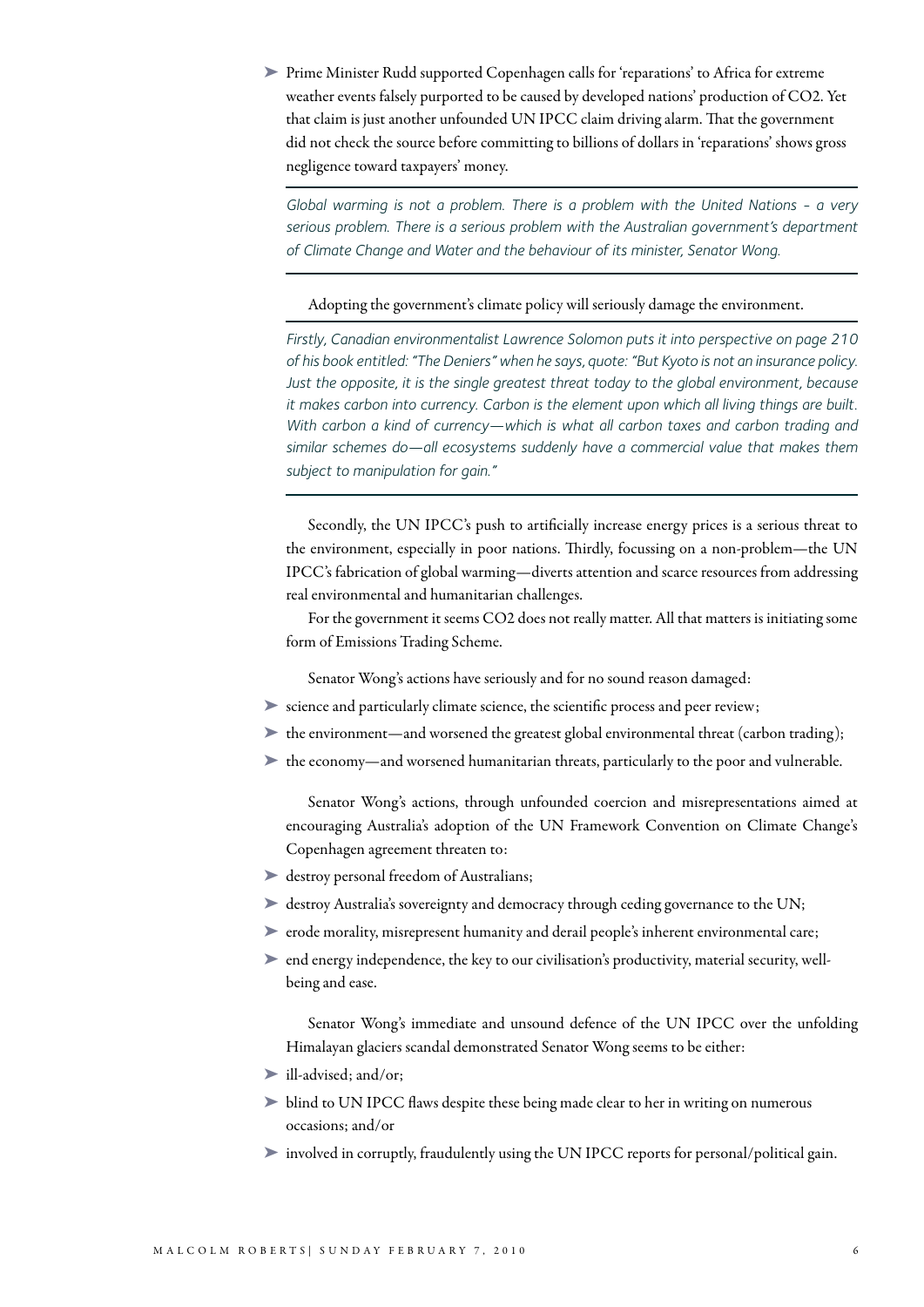The institutions of government and major political parties have failed Australia and the environment. We need less government, not bigger remote UN governance.

As Opposition Leader, the current Prime Minister's 2007 election campaign on climate had no credible foundation and misled the people.

Combining the above with an understanding of Nature's powerful drivers of global climate, the only plausible policy is continuing to adapt to ongoing natural cyclic climate variability as humans have done for thousands of years. To deviate valuable resources to a failed theory peddled by bogus and fraudulent science leaves the nation and the planet vulnerable.

*To destroy Australia's economy for a non-problem is irresponsible and heartless. With the evidence now clear, any politician assisting that deviation of resources will be doing so with no scientific foundation and likely for purely political reasons. Such politicians will be*  responsible for the deaths, in undeveloped nations, of millions of people, or at best, the *tragic consequences of consigning millions to live in greater misery.*

If the UN IPCC was a company it would be up for fraud. UN IPCC reports are no basis for the *government's global warming policy and Carbon Pollution Reduction Scheme, CPRS.*

Please … Senator Wong:

- ➤ launch an immediate, independent inquiry into the UN IPCC and its reports;
- ➤ cease the destruction of science;
- ➤ cease the use of fear and guilt based on a combination of erroneous computer models projecting unfounded and unlikely future scenario with anecdotes that bypassed peer review;
- ➤ cease labelling and promoting CO2 as a pollutant;
- ➤ dismiss the CPRS; and
- ➤ until you have scientifically measured real-world proof that human production of CO2 caused global warming, cease your unfounded and false claims of climate alarm.

"If the IPCC wasn't there, why would anyone be worried about climate change $2$ ?" Rajendra Pachauri, *UN IPCC Chairman*

*Members of Parliament, please, do your due diligence using real science. Speak out. Vote against the CPRS. Stop toying with climate fraud. Instead, debate real environmental and humanitarian challenge.*

<sup>2</sup> Rajendra Pachauri, Chairman of the UN Intergovernmental Panel on Climate Change, Science, February 5, 2010.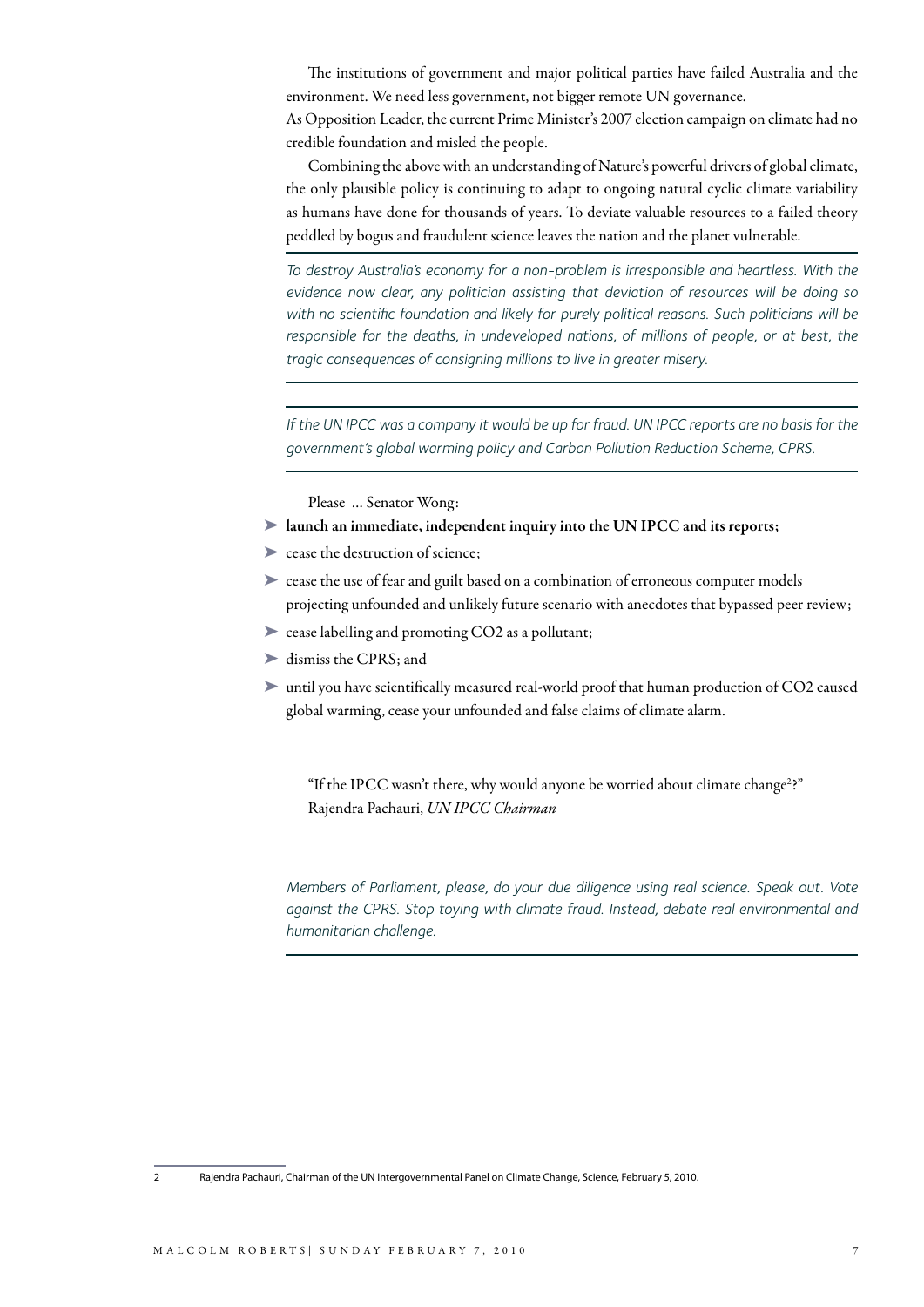#### **Essential Facts**

The following information provides essential facts to support Senator Wong in correcting her public misrepresentations as minister for climate change.

#### **Contrary to Senator Wong's rushed premature defense of un ipcc errors on Himalayan glaciers, such errors are not exceptional, they are demonstrably typical**

On Monday, January 18th, 2010, the ABC reported on the then unfolding controversy over the UN IPCC's unfounded fabrications that claimed catastrophic melting of Himalayan glaciers. In its web news article headed 'Wong defends UN over climate mistake' the ABC said, quote: 'But Ms Wong says the main claims of climate change science remain unchallenged'.

"This is a report that has been peer reviewed extensively; very few errors have been found in it and none that challenge the central findings," she said.

"Climate change is real and human beings are contributing to it, and people like Senator Minchin, who have never believed in climate change, will jump on anything in order to justify their position."3

For eight months I've been asking Senator Wong questions and providing her with abundant scientific material and credible scientific references. These include detailed paper documents with scientific references, faxes, paper letters sent by Registered Post and approximately 100 e-mails, many substantiated with scientific references.

These challenge Senator Wong's public position on global warming and specifically her claims that the modest natural, cyclic warming that ended around 1998 was caused by humans and specifically by human production of carbon dioxide (CO2). My intent has been to protect my children who are entitled to an opportunity to earn a secure future, protect my elderly parents who have worked hard all their lives and to protect the environment, science, integrity and basic human freedom. In so doing, my intent has been to protect Senator Wong.

As used in this document, fraud is defined as:

Fraud [frawd]  $-noun<sup>4</sup>$ 

1. deceit, trickery, sharp practice, or breach of confidence, perpetrated for profit or to gain some unfair or dishonest advantage.

2. a particular instance of such deceit or trickery: mail fraud; election frauds.

3. any deception, trickery, or humbug: That diet book is a fraud and a waste of time.

4. a person who makes deceitful pretences; sham; poseur.

4 Dictionary.com Unabridged. Based on the Random House Dictionary, 2009

<sup>3</sup> http://www.abc.net.au/news/stories/2010/01/18/2794830.htm. Wong defends UN over climate mistake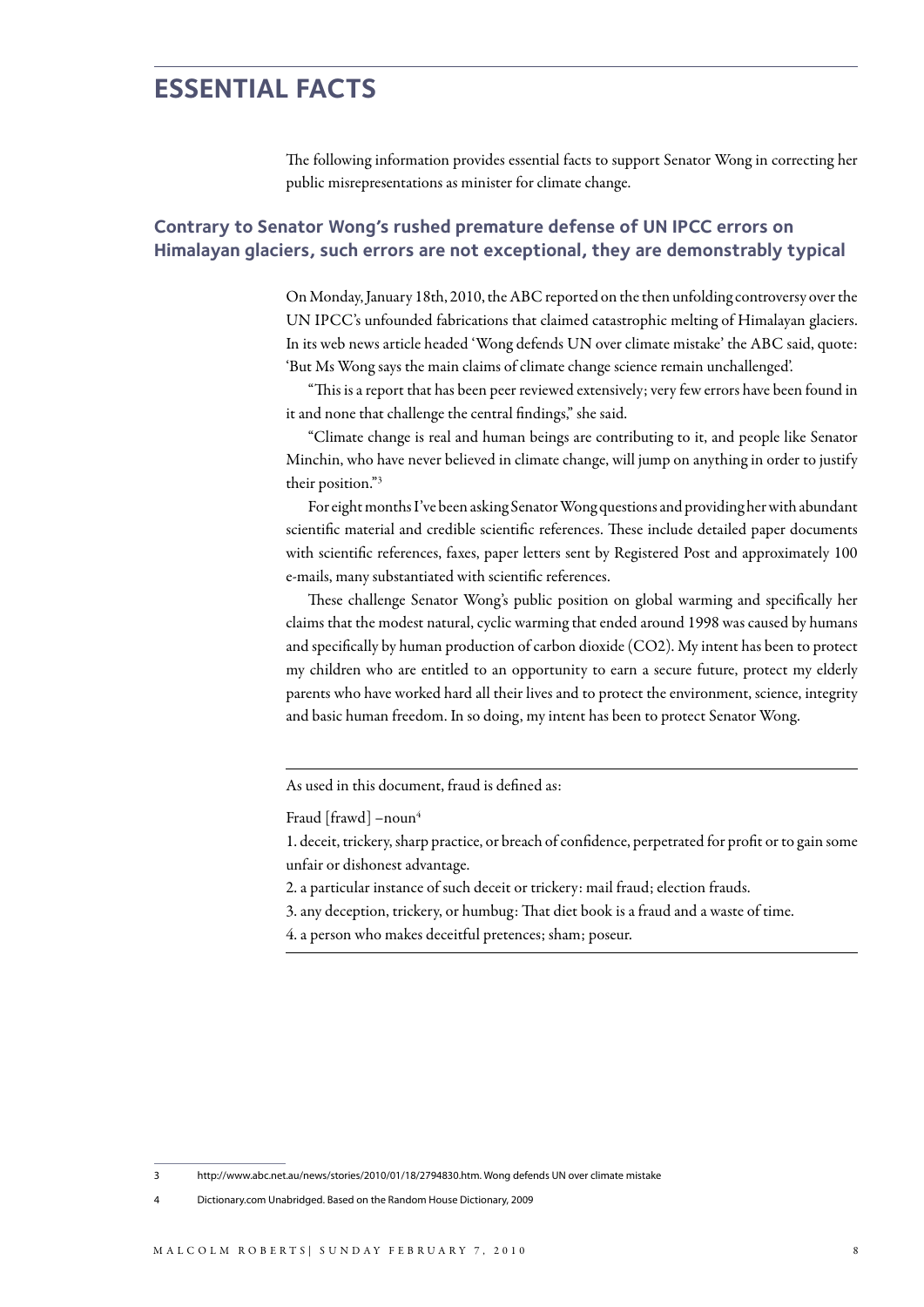#### **Understanding the UN IPCC's Himalayan Glacier Fraud**

Senator Wong's unfounded defence of the UN IPCC's 2007 report contradicts the facts that have emerged as follows in the scandal now nicknamed Glaciergate:

- Fact Jeremy Page<sup>5</sup> reports that a lone scientist, Syed Hasnain, who was credited with making the forecast included in the UN IPCC report has admitted he never made a specific forecast.
- **Fact** the scientist now works in Delhi for The Energy and Resources Institute (TERI) directed by Rajendra Pachauri, the UN IPCC chairman.5
- **Fact** when finally admitting the UN IPCC's serious error, the UN IPCC chairman refused to answer any questions on the report.<sup>5</sup>
- Fact when the Indian government itself challenged the UN IPCC report's claim last year, chairman Pachauri responded by describing those who cast doubt on the UN IPCC's Himalayan glacier claims as practising and peddling quote, "voodoo science";<sup>6</sup>
- Fact the UN IPCC's completely unfounded claim that Himalayan glaciers would disappear by 2035 due to human production of carbon dioxide (CO2) had been "cut and pasted" from a WWF campaign document, that had in turn been based on a journalist's news item about an Indian glaciologist, Syed Hasnain. It was not supported by any scientific research; ie, a journalist interviewed an Indian scientist and on that basis wrote a news item. That was converted into a WWF campaign document and from that source became the UN IPCC's claim and forecast which was embellished with specific numbers also unfounded.<sup>6 & 7</sup>

*That is the basis for the government's climate policies. Thus we have journalism (based on one source lacking data) being passed of as scientific research and later the single source denies providing any specific dates such as 2035.*

Fact the UN IPCC claims its report has a certainty of 90%;<sup>8</sup>

**Fact** such claims for levels of certainty have been justifiably exposed as laughable by noted scientists world-wide, including UN IPCC scientists. Please see below. There is no logical basis for such a statement and, clearly from the Himalayan Glaciergate mess, such claims are laughable.

*Separately, Britain's Lord Monckton9 explains that the quantitative confidence level was manufactured by a group of non-scientists writing the UN IPCC's political report. The decision was made on a show of hands. That is not science.*

<sup>5</sup> Jeremy Page, The Australian, Fr.22.01.10, Front page reprinted from The Times. 'UN says sorry for glacier error'

<sup>6</sup> Peter Wilson, The Weekend Australian, Sa.23.01.10, page 10. 'Climate Chief on Thin Ice'

<sup>7</sup> Cameron Stewart, The Australian, Tu.19.01.10. 'Climate Science on Thin Ice and associated side bar entitled Ice and snow not retreating any more'

<sup>8</sup> Editorial, The Australian, Tu.19.01.10. Not so fast: why glaciers offer a lesson in caution

<sup>9</sup> Public presentation in Brisbane by Lord Christopher Monckton, Fr.29.01.10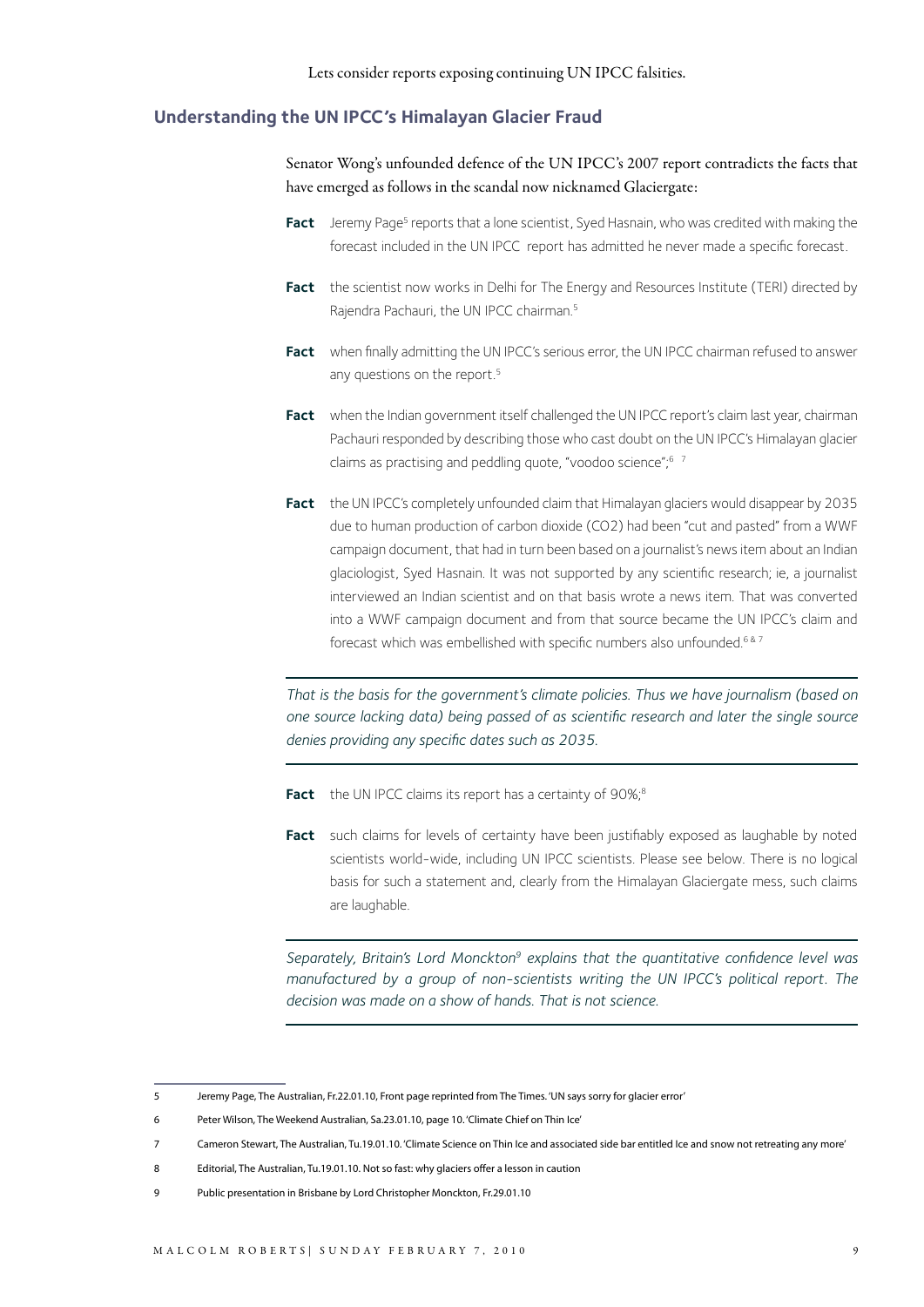What does it say about the UN IPCC when, The Times newspaper reports<sup>10</sup> that Professor Murari Lal 'oversaw the chapter on Himalayan glaciers in the 2007 IPCC report' yet 'Lal admits he knows little about glaciers'.

- **Fact** Christopher Pearson<sup>11</sup> reports in The Weekend Australian that, quote: 'he (Lal) was "well aware" the panel's findings didn't rely on peer-reviewed science but on speculation in the form of reported remarks in an eco-journal by an obscure glaciologist, Syed Hasnain, recycled in a report by the World Wildlife Fund'. When the UN IPCC's Co-ordinating Lead Author behaves in this way, it shows such behaviour is accepted within the UN IPCC.
- **Fact** Like glaciers around the world, some Himalayan glaciers are retreating, some Himalayan glaciers are advancing and other Himalayan glaciers are stationary. Refer to side bar entitled 'Ice and snow not retreating any more' accompanying the reference entitled 'Climate Science on Thin Ice'. Note the article indicates that while expert scientists disagree on what is happening overall to Himalayan glaciers it is clear that if the Himalayan glaciers are retreating they are not retreating at anything like the rate claimed by the UN IPCC. Experts say the UN IPCC's claims amount to "a gross misrepresentation"12
- Fact Australian glacier expert Cliff Ollier from the University of Western Australia accuses the UN IPCC of being "deliberately alarmist" "because he says the organisation has a vested interest in global warming";11
- **Fact** The UN IPCC had been warned well ahead of publication day by a leading glaciologist, Georg Kaser, that the prediction presupposed warming at two to three times the highest expected rate. As he said: "This number is not just a little bit wrong; it is as wrong as wrong can be"<sup>13</sup>
- **Fact** The UN IPCC's claims about the melting of Himalayan glaciers appears to be flawed on many levels: (1) the UN IPCC did not acknowledge there had been only limited research on the remote Himalayan glaciers that are among the least studied in the world; (2) there is a lack of field data to corroborate the UN IPCC's forecast—the Himalayas have thousands of glaciers and only 30 have been studied for one fifth of the time needed to understand the glaciers. Yet UN IPCC reports imply an air of confidence and certainty; (3) failure to acknowledge that there is disagreement among the world's glacier scientists as to the cause of retreating glaciers, especially while some glaciers are advancing and others stationary; (4) the UN IPCC failed to acknowledge that the rate of retreat of glaciers has slowed yet it says the rate is accelerating.11
- **Fact** The Indian government has had the courage to question the UN IPCC and even to "accuse the IPCC of being alarmist" to which UN IPCC chairman Pachauri responded by labelling the Indian government as arrogant and practising 'voodoo science';11
- **Fact** The UN IPCC report was the purported basis for December's Copenhagen summit. See below for the newspaper report by Britain's Times newspaper stating UN IPCC Chairman Pachauri was advised of the error before the Copenhagen conference.
- 10 Jonathan Leake and Chris Hastings, January 20, 2010, The Times, UN Climate Chief Admits Mistakes on Himalayan Glaciers Warning http://www.globalpolicy.org/home/212-environment/48650-un-climate-chief-admits-mistake-on-himalayan-glaciers-warning.html

<sup>11</sup> Christopher Pearson, The Weekend Australian, Sa.30.01.10, 'Don't trust the weatherman's forecasts'. http://www.theaustralian.com.au/news/opinion/dont-trust-the-weathermans-forecasts/story-e6frg6zo-1225824634542

<sup>12</sup> Cameron Stewart, The Australian, Tu.19.01.10. 'Climate Science on Thin Ice and associated side bar entitled Ice and snow not retreating any more'

<sup>13</sup> C Pearson, The Weekend Australian, Sa.23.01.10 (Inquirer page 7, 'The climate starts to suit Abbott'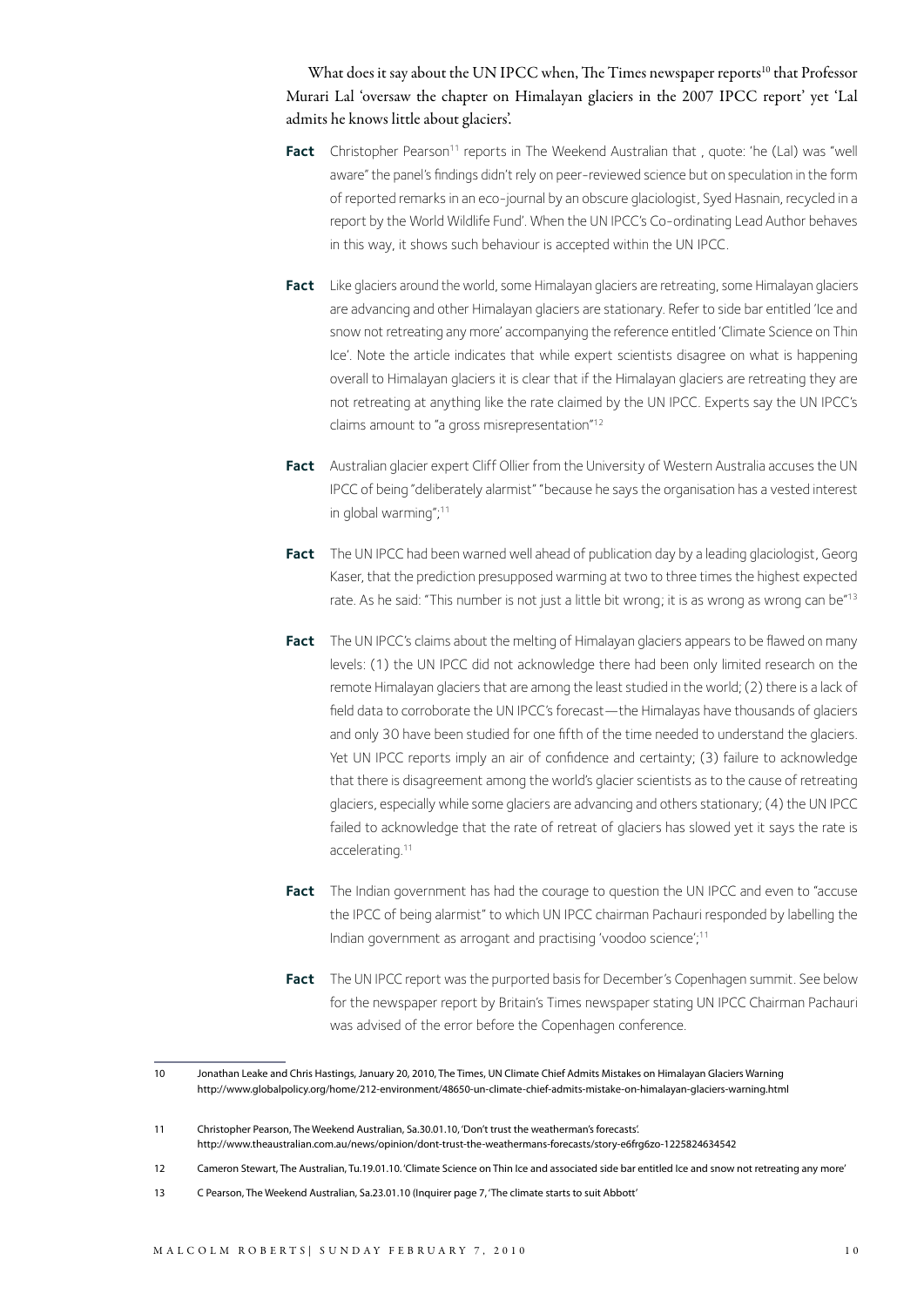- **Fact** The Himalayan 'prediction' has been described as 'apocalyptic' with consequences including "deadly floods followed by severe long-term water shortages across the food bowl of Asia". Based on such a scenario, truly scary reports said this would seriously and directly threaten 500 million people and as many as 2 billion people. Horrific. Fanning fear, the WWF said it would mean "massive economic and environmental problems for people"11
- Fact Journalists have used the UN IPCC's unfounded, alarmist and erroneous claim on Himalayan glaciers to spread climate alarm world-wide.14
- **Fact** Professor Murari Lal, the Co-ordinating Lead Author of the UN IPCC report's chapter responsible for the Himalayan falsity, quote: "it related to several countries in this region and their water sources. We thought that if we can highlight it, it will impact policy-makers and politicians and encourage them to take some concrete action. It had importance for the region, so we thought we should put it in." ie, it was politically motivated, not scientific.<sup>15</sup>
- **Fact** Benny Peiser of the Global Warming Policy Foundation says, quote "The IPCC review process has been shown on numerous occasions to lack transparency and due diligence"<sup>16</sup>;
- **Fact** Contrary to the ABC's depiction of Senator Wong making light of the issue, the UN IPCC eventually apologised for its serious breach of peer review. The UN IPCC seems to have realised that the public could see the seriousness of the issue. Yet Senator Wong seems unable to agree. Even in apologising, UN IPCC chairman Pachauri seems to want us to believe the UN IPCC was merely 'slipping up on a number' and that UN IPCC review processes are sound. The Australian newspaper editorial correctly pointed out the Himalayan glacier scandal is indicative of UN IPCC structural problems. The next page provides links to McLean's excellent papers presenting UN IPCC data on UN IPCC reporting processes. McLean's work highlights that UN IPCC processes are systemically flawed and politically driven. McLean's papers cannot be sensibly refuted since they simply present data obtained from the UN IPCC itself. McLean's 2009 article on the UN IPCC's history shows the UN IPCC is not scientific and has been driven by political purposes to an agenda that predated its formation in 1988. He quotes revealing statements made by UN IPCC chairmen and senior members of the UN themselves.17, 18

#### For the UN IPCC's admission of failure to use science on Himalayan Glaciers, refer to: http://bishophill.squarespace.com/blog/2010/1/20/ipcc-and-wwf-statements-on-glaciers. html

*The significance of the Himalayan error is that contrary to Senator Wong's claim in the ABC News report, the error was not a simple error but a deliberate and conscious attempt to bypass peer review to fabricate unfounded alarm for political purposes.*

<sup>14</sup> Peter Wilson, The Weekend Australian, Sa.23.01.10 'Glaciergate threatens a climate change

<sup>15</sup> David Rose, Mail, 'Glacier Scientist: I knew data hadn't been verified' http://www.dailymail.co.uk/news/article-1245636/Glacier-scientists-says-knew-data-verified.html

<sup>16</sup> Cameron Stewart, The Australian, Tu.19.01.10. 'Climate Science on Thin Ice and associated side bar entitled Ice and snow not retreating any more'

<sup>17</sup> Jeremy Page, The Australian, Fr.22.01.10, Front page reprinted from The Times. 'UN says sorry for glacier error

<sup>18</sup> Editorial in The Australian, Fr.22.01.10 entitled 'Heeding the political lessons of Glaciergate, subtitled Governments must constantly question scientific claims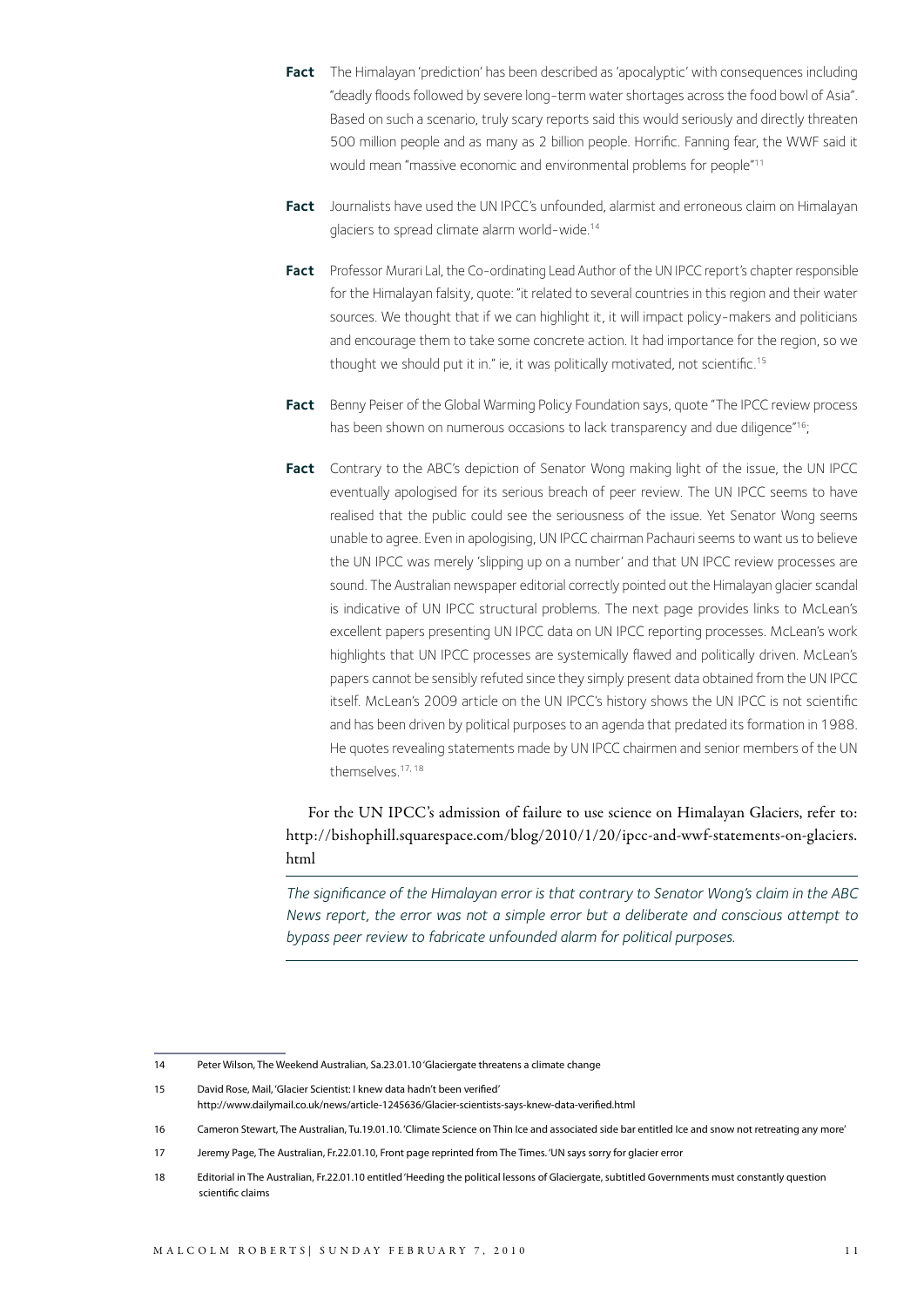*The UN IPCC's reports are not extensively peer reviewed. The UN IPCC's so-called peer review processes actually breach accepted scientific peer review processes and are virtually useless in that they provide no reassurance of scientific rigour.*

In accepted peer review processes, reviewers submit their comments anonymously and it is then up to the authors to defend their claims. In the UN IPCC's process by contrast, comments are not anonymous. That is significant because reviewers can be afraid to lose funding or even membership of scientific bodies - as has happened. In the UN IPCC's processes, there have been instances when authors evaluated comments and dismissed comments with no sound reason given. Please consider these five (5) references to McLean's diligent work:

- http://mclean.ch/climate/docs/IPCC\_numbers.pdf
- http://mclean.ch/climate/docs/IPCC\_review\_updated\_analysis.pdf
- http://www.heartland.org/custom/semod\_policybot/pdf/23573.pdf
- http://folk.uio.no/tomvs/esef/McLean\_ipcc\_review.pdf
- http://scienceandpublicpolicy.org/images/stories/papers/originals/mclean-disband\_the\_ ipcc.pdf

A sixth paper detailing the history of the UN IPCC is available from: http:// scienceandpublicpolicy.org/originals/climate\_science\_corrupted.html

Quoting internationally eminent UN IPCC scientist Paul Reiter, in UN IPCC processes "the deliberations of the authors are strictly confidential". Quoting Solomon from his interviews of many UN IPCC scientists and experts in their field: "In effect the science is spun, disagreements purged, and results predetermined". Solomon, page 189.<sup>19</sup>

That Senator Wong seems not aware of this is either an indictment of her Ministry of Climate Change and/or demonstrates her lack of integrity.

If Senator Wong had done her due diligence or even taken responsibility for ensuring her department fulfilled its responsibilities to the parliament and the nation she would have been aware of this. It seems surprising that Senator Wong could not be aware. That raises even more serious questions than those of incompetence, negligence or irresponsibility.

*As many points made later in this document amply and reliably demonstrate, Senator Wong's statement in the ABC report that few errors have been found in UN IPCC reports is blatantly false and wrong. The UN IPCC's central findings have been demonstrated clearly by eminent scientists to be false. Indeed, as I show below, the strongest comments exposing*  the UN IPCC's reports as unfounded have come from UN IPCC scientists. Another powerful *body has proven the UN IPCC's central (core) claim to be false - Nature herself.*

There is no scientifically measured, real-world proof that human production of CO2 caused global warming. Not one piece. None.

Repeatedly, the UN IPCC has acted consistent with the preordained political agenda defined for it before its first report. Thus it has been consistently making a climate alarm mountain out of a data molehill. Actually, the UN IPCC has been making a mountain of alarm out of nothing.

Senator Wong, while lacking any evidence to support her ABC statement, is making a molehill out of a mountain of evidence exposing UN IPCC misrepresentations, fabrications and fraud. She seems to have reinforced her position as an accomplice to the UN IPCC's fraud.

<sup>19</sup> Solomon, L, 2008. 'The Deniers: The World-renowned scientists who stood up against global warming hysteria, political persecution and fraud And those who are fearful to do so'. Richard Vigilante Books, USA.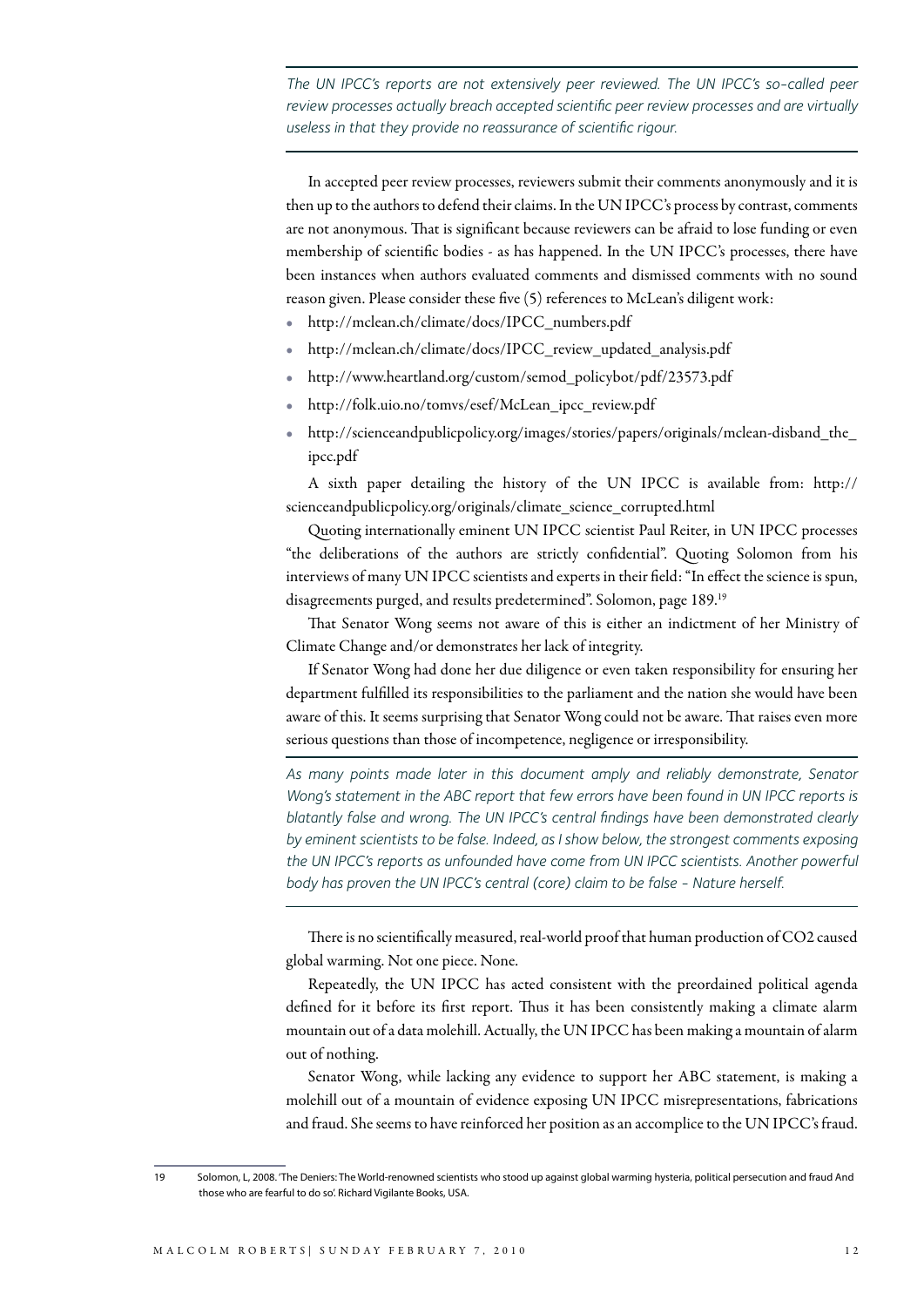Her response to Senator Minchin's statement reminds of Pachauri's response to the Indian government's scientific facts challenging the UN IPCC report. ie, Pachauri stated the Indian government was arrogant and practising 'voodoo science'. Yet when the truth emerged it was Pachauri whose faulty science was exposed.

In the Himalayan scandal, an unfounded alarmist claim from a lone scientist has, via an activist organisation, been included in a UN IPCC report to governments world-wide. That report was falsely implied to be checked and supported by 4,000 scientists. Then, Mr Rudd became a carrier for the falsity by publicly spreading the falsity of vetting and support by 4,000 scientists. He has said publicly that is the basis for his climate policy and CPRS. This mocks science, climate and Nature - and the Australian government. In rushing to blindly defend the UN IPCC before even the UN IPCC had decided on its apology, Senator Wong mocks her position. The senator's credibility is destroyed by her own lack of due diligence.

#### **An early summary of un ipcc fraud was given to Senator Wong and all Federal mp's on 16.12.09. It was provided again in paper for Senator Wong 02.02.10.**

In March, 2008 I attended the First International Conference on Climate Change in New York, addressed by some of the world's most eminent climate scientists and environmentalists. Thereafter I continued exploring by reading thousands of pages of scientific books, papers and articles. Included in my reading were publications that in turn reference thousands more scientific publications. The paper document, entitled 'Thriving with Nature & Humanity' was first sent to Senator Wong electronically on December 16th, 2009. It provides a summary of global warming and climate alarm.

It's been very well received since its release on December 16th and continues generating many appreciative comments. It's spreading quickly on the net and has already been posted on many web sites in Australia and overseas including:

- http://carbon-sense.com/wp-content/uploads/2009/12/nature-and-humanity.pdf and
- http://www.ilovemycarbondioxide.com/pdf/Thriving\_with\_nature\_and\_humanity.pdf.

Following on from the document's four brief introductory pages, the first section 'Earth Misrepresented' (pages 9 through 14) provides an initial summary of the UN IPCC's fraudulent climate misrepresentations. These pages link to references provided on pages 53 through 55. In particular I refer Senator Wong to references listed under the Note preceding the first reference on page 53. The document includes a declaration of my personal interests on page 52. That is reprinted herein.

In addition to providing a summary of the science, my document is designed to protect people against the human condition that can drive the human ego to control and damage people—especially in large institutions such as political parties. It provides an explanation of the development of unfounded climate alarm verging on political panic.

On a personal note, my past experience in all industry sectors includes positions of responsibility for the lives of hundreds of people working with methane and carbon dioxide. I am familiar with these gases. My background includes experience in industry and in the bush living and working with Nature.

References to this document below are denoted as 'Thriving'.

As can be seen from the stunning expose of UN IPCC non-science that has occurred since my document's publication less than two months ago, that document's summary of UN IPCC fraud is already superseded. In light of the recent rapidly expanding expose of the UN IPCC, that document significantly understates the extent of UN IPCC fraud and corruption of science.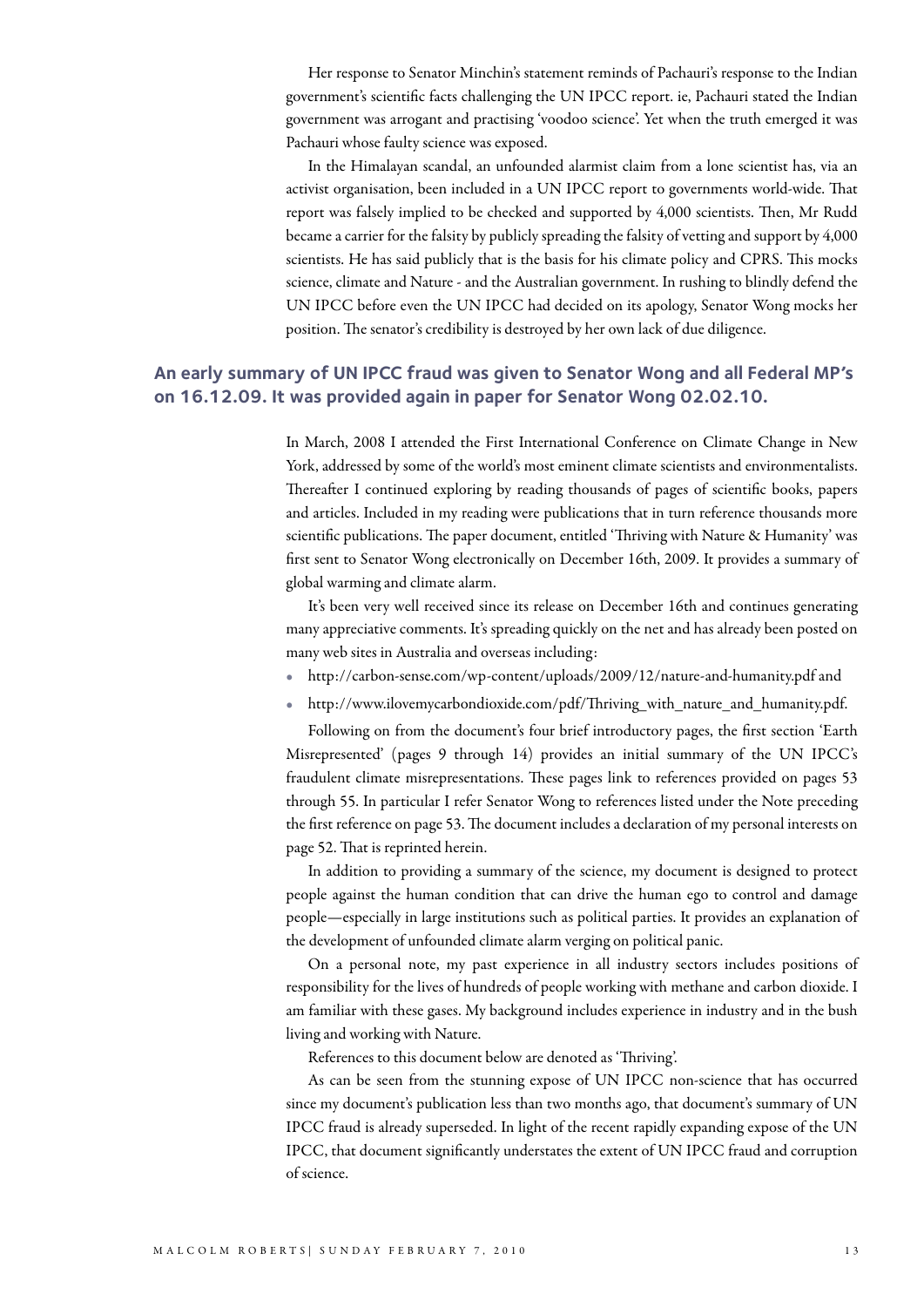#### **Blatant exaggerations, gross errors and political interference typify un ipcc reports**

Clearly, the Himalayan glacier scandal was not a simple mistake missed by thousands of scientists falsely implied to be writing and reviewing the UN IPCC's core claims. Contrary to UN IPCC comments, breaches of peer review are common in UN IPCC reporting processes, including those surrounding the most alarmist and publicised aspects of its claims. Some include those detailed below.

The UN IPCC has a history of systemic and systematic bypassing and misrepresenting science. Its claims of scientific peer review are nonsensical.

Echoing the statement of Dr Murari Lal above, eminent climate scientist John Christy<sup>20</sup>, Lead Author of the UN IPCC's 2001 report claims, quote: "I was at the table with three Europeans, and we were having lunch. And they were talking about their role as lead authors. And they were talking about how they were trying to make the report so dramatic that the United States would just have to sign that Kyoto Protocol."

As discussed in 'Thriving', pages 10 and 11, politicisation of UN IPCC scientific reports has been blatant and frequent. Refer to evidence given to the UK Parliament Select Committee on Economic Affairs by Professor Reiter<sup>21</sup> alleging politicisation of the UN IPCC process by activists who have no credible credentials.

Further evidence that the UN IPCC ignored critical comments from reviewers and that the review process is not open and transparent can be found at: http://ross.mckitrick.googlepages. com/McKitrick.final.pdf. This Canadian statistician highlights bias in the UN IPCC process, errors in the temperature record and low levels of UN IPCC understanding of computer model climate drivers. He summarises, quote: 'I could go on with other examples, but I hope by now to have justified my belief that the core writing team of the IPCC Report shares a single point of view, that its members are alert and pre-disposed towards evidence that confirms it, and they are unreceptive or openly hostile to evidence that contradicts it.'

This reference: http://www.climateaudit.info/pdf/McIntyre\_Submission\_to\_EPA.pdf from pp 10 onwards, identifies common breaches by the UN IPCC of recognised specific peer review processes and guidelines.

#### **The UN IPCC's core claim of high temperatures is unfounded, was made by a junior contributor and breached peer review. After it succeeded in driving unfounded world-wide climate alarm it was withdrawn**

The UN IPCC's core temperature claims of unusually high and rapidly rising temperatures were based on an unscientific graph fabricated by a junior scientist, Michael Mann working with colleagues Bradley and Hughes. The collaborators bypassed peer-review processes. In serious breach of accepted scientific peer review processes, other scientists were prevented from accessing the data.

The Medieval Warming Period appeared in the UN IPCC's own 1995 report and is scientifically accepted world-wide. 787 scientists (of  $462$  institutions in  $42$  nations)<sup>22</sup> have written about Earth's global temperature being far higher (as much as 2 degrees C warmer) just

<sup>20</sup> Alabama State Climatologist and University of Alabama in Huntsville http://www.climatedepot.com/a/5064/Manufactured-Science-Another-IPCC-Scientist-Reveals-How-UN-Scientists-talked-about-trying-to-make-IPCC-report-so-dramatic-that-US-would-just-have-to-sign-Kyoto-Protocol

<sup>21</sup> http://www.publications.parliament.uk/pa/ld200506/ldselect/ldeconaf/12/12we21.htm

<sup>22</sup> Britain's Lord Monckton during radio interview, Th.28.01.10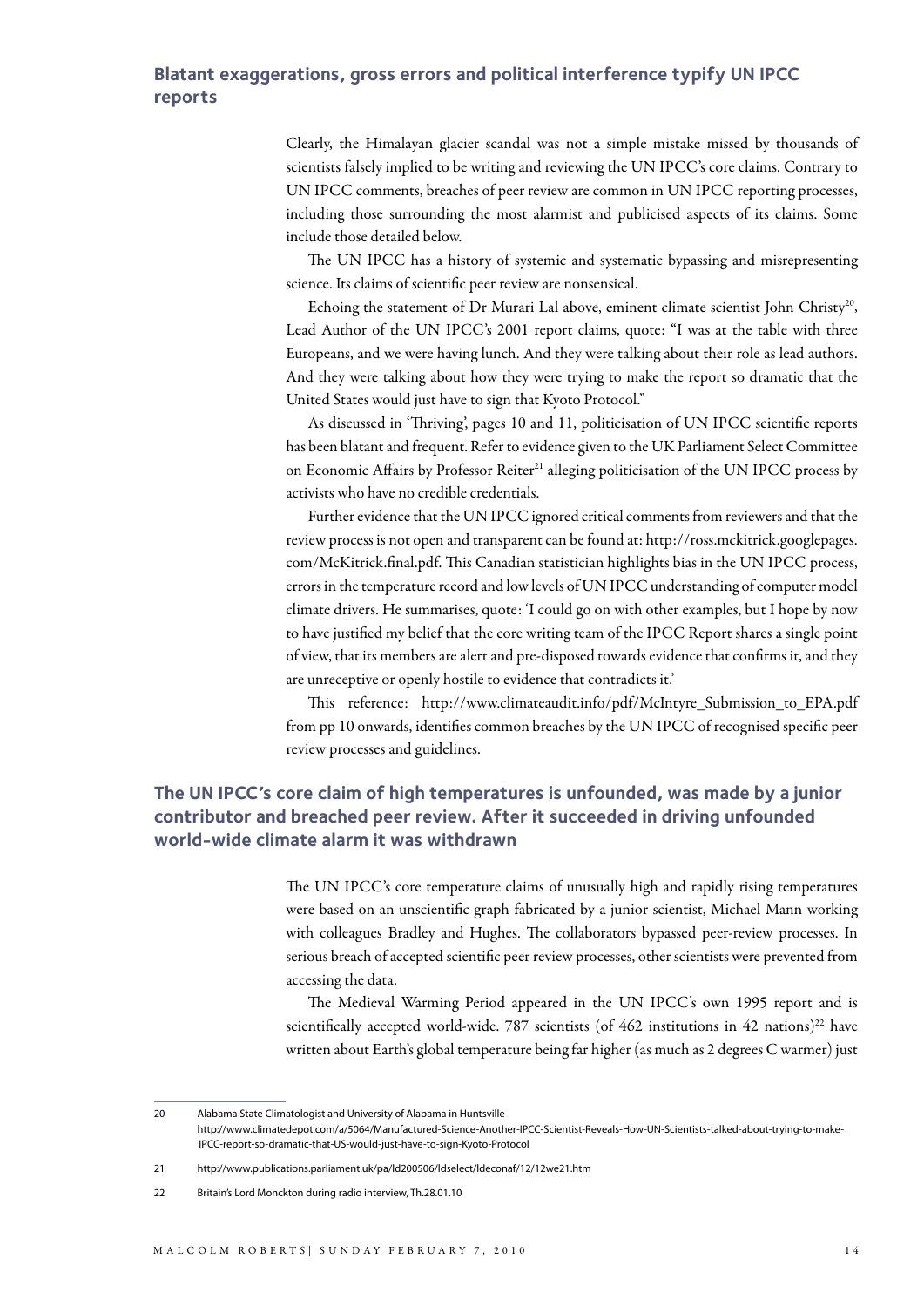800 years ago. Yet without any substantiating data, the alarming temperature graph produced by Mann, Bradley and Hughes—on behalf of the UN IPCC—dismissed this scientific record. Thus, by adopting a graph from a junior 'scientist' having a minimal track record (Mann) and by avoiding peer review, the UN IPCC contradicted the scientifically accepted fact that global temperatures in the Medieval Warming Period were far higher than in Earth's latest modest natural warming. Through frequent use of its fraudulent temperature graph in its 2001 report, the UN IPCC dismissed the Medieval Warming Period unilaterally with NO scientific proof.

*The UN IPCC graph purporting unusually high and rapidly rising temperatures has since been scientifically discredited world-wide. After the graph had successfully driven climate alarm world-wide, the UN IPCC quietly withdrew its discredited graph from prominence.*

The fabrication was discovered after painstaking investigation by two statisticians, Canada's Ross McKitrick and America's Steve McIntyre. They found the graph by Mann et al was fabricated using demonstrably unscientific processes. In a similar fabrication by Briffa, these methods were apparently compounded by unjustifiable selective use of data. Mann and Briffa have both been implicated in the CRU 'Climategate' scandal. Mann is reportedly now under investigation in the USA.

*This graph was initially the UN IPCC's flagship for its claim that humans caused runaway global heating. In reality it became yet another example of the UN IPCC's reliance on nonexperts, unscientific methods, unsubstantiated data and avoidance of peer review.*

*Contrary to Senator Wong's statement to the ABC on Monday, January 18th, 2010, these tricks lie at the heart of the UN IPCC's core claim.*

Details and references are provided in 'Thriving With Nature & Humanity', page 9.

#### **Both of Earth's two accurate sets of global temperature records show no net warming since 1958**

It is well known that radiosonde (weather balloon) data shows no net warming since 1958. For the later portion of that period, this has been confirmed by satellite data.

As shown by weather balloon measurements and later verified by satellite measurements, temperatures fell from 1958 to mid-1970's, then rose to 1998 and then fell, returning to 1958 levels. Senator Wong has been repeatedly advised of this fact together with substantiating references. Professor Bob Carter provided material to Senator Wong's team when he was supporting Senator Fielding. Carter provided further material in his submission to the 2009 Australian Senate Enquiry into the Draft CPRS Bill. He provided evidence yet again when he addressed members of parliament last year in a forum for MP's that Senator Wong apparently declined to attend.

#### **Contrary to UN IPCC predictions, satellites measuring 24 hours every day have found no tropospheric warming**

Thus the UN IPCC's erroneous computer model projections are in error after just ten years. How can they be trusted to predict climate 100 years into the future? They cannot.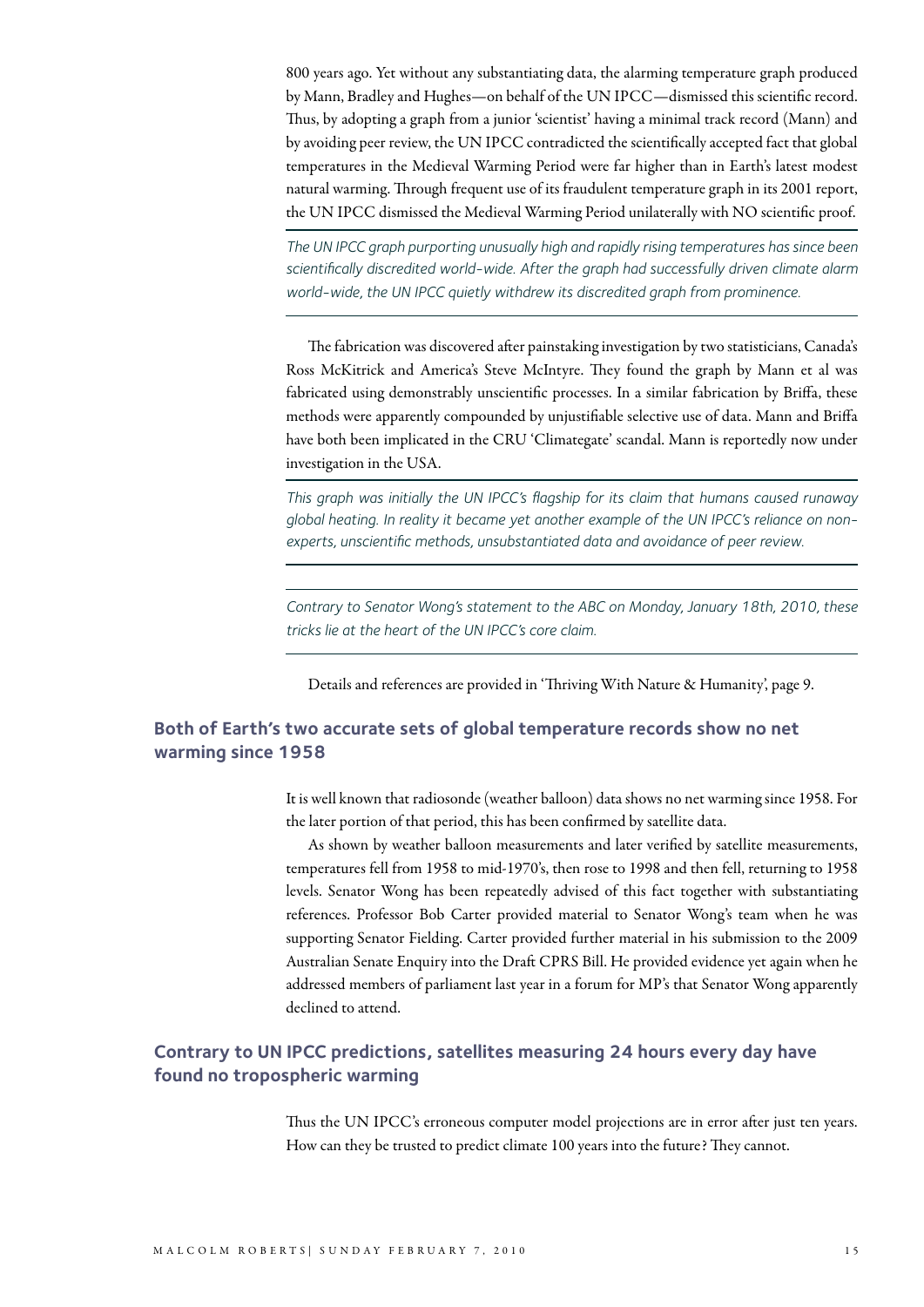#### **Corruption of ground-based temperature records used by the UN IPCC**

It has been exposed that temperature records from ground based weather stations have been corrupted by gross errors, by location of weather stations skewed through proximity to industrial heat sources artificially raising temperatures, by skewing of recordings due to the Urban Heat Island effect and by seemingly intentional corruption of data.

In their excellent report entitled 'Surface Temperature Records: Policy Driven Deception23', meteorologists Joe D'Aleo and Anthony Watts provide a succinct summary of this tampering. Their summary of conclusions is, quote:

- 1. Instrumental temperature data for the pre-satellite era (1850-1980) have been so widely, systematically, and unidirectionally tampered with that it cannot be credibly asserted there has been any significant 'global warming' in the 20th century.
- 2. All terrestrial surface-temperature databases exhibit very serious problems that render them useless for determining accurate long-term temperature trends.
- 3. All of the problems have skewed the data so as greatly to overstate observed warming both regionally and globally.
- 4. Global terrestrial temperature data are gravely compromised because more than threequarters of the 6,000 stations that once existed are no longer reporting.
- 5. There has been a severe bias towards removing higher-altitude, higher-latitude, and rural stations, leading to a further serious overstatement of warming.
- 6. Contamination by urbanization, changes in land use, improper siting, and inadequatelycalibrated instrument upgrades further overstates warming.
- 7. Numerous peer-reviewed papers in recent years have shown the overstatement of observed longer term warming is 30-50% from heat-island contamination alone.
- 8. Cherry-picking of observing sites combined with interpolation to vacant data grids may make heat-island bias greater than 50% of 20th-century warming.
- 9. In the oceans, data are missing and uncertainties are substantial. Comprehensive coverage has only been available since 2003, and shows no warming.
- 10. Satellite temperature monitoring has provided an alternative to terrestrial stations in compiling the global lower-troposphere temperature record. Their findings are increasingly diverging from the station-based constructions in a manner consistent with evidence of a warm bias in the surface temperature record.
- 11.NOAA and NASA, along with CRU, were the driving forces behind the systematic hyping of 20th-century "global warming".
- 12.Changes have been made to alter the historical record to mask cyclical changes that could be readily explained by natural factors like multidecadal ocean and solar changes.
- 13.Global terrestrial data bases are seriously flawed and can no longer be trusted to assess climate trends or VALIDATE model forecasts.
- 14. An inclusive external assessment is essential of the surface temperature record of CRU, GISS and NCDC "chaired and panelled by mutually agreed to climate scientists who do not have a vested interest in the outcome of the evaluations."
- 15.Reliance on the global data by both the UN IPCC and the US GCRP/CCSP also requires a full investigation and audit.

Their authoritative report includes detailed case studies. One case study exposes the tampering of temperature data from Darwin's weather station. Is Senator Wong aware of this? If not why not?

<sup>23</sup> Reference: http://scienceandpublicpolicy.org/images/stories/papers/originals/surface\_temp.pdf [Accessed, January, 2010.]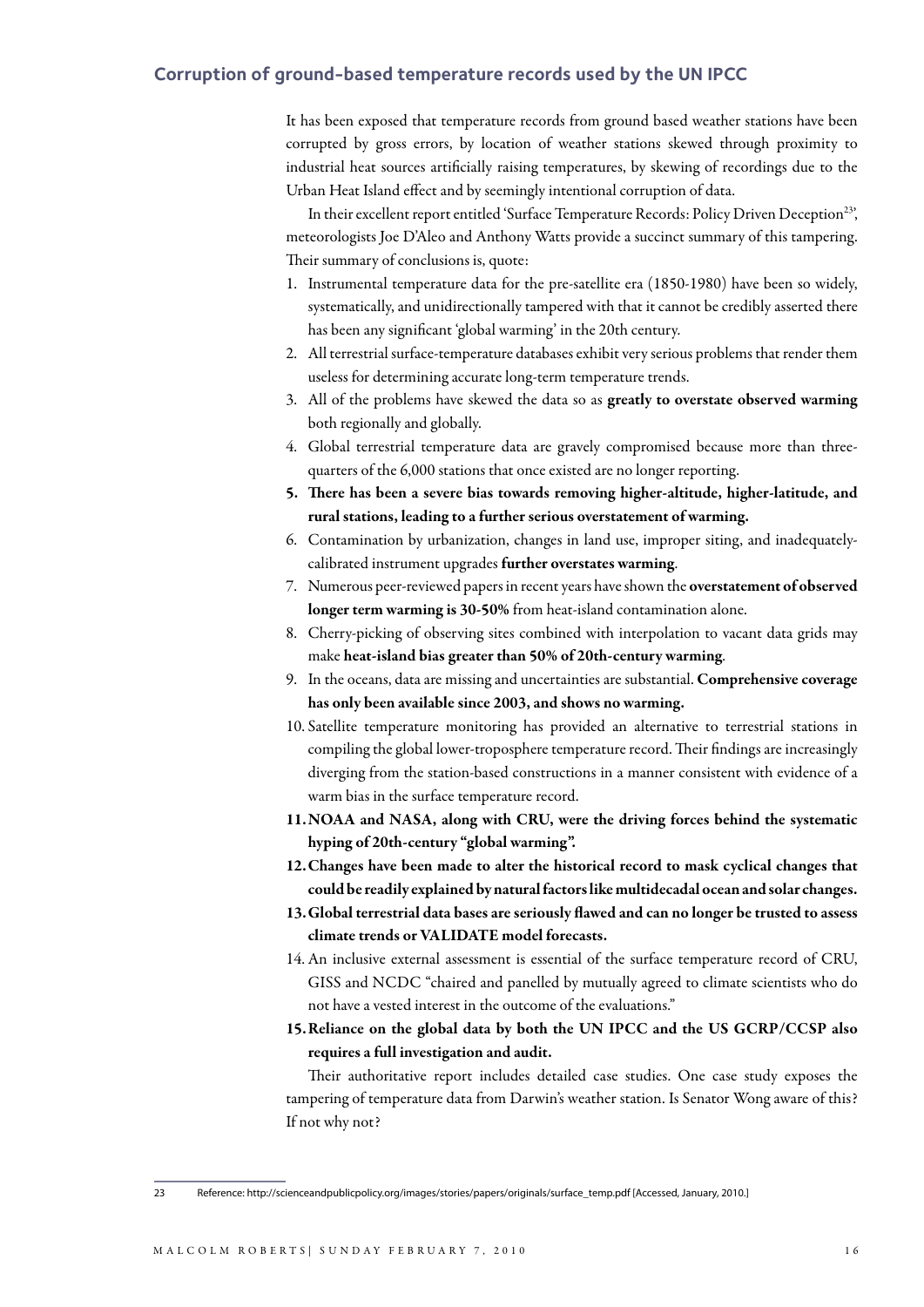Quotes from their report include:

"These graphs all use the raw  $\text{GHCN}^{24}$  (temperature) data, and they show virtually no trend in temperatures in Northern Australia in 125 years". This confirms the work of the late Professor Lance Endersbee.

*"Before the 'adjustment' by NOAA, temperatures in Darwin were falling at 0.7 Celsius per century, but after the homogenization they were rising at 1. Celsius per century. The gross upward adjustment was 2 Celsius (degrees) per century".*

A simple graph<sup>25</sup> by Canadian statistician, Ross McKitrick puts this in picture form. His graph shows that when many stations were selectively and suddenly eliminated from world temperature records, reported global temperature immediately and instantly appeared to step up alarmingly to higher levels—in the 1990's and 2000's. A remarkably questionable concurrence.

#### **Climate Research Unit (CRU), key source of un ipcc temperature data, is corrupt**

The scandal that has come to be known as Climategate is serious. A summary is provided in 'Thriving' on pages 13 and 14. Investigations have commenced. The release of e-mails from the Hadley Climate Research Unit of the University of East Anglia show the corruption of academia and agencies that contribute to the UN IPCC. E-mails exposed UN IPCC scientists hiding Earth's natural cooling and misrepresenting science through fraudulent collaborations, fabrications and intimidation. It seems the unscientific behaviour was driven partly by the quest for government grants. Again, there are examples of the bypassing of peer review and the deliberate avoidance of peer review.

Christopher Pearson<sup>26</sup> details the initial refusal of people associated with the CRU's temperature data to release data. Then after being pressed they released incomplete data such that their conclusions could not be checked. Then when pressed further, they claimed they could not find the data sought. Yet that data had been the very core of their key conclusions concerning the validity of the temperature data.

<sup>24</sup> GHCN - Global Historical Climate Network

<sup>25</sup> Wishart, I, 2009. Air Con—The Seriously Inconvenient Truth About Global Warming. Howling At The Moon Publishing, New Zealand, page 110. The graph is available on the internet at: http://www.heartland.org/custom/semod\_policybot/pdf/26664.pdf page 4

<sup>26</sup> Christopher Pearson, The Weekend Australian, Sa.06.02.10, 'Media cools on global warming'. http://www.theaustralian.com.au/news/opinion/media-cools-on-global-warming/story-e6frg6zo-1225827002660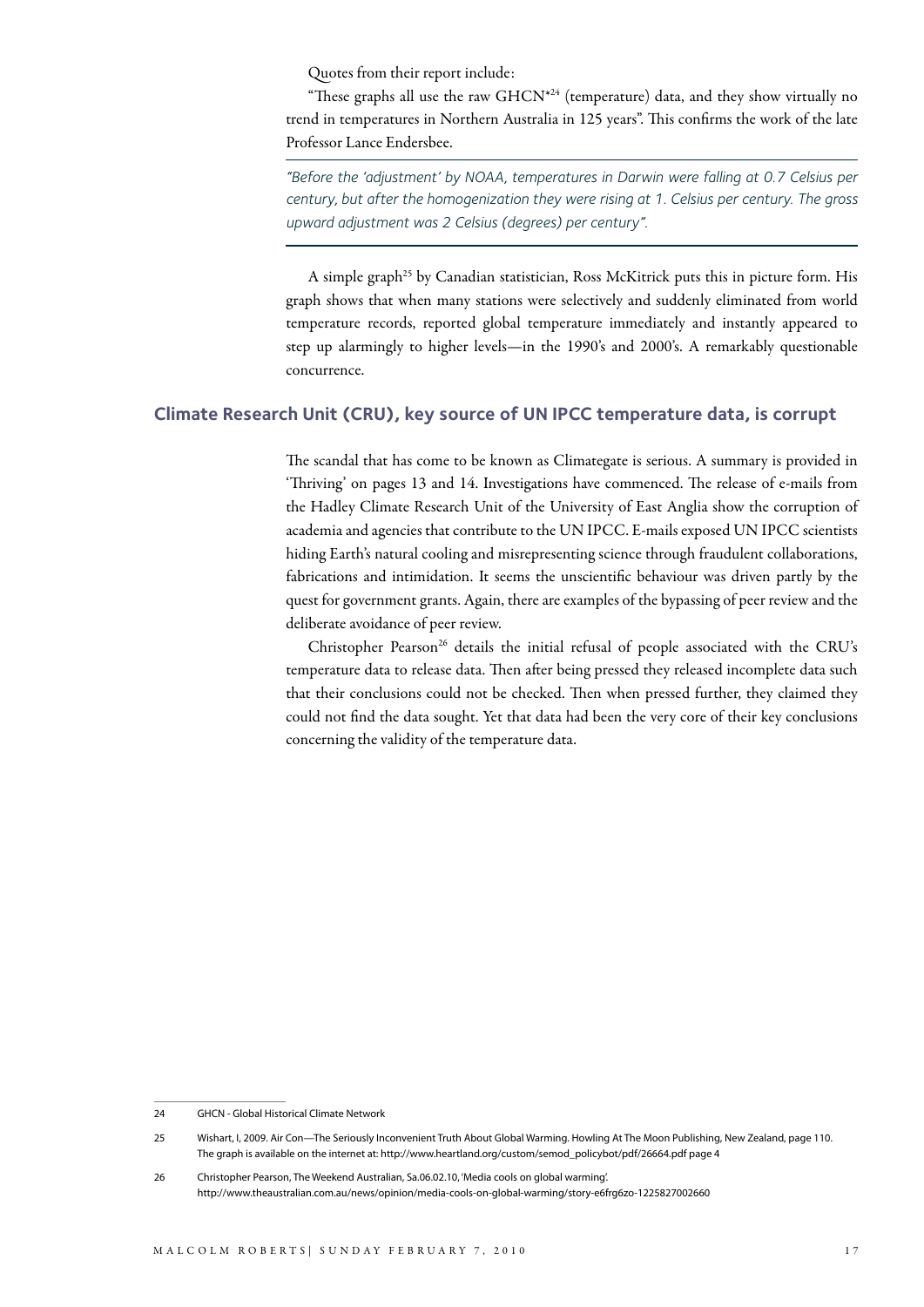#### **USA's NASA and NOAA face claims of corruption. Both provide global temperature data to UN IPCC**

CRU Climategate has now broadened to include serious allegations of unscientific and dishonest tampering of data at the USA's NOAA<sup>27</sup> and NASA, organisations that provided temperature data for the UN IPCC's reports.

*All three temperature data sets (CRU, NASA, NOAA) from ground based measuring stations have apparently been corrupted. This has apparently involved tampering to*  fabricate warming when in reality there was no warming. NASA scientist James Hansen *has inexplicably preferred to use unreliable ground based temperature measurements over the highly accurate and verified satellite measurements from NASA's own satellites. These satellite records and weather balloon measurements show no net warming—only natural inherent variation that raised and lowered temperatures. Hansen is a close associate and 'scientific' adviser to Al Gore.*

#### **UN IPCC's core claim on atmospheric co2 levels was falsified**

The UN IPCC's core claim of rising atmospheric CO2 levels was fabricated by omitting credible, accurate past measurements of atmospheric CO2. Those recordings contradict another false UN IPCC core claim—rapidly and abnormally rising atmospheric CO2 levels.

The UN IPCC deliberately omitted 90,000 reliable measurements of atmospheric CO2 levels by scientists, including some awarded Nobel Prizes for science.

Note that the Nobel *Peace* Prize as awarded to Al Gore and the UN IPCC is awarded on the basis of a political process within the Norwegian parliament. Reassuringly though, Nobel prizes for physics and chemistry, are awarded by a scientific panel. Tellingly, the UN IPCC did not receive a Nobel Prize for science.

By excluding the earlier, reliable CO2 readings, the UN IPCC falsely claimed atmospheric CO2 levels were above those in the recent past. ie, current CO2 levels are below natural peak fluctuations during the last 180 years.

Details provided in 'Thriving', page 10

#### **UN IPCC political summary reports presented to media and national governments contradicted un ipcc scientists' reports**

In 1991, UNIPCC scientists stated that warming cannot yet be attributed to any anthropogenic (human) causes.

*In 1995, five (5) statements by UN IPCC scientists in their report stated that warming could not be attributed to human causes. Despite this, the UN IPCC's Report for Policy makers—widely circulated to the media and governments—falsely claimed warming was due to human activity.*

According to Lord Monckton<sup>28</sup>, a UN IPCC scientist was asked by bureaucrats to change the report. He complied. The document was not re-circulated to peer review, nor to other scientists before it was published and given to the media. 'Thriving', page 10.

<sup>27</sup> National Oceanic and Atmospheric Administration

<sup>28</sup> Public presentation in Brisbane by Lord Christopher Monckton, Fr.29.01.10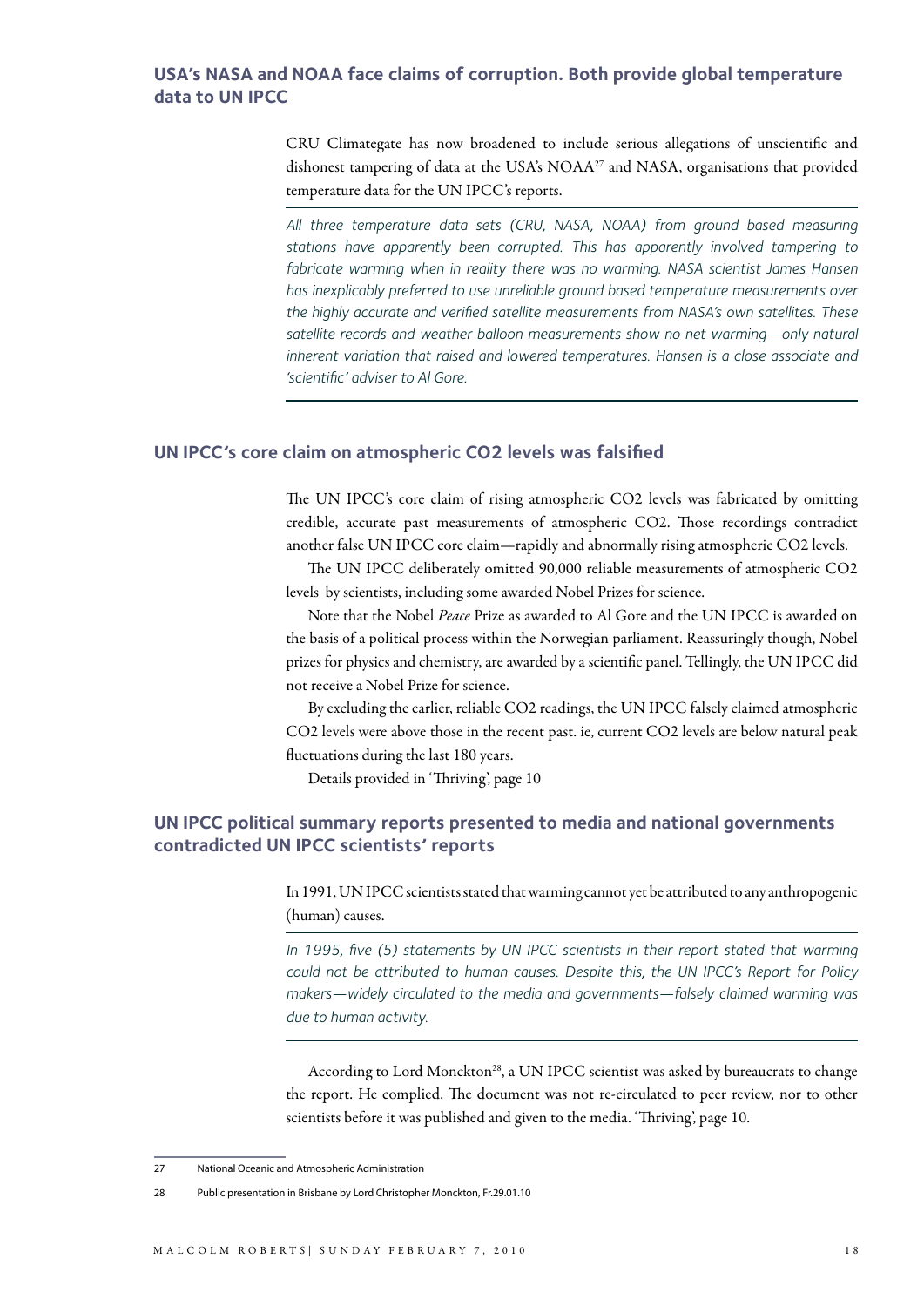In its 2001 report the UN IPCC quantified the likelihood of its predictions of damaging warming caused by humans at 66%. There was no scientific derivation of this figure.<sup>29</sup>

In its 2007 report the UN IPCC raised the likelihood to 90%. That decision was made by politicians and bureaucrats on a show of hands. That is not science.<sup>28</sup>

#### **Amazongate highlights un ipcc's unfounded alarm over natural wonders and ecosystems**

From The Australian newspaper (Mo.01.02.10) comes a revelation that broke into the public domain last week. Quote: "A startling report by the UN climate watchdog (UN IPCC) that global warming might wipe out 40 per cent of the Amazon rainforest was based on an unsubstantiated claim by green campaigners who had no scientific expertise.

The source for its claim was a report from WWF—an environmental pressure group—that was written by two green activists. They had based their "research" on a study published in the science journal Nature, which did not assess rainfall but looked at the impact on the forest of human activity such as logging and burning. WWF said on Saturday it was launching an internal inquiry into the study.

This is the third time in as many weeks that serious doubts have been raised over the IPCC's conclusions on climate change. Two weeks ago, after reports in London's The Sunday Times and The Australian, the panel was forced to retract a warning that climate change was likely to melt the Himalayan glaciers by 2035. That warning was also based on claims in a WWF report.

The IPCC has been put on the defensive as well over its claims that climate change may be increasing the severity and frequency of natural disasters such as hurricanes and floods."30

Britain's Telegraph newspaper states, quote: "The claim in an IPCC report that 40 per cent of the Amazon rainforest could disappear through global warming turned out to be unfounded.

Dr North next uncovered 'Amazongate'. The IPCC made a prominent claim in its 2007 report, again citing the WWF as its authority, that climate change could endanger "up to 40 per cent" of the Amazon rainforest – as iconic to warmists as those Himalayan glaciers and polar bears. This WWF report, it turned out, was co-authored by Andy Rowell, an anti-smoking and food safety campaigner who has worked for WWF and Greenpeace, and contributed pieces to Britain's two most committed environmentalist newspapers. Rowell and his co-author claimed their findings were based on an article in Nature. But the focus of that piece, it emerges, was not global warming at all but the effects of logging."31

<sup>29</sup> Public presentation in Brisbane by Lord Christopher Monckton, Fr.29.01.10

<sup>30</sup> Jonathan Leake, The Australian newspaper, Mo.01.02.10 'More Flaws Emerge in Climate Alarms'

<sup>31</sup> Amazongate: new evidence of the IPCC's failures—The IPCC is beginning to melt as global tempers rise, says Christopher Booker. http://www.telegraph.co.uk/comment/columnists/christopherbooker/7113582/Amazongate-new-evidence-of-the-IPCCs-failures.html [Accessed, January 30, 2010] Refer further to: http://eureferendum.blogspot.com/2010/01/and-now-for-amazongate.html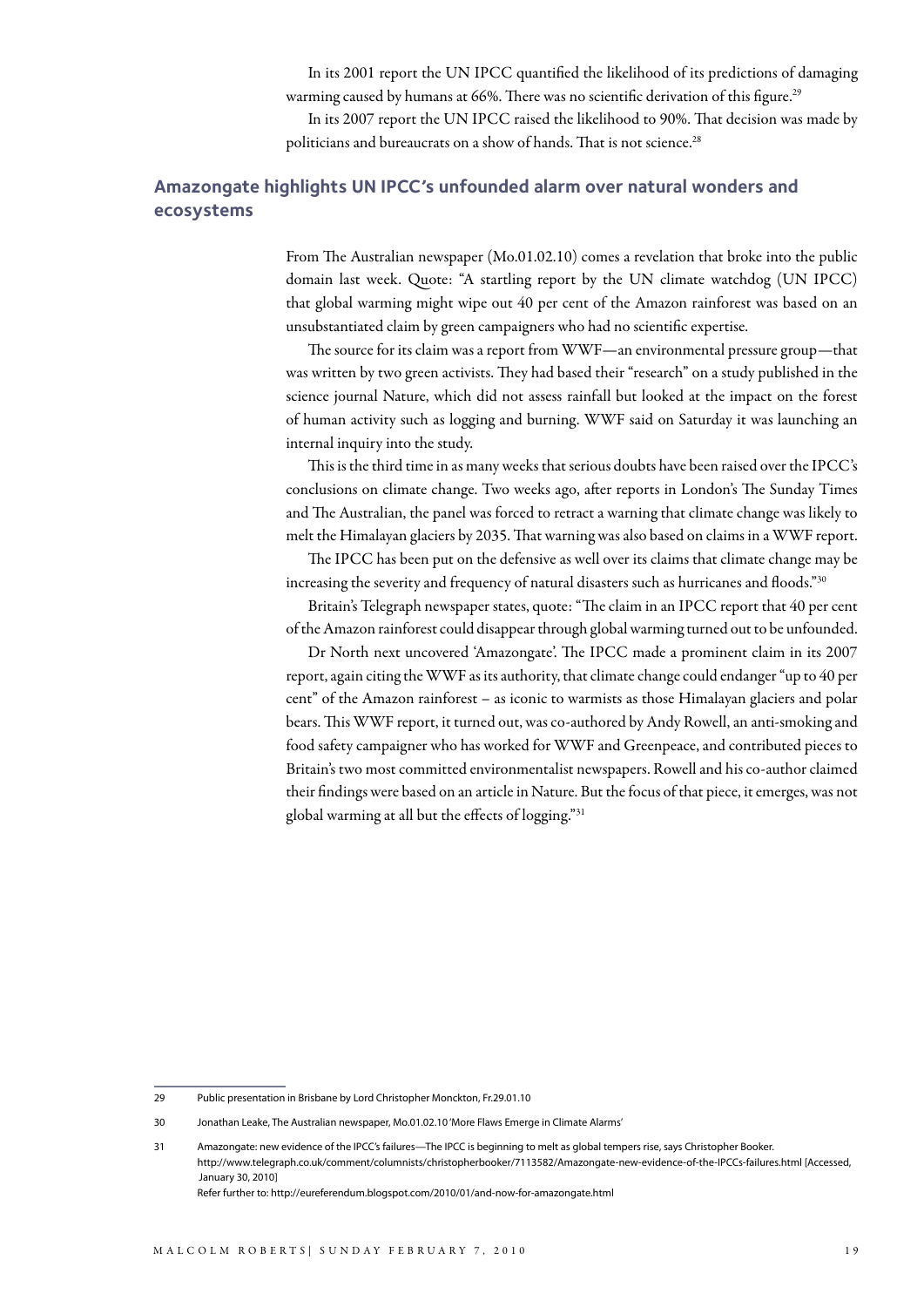#### **Student and hikers as source of un ipcc's claims about mountain ice alarm**

A news report on the ABC News web site<sup>32</sup> on Mo.01.02.10 was headlined 'UN climate claims 'based on student essay''.

Hot on the heels of the UNIPCC's apology over the Himalayan scandal and its reassurances that the remainder of its 2007 report was of a high standard and had been peer reviewed, Britain's Sunday Telegraph $33$  has exposed more unfounded claims of alarm by the UN IPCC covering three continents. Yet, this was not peer reviewed, quote: "In its most recent report, it stated that observed reductions in mountain ice in the Andes, Alps and Africa was being caused by global warming, citing two papers as the source of the information.

However, it can be revealed that one of the sources quoted was a feature article published in a popular magazine for climbers which was based on anecdotal evidence from mountaineers about the changes they were witnessing on the mountainsides around them.

The other was a dissertation written by a geography student, studying for the equivalent of a master's degree, at the University of Berne in Switzerland that quoted interviews with mountain guides in the Alps."

And, this, similar to the week before after apologising for the previous Himalayan embarrassment, quote: "The IPCC failed to respond to questions about the inclusion of unreliable sources in its report but it has insisted over the past week that despite minor errors, the findings of the report are still robust and consistent with the underlying science." Is it Groundhog Day every week?

#### **UN IPCC alarm over storms has been fabricated**

It's not just Britain, Europe and Australia that's being startled. American mainstream media is at last waking to the UN IPCC. From ABC News<sup>34</sup> (America), quote: "At the IPCC report, the damage associated with such events "are very likely to increase due to increased frequencies and intensities of some extreme weather events" (italics in original). The report cites as evidence a study that supposedly demonstrates precisely this trend.

The only problem is that the study in question had not been subjected to outside peer review before the IPCC report went to press. This has since been done, and the conclusions are surprising: "We find insufficient evidence to claim a statistical relationship between global temperature increase and normalized catastrophe losses," read the report published in the compendium "Climate Extremes and Society."

Roger Pielke, a leading expert in this field, wrote in his blog: "The claims were not just wrong. The claims were based on knowledge that just doesn't exist." End of ABC quote.

<sup>32</sup> ABC News, 31.01.10, http://www.abc.net.au/news/stories/2010/01/31/2805918.htm

<sup>33</sup> Richard Grey, Science Correspondent and Rebecca Lefort, 30.01.10. 'UN climate change panel based claims on student dissertation and magazine article', The Sunday Telegraph. http://www.telegraph.co.uk/earth/environment/climatechange/7111525/UN-climate-change-panel-based-claimson-student-dissertation-and-magazine-article.html

<sup>34</sup> G Traufeiter, Can Climate Forecasts Still Be Trusted? Confidence Melting Away: Doubts Grow in Climate Change Debate http://abcnews.go.com/ print?id=9685251 [Accessed January 29, 2010]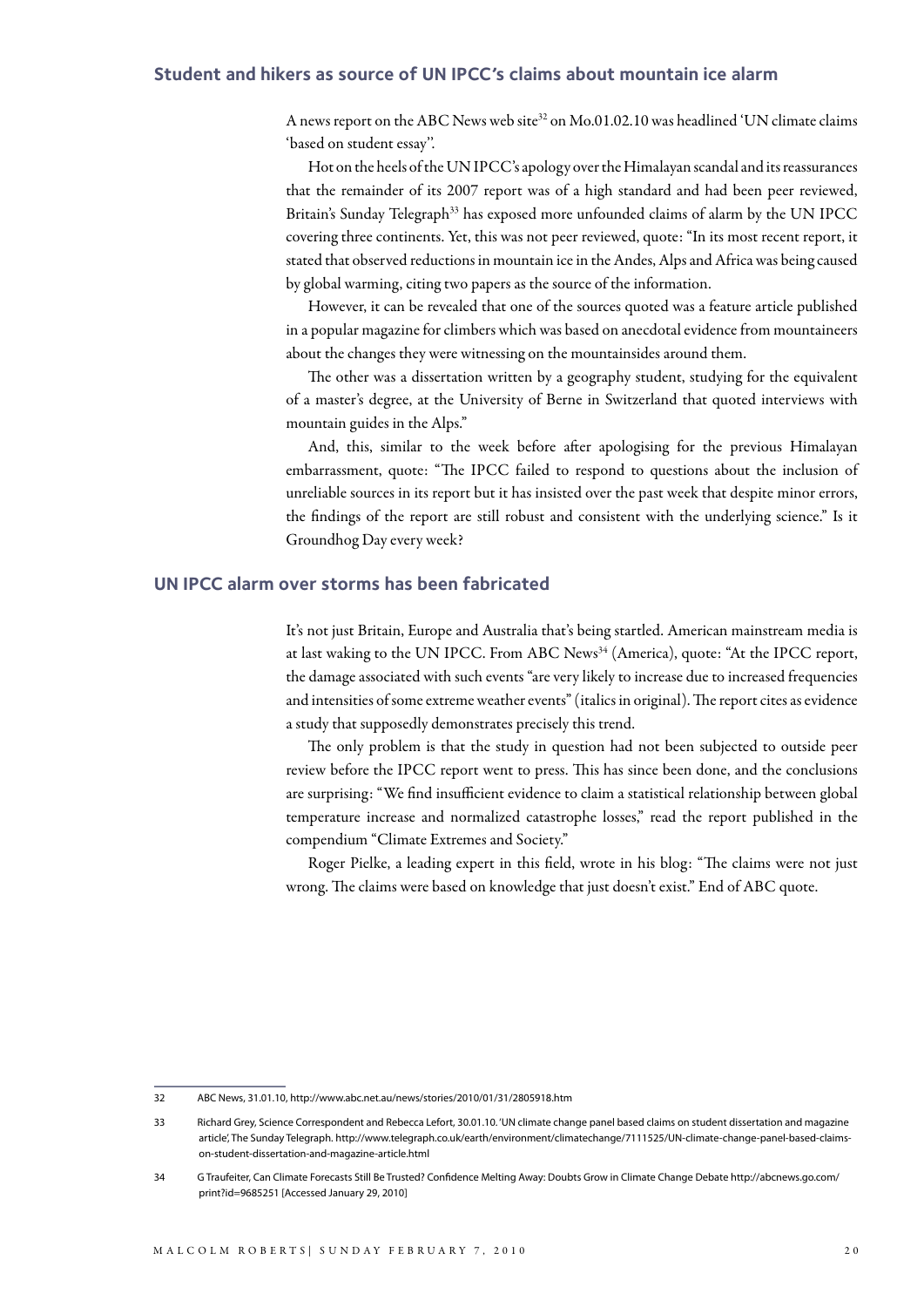#### **Unfounded claims of rapidly rising costs due to extreme weather**

Christopher Pearson<sup>35</sup> reports that the UN IPCC had in its report said the world had, quote, 'suffered rapidly rising costs due to extreme weather-related events since the 1970's', It ignored warnings from other scientists in the field, basing the findings on an unpublished paper that had not been subjected to routine scientific scrutiny. According to Pearson, when published, the paper cautioned, quote: "We find insufficient evidence to claim a statistical relationship between global temperature increase and catastrophic losses."

The IPCC concocted false evidence on the increased likelihood of bad weather events as the planet has warmed. http://rogerpielkejr.blogspot.com/2010/01/castles-built-on-sand. html and http://rogerpielkejr.blogspot.com/2010/01/what-tangled-web-we-weave.html.

#### **Unfounded predictions of devastating African agriculture**

Christopher Pearson reports, quote: 'The IPCC report also warned that global warming could devastate African agriculture. This was on the strength of non-peer-reviewed, non-scientific research from a sustainability lobby group. Combined with the claims on extreme weather events, it underpinned the claims for \$100 billion for African nations from First World countries at Copenhagen'34

#### **Unfounded claims on coastal activity in South America**

Christopher Pearson reports, quote: 'The IPCC report also cited what's politely termed advocacy research from the WWF as sole authority for findings on coastal developments in Latin America. A WWF report and a conference paper delivered in 2002 but still not published as the only citations for findings on mud flows and avalanches linked to melting glaciers<sup>34</sup>

#### **Unfounded exaggeration of risks to Australian climate**

Christopher Pearson discusses scientists in England being contacted by a representative of WWF with the aim of exaggerating the risks to Australian climate<sup>34</sup>. Please refer to the next point that includes the Stern Review's falsities about Australian risks, since quietly withdrawn.

#### **Unfounded alarm contradicted by eminent scientists—experts in their field**

In his book entitled 'The Deniers'36, one of Canada's most respected environmentalists, Lawrence Solomon reveals that in topics including sea level, polar ice caps, glaciers, storms, diseases, atmospheric CO2 levels, temperature, sun, atmospheric CO2 levels and ice cores he interviewed at least one top scientist, and usually more from each field. These included UN IPCC scientists. They consistently contradict UN IPCC claims.

*Along the way Solomon found there is no scientific consensus supporting the UN IPCC. Scientists noted that more scientists disagreed with the UN IPCC's conclusions and claims than agreed. Scientists revealed shoddy UN IPCC processes including suppression of scientists who disagreed with the UN IPCC's seemingly predetermined outcomes, biased processes and use of non-experts and non-scientists including activists passed off as experts.*

35 Christopher Pearson, The Weekend Australian, Sa.30, 2010, 'Don't trust the weatherman's forecasts'. As above http://www.theaustralian.com.au/news/opinion/dont-trust-the-weathermans-forecasts/story-e6frg6zo-1225824634542

<sup>36</sup> Solomon, L, 2008. 'The Deniers: The World-renowned scientists who stood up against global warming hysteria, political persecution and fraud And those who are fearful to do so'. Richard Vigilante Books, USA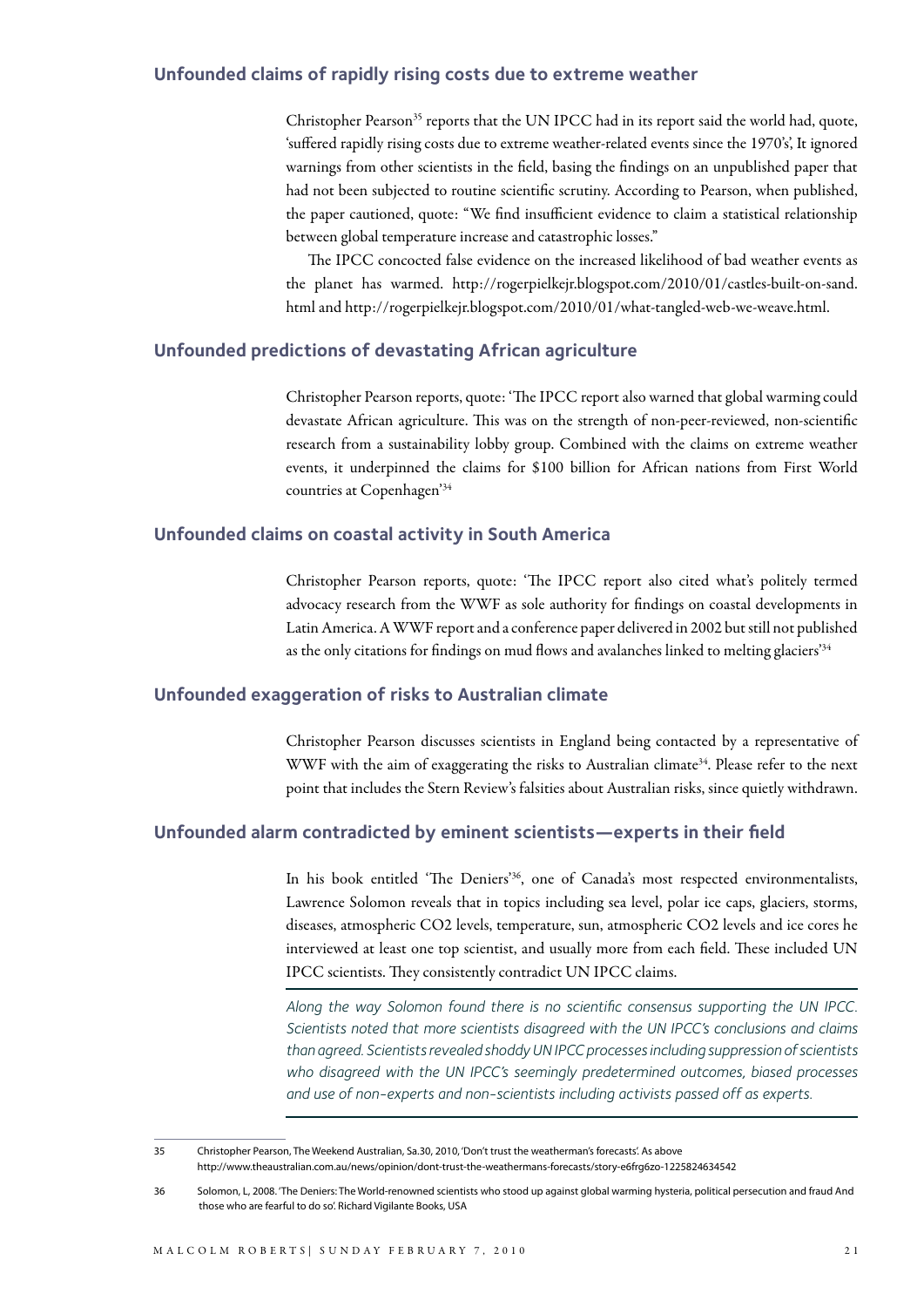It is clear that the UN IPCC is not scientific and has no grounds for alarm over Earth's modest natural cyclic global warming that ended around 1998. Solomon appears to have started researching his book with little expectation of finding much. Instead he uncovered a large number of top scientists contradicting UN IPCC reports and exposing the UN IPCC's shoddy science and unscientific work. Only now are we realising that so many UN IPCC claims were not written by scientists at all.

New Zealand investigative journalist Ian Wishart<sup>37</sup> similarly exposes glaring UN IPCC falsities, unfounded claims for alarm and absurdities. These include the UN IPCC Chairman's major falsities, repeated in public after he had been advised his statements were false.

*As an aside, Solomon's interviews of eminent scientists and economists reveals the British government's Stern Review contains unfounded exaggerations. These indicate the Stern Review, like UN IPCC reports, is unfounded and aimed at promoting unfounded alarm to achieve a political agenda. The Stern Review Report released on October 30th, 2006 was used to propel climate alarm in Australia.*

Separately, an independent expert group of scientists, statisticians and economists (including former British Chancellor of the Exchequer, Lord Lawson) completely and soundly discredited the Stern Review<sup>38</sup> soon after its release. The critique showed basic assumptions and data used by Stern were unsupported and wildly exaggerated to create alarming unfounded outcomes.

The Stern Review has recently returned to the headlines. Richard Gray, in The Sunday Telegraph<sup>39</sup> reports, Su.31.01.10, quote: "Information was quietly removed from an influential government report on the cost of climate change after its initial publication because supporting scientific evidence could not be found.

The Stern Review on the economics of climate change, which was commissioned by the Treasury, was greeted with headlines world-wide when it was published in October 2006.

It contained dire predictions about climate change impacts in different parts of the world.

But it can be revealed that when the report was printed by Cambridge University Press in January 2007, some of these predictions had been watered down because the scientific evidence on which they were based could not be verified.

Among the claims that were removed in the later version of the report, which is now also available in its altered form online, were claims that North West Australia has been hit by stronger tropical typhoons in the past 30 years.

Another claim that southern regions in Australia have lost rainfall due to rising ocean temperatures and air currents pushing rain further south was also removed.

Claims that eucalyptus and savannah habitats in Australia would also become more common were also deleted.

The claims were highlighted in several Australian newspapers when the report was initially published, but the changes were never publicly announced.

A figure on the cost of US Hurricanes was also changed after a typographical error was spotted in the original report. The original stated in a table the cost of hurricanes in the US would rise from 0.6% of Gross Domestic Product (GDP) to 1.3%.

The later report corrected the error so the increase was from 0.06% to 0.13%. A statement about the correction appeared in a postscript of the report and on the Treasury website.

<sup>37</sup> Wishart, I, 2009. Air Con - The Seriously Inconvenient Truth About Global Warming. Howling At The Moon Publishing, New Zealand.

<sup>38</sup> http://members.iinet.net.au/~glrmc/World%20Economics%20-%20Stern%20Review,%20Part%201.pdf and, http://members.iinet.net.au/~glrmc/ WE%20Riposte%20to%20Critique.pdf

<sup>39</sup> http://www.telegraph.co.uk/earth/environment/climatechange/7111618/Stern-report-was-changed-after-being-published.html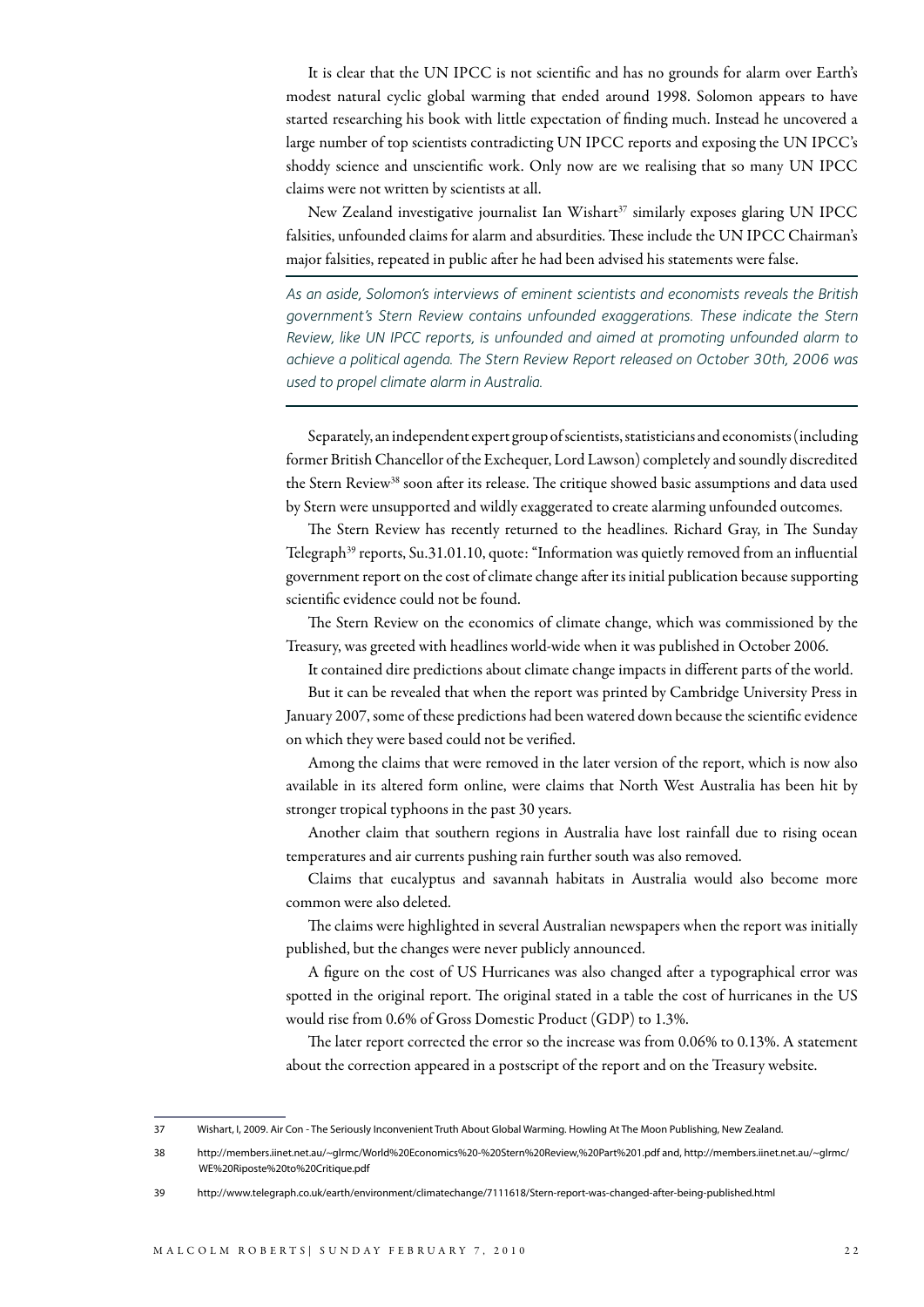The Stern Review has been instrumental in helping the UK government draw up its climate change policies while it has also been cited by leading organisations such as the Intergovernmental Panel on Climate Change in its assessment reports on climate change."

Jonathan Leake, The Sunday Times<sup>40</sup>, Su.31.01.10, quote: "Lord Stern's report on climate change, which underpins government policy, has come under fire from a disaster analyst who says the research he contributed was misused.

Robert Muir-Wood, head of research at Risk Management Solutions, a US-based consultancy, said the Stern report misquoted his work to suggest a firm link between global warming and the frequency and severity of disasters such as floods and hurricanes.

The Stern report, citing Muir-Wood, said: "New analysis based on insurance industry data has shown that weather-related catastrophe losses have increased by 2% each year since the 1970s over and above changes in wealth, inflation and population growth/movement.

"If this trend continued or intensified with rising global temperatures, losses from extreme weather could reach 0.5%-1% of world GDP by the middle of the century."

Muir-Wood said his research showed no such thing and accused Stern of "going far beyond what was an acceptable extrapolation of the evidence".

The criticism is among the strongest made of the Stern report, which, since its publication in 2006, has influenced policy, including green taxes."

#### **Unfounded deliberate hurricane panic contradicting science**

Hurricane/cyclone expert Professor Chris Landsea, a Contributing Editor for the UN IPCC's second major report (1995) and its Third Assessment Report in 2001 was invited to participate in the UN IPCC's latest report  $(2007)$ . Yet, according to Solomon<sup>41</sup>, another UN IPCC scientist Kevin Trenberth, with the support of UN IPCC Chairman Pachauri, made false public statements of increasing hurricane activity that knowingly contradicted the scientific evidence. The statements triggered unfounded alarm. Solomon, page 30.

It appears the wording of the public release could have been deliberately alarming yet cleverly not specific. The effect though in the media was alarming.

Trenberth has been named in the Climategate scandal as lamenting the lack of warming and apparently wanting to hide it.

Landsea resigned from the UN IPCC because it was corrupting science. Landsea saw back in 2004 that the UN IPCC's science was problematic and had the courage to say so. Solomon, page 34.42

After the unscientific and unfounded fearful hurricane media release had done its job in spreading alarm, the UN IPCC dropped its use. Solomon pages 35 and 36.

#### **Unfounded alarm over disease contradicts science**

Paul Reiter, arguably the world's most eminent scientist on insect-borne diseases and a member of the UN IPCC has condemned the UN IPCC's practices as unscientific and dishonest. Solomon's interviews of Reiter (pages  $183-190)^{40}$  expose disturbing behaviour by the UN IPCC. The UN IPCC's alarming claims about mosquito borne disease were unfounded.

<sup>40</sup> http://www.timesonline.co.uk/tol/news/environment/article7009710.ece

<sup>41</sup> Solomon, L, 2008. 'The Deniers: The World-renowned scientists who stood up against global warming hysteria, political persecution and fraud And those who are fearful to do so'. Richard Vigilante Books, USA

<sup>42</sup> Letter of resignation by Dr Chris Landsea alleging politicisation of the IPCC process by activist scientists http://www.climatechangefacts.info/ClimateChangeDocuments/LandseaResignationLetterFromIPCC.htm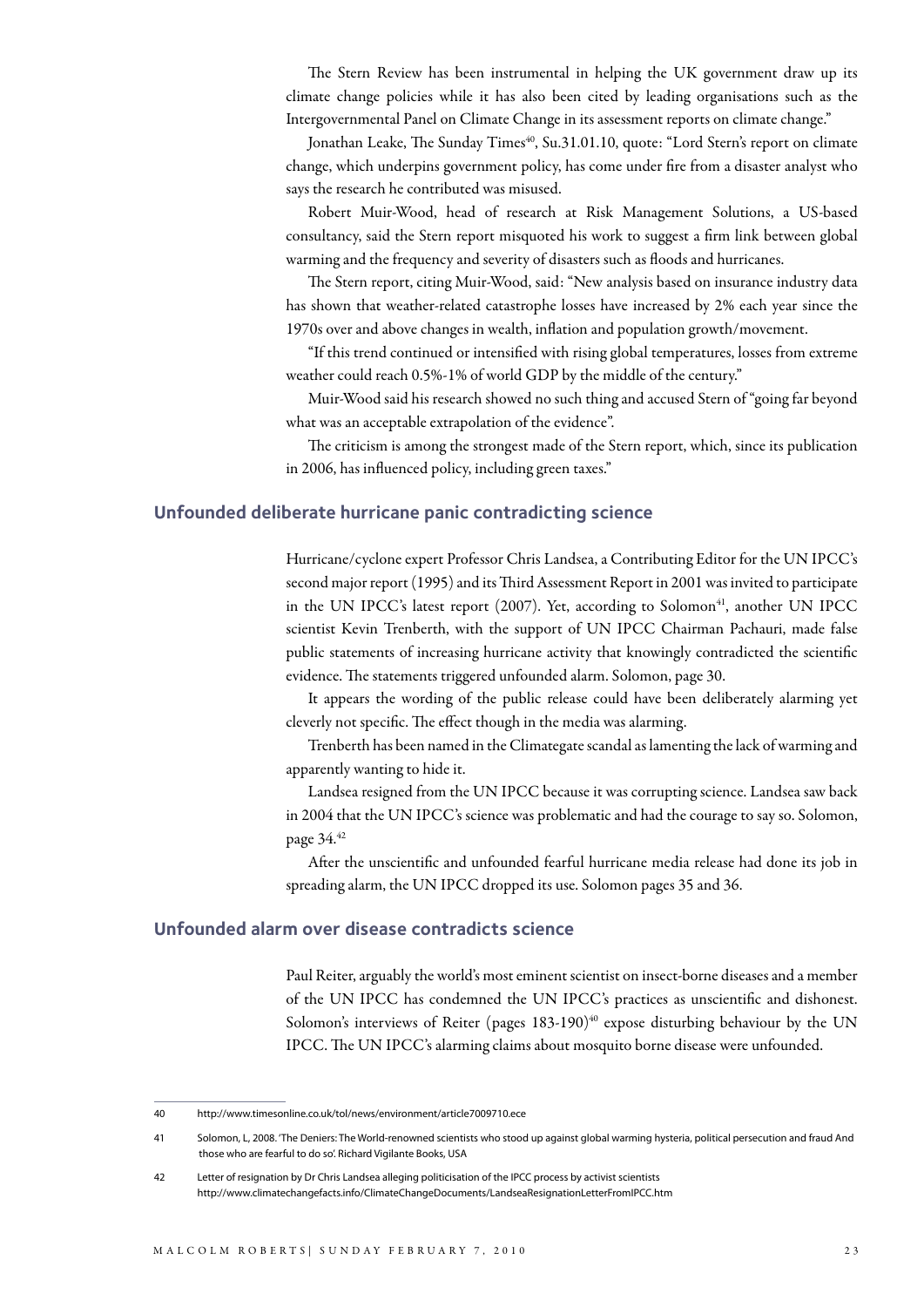Quote, Reiter: "I know of no other scientist with any long record in this field who agrees with the pronouncements of the alarmists at the IPCC";

Solomon: 'Reiter says that using climate models to predict the spread of mosquito-borne diseases, as the IPCC does, reflects a dangerous ignorance;

Solomon: 'These (UN IPCC) claims, says Reiter, reflect an astounding ignorance of disease history";

Reiter: "The paucity of information" in the IPCC reports "was hardly surprising: not one of the lead authors had ever written a research paper on the subject. Moreover, two of the authors, both physicians, had spent their entire careers as environmental activists. One of these activists has published 'professional' articles as an 'expert' on 32 different subjects, ranging from mercury poisoning to land mines, globalisation, to allergies, and West Nile virus to AIDS".

Solomon: 'According to Reiter, the (UN IPCC) contributing authors included exactly one "professional entomologist, and a person who had written an obscure article on dengue and El Nino, but whose principal interest was the effectiveness of motorcycle crash helmets (plus one paper on health effects of cell phones)" (Reiter quoted).

#### **Unfounded alarm in un ipcc reports was often inserted by activists, not scientists**

As Professor Reiter says above, activists lacking qualifications wrote key statements in the UN IPCC reports. Yet the same statements passed 'peer review'.

It has been reported that: 'There are Dozens' of instances where WWF reports have been cited as the sole authority for contentious claims. The World-Wide Fund for Nature (WWF) is not a scientific body, but a lobby group so to have its information as the sole basis for the IPCC to decide on climate change is poor scrutiny of the information.' See below.

#### **Unfounded alarm about the Barrier Reef**

Brave scientists and dive operators have, in recent months, been reported in The Australian newspaper as speaking out by saying the reef is in fine health.<sup>43</sup>

Now there is growing scepticism about unfounded gloomy alarm. Parts of the Great Barrier Reef have bleached in previous summers and in record cold temperatures during the winter of 2008. Scientific reports and observations show that bleaching is an entirely normal adjustment by the coral to natural weather variations.

Lord Monckton confirms this to be correct.<sup>44</sup>

On the subject of reefs, Britain's Sunday Telegraph<sup>45</sup> newspaper reports, quote: "It can be revealed that the IPCC report made use of 16 non-peer reviewed WWF reports.

One claim, which stated that coral reefs near mangrove forests contained up to 25 times more fish numbers than those without mangroves nearby, quoted a feature article on the WWF website."

<sup>43</sup> Jamie Walker, We.03.02.10, 'Report undercuts Kevin Rudd's Great Barrier Reef wipeout', The Australian newspaper. http://www.theaustralian.com.au/news/nation/report-undercuts-kevin-rudds-great-barrier-reef-wipeout/story-e6frg6nf-1225826128644

<sup>44</sup> Monckton - material used in American presentation, October, 2009

<sup>45</sup> Richard Grey, Science Correspondent and Rebecca Lefort, 30.01.10. 'UN climate change panel based claims on student dissertation and magazine article', The Sunday Telegraph

http://www.telegraph.co.uk/earth/environment/climatechange/7111525/UN-climate-change-panel-based-claims-on-student-dissertation-andmagazine-article.html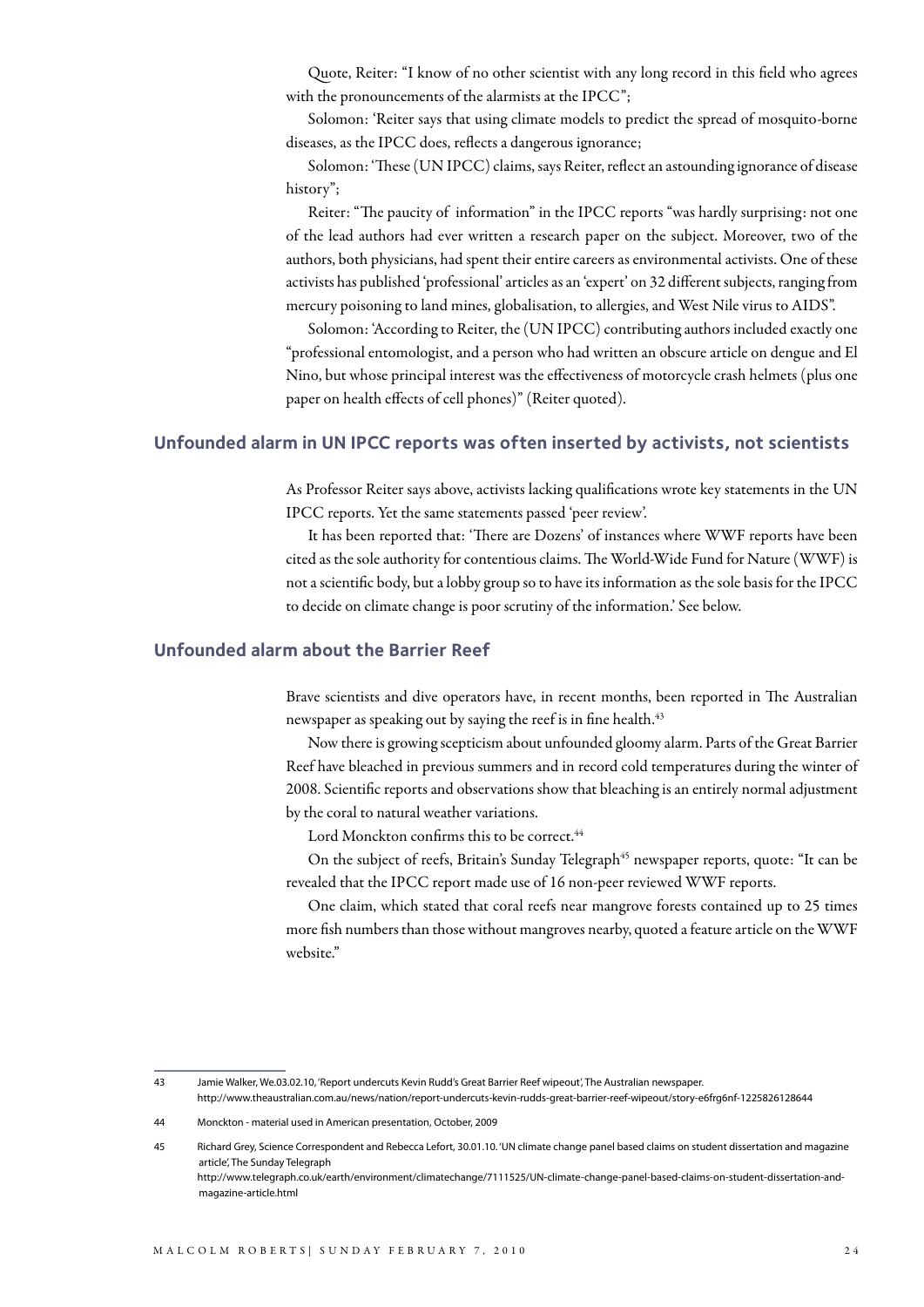#### **Unfounded alarm about human food production**

Quoting from Dr RW Bradnock<sup>46</sup>, former editor (1994-1995) of the Geographical Journal):

"I know that many of the claims about the impact of 'global warming' in Bangladesh, for example, are completely unfounded. There is no evidence that flooding has increased at all in recent years. Drought and excessive rainfall are the nature of the monsoon system. Agricultural production, far from being decimated by worsening floods over the last twenty years, has nearly doubled. In the early 1990s, Houghton published a map of the purported effects of sea-level rise on Bangladesh. Coming from a Fellow of the Royal Society, former Head of the Met Office and Chair of the IPCC, this was widely accepted, and frequently reproduced. Yet, it shows no understanding of the complex processes that form the Bengal delta, and it is seriously misleading. Moreover, despite the repeated claims of the World Wide Fund, Greenpeace, and, sadly, Christian Aid, the melting of the Himalayan glaciers is of completely marginal significance to the farmers of the plains in China, India, Bangladesh, and Pakistan. One could go on!"

Note that Houghton to whom Bradnock refers above is a past chair of the UN IPCC Working Group. He has been quoted as justifying going beyond science to foment alarm and fear. See quote below.

#### **UN IPCC cites press article on rotting food and cold showers, etc after heatwave**

Refer to http://wattsupwiththat.com/2010/02/02/gate-du-jour-ipcc-ar4-references-nytstory/ showing the UN IPCC report cited a newspaper article, apparently not peer reviewed. The article is: http://www.nytimes.com/1999/07/08/nyregion/aftermath-heat-waveneighborhoods-cold-showers-rotting-food-then-lights-then.html?pagewanted=1

#### **Unfounded alarm about sea levels**

Canadian environmentalist, Lawrence Solomon<sup>47</sup>, 'IPCC Beyond the Himalayas', writes, quote: "Sea-levels: This week, the Dutch Environmental Assessment Agency revealed that the IPCC blundered in its 2007 report in claiming that 55% of the Netherlands lay below sea-level. IPCC scientists who were evidently out of their depth had added the area of the Netherlands below sea-level to the area susceptible to flooding, not realising that these areas overlap. To the embarrassment of the Dutch Environment Minister, her department then based Dutch environmental policy on the IPCC's mangled stats of her country. The correct stat: 20% of The Netherlands is susceptible to flooding should global warming cause sea levels to rise."

For generations, the Dutch have managed their low-lying land. That fact seems to be seen by the UN IPCC as a source of alarm. Yet in reality it confirms human ability to successfully adapt to an ever-changing Earth. It provides hope in managing natural climate change.

*That the UN IPCC can even fabricate alarm out of alarm's antidote—hope—displays the UN IPCC's skills in fabricating unfounded alarm.*

Refer to 'Thriving', page 26, and to comments attributed to Rhodes Fairbridge<sup>48</sup>, below.

47 Lawrence Solomon,

<sup>46</sup> http://web.mac.com/sinfonia1/Global\_Warming\_Politics/A\_Hot\_Topic\_Blog/Entries/2008/6/9\_Guest\_Essay:\_A\_Christian\_Critique.html

http://network.nationalpost.com/np/blogs/fpcomment/archive/2010/02/06/lawrence-solomon-ipcc-beyond-the-himalayas.aspx

<sup>48</sup> Solomon, L, 2008. 'The Deniers: The World-renowned scientists who stood up against global warming hysteria, political persecution and fraud And those who are fearful to do so'. Richard Vigilante Books, USA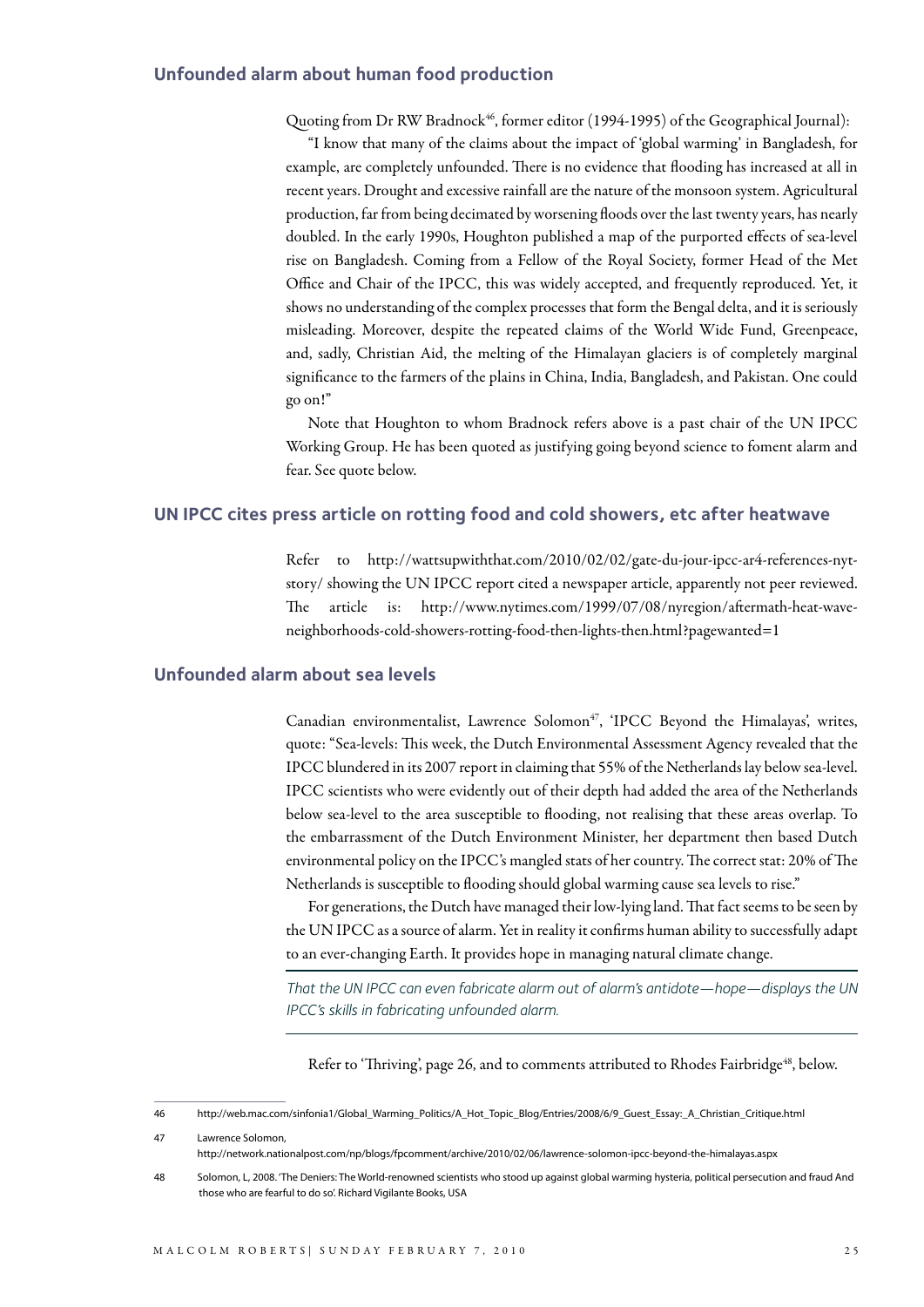#### **Unfounded un ipcc alarm propagates other unfounded alarm**

This is clearly occurring. Last year I attended a lecture by a palaeontologist promoting peril in Nepal from the claimed rapid retreat of Himalayan glaciers. He relied upon UN IPCC reports. He was inadvertently reinforcing the UN IPCC's myth and spreading unfounded alarm.

#### **Zero scientific evidence for catastrophes**

Lord Monckton references Schulte, 2008 in stating of the "539 global climate change papers", "evidence for catastrophe was presented by 0". None.<sup>49</sup>

*Senator Wong, referring again to your quote in the ABC News report, clearly it is the UN IPCC that will, and does, jump on anything in order to justify their position.*

#### **More than 20 cases of unsubstantiated un ipcc alarm in the un ipcc's report were based on activists' claims unsubstantiated by peer review—with more dubious claims and attributions throughout the report**

From the Telegraph<sup>50</sup> comes this, quote: "A Canadian analyst has identified more than 20 passages in the IPCC's report which cite similarly non-peer-reviewed WWF or Greenpeace reports as their authority, and other researchers have been uncovering a host of similarly dubious claims and attributions all through the report. These range from groundless allegations about the increased frequency of "extreme weather events" such as hurricanes, droughts and heatwaves, to a headline claim that global warming would put billions of people at the mercy of water shortages – when the study cited as its authority indicated exactly the opposite, that rising temperatures could increase the supply of water."

From The Sunday Telegraph<sup>51</sup> newspaper, Britain, quote: "It can be revealed that the IPCC report made use of 16 non-peer reviewed WWF reports."

#### **UN IPCC does not work for national governments - it works for its UNEP agenda**

From the same American mainstream media source cited previously, ABC Network<sup>52</sup> quote: "when the IPCC recently set up a special working group to address natural disasters, the US government nominated ecologist Pielke. The IPCC declined to appoint him."

Yet the UN IPCC claims to serve governments.

There is a significant number of credible scientists who have resigned from the UN IPCC in disgust at the UN IPCC's politicisation of 'science' and/or who have spoken out publicly condemning the UN IPCC as unscientific. It is clear the UN IPCC does not follow its own protocols for appointing scientists to its panel. 'Thriving', page 11.

<sup>49</sup> Monckton - material used in American presentation, October, 2009

<sup>50</sup> http://www.telegraph.co.uk/comment/columnists/christopherbooker/7113582/Amazongate-new-evidence-of-the-IPCCs-failures.html [Accessed, January 30, 2010]

<sup>51</sup> Richard Grey, Science Correspondent and Rebecca Lefort, 30.01.10. 'UN climate change panel based claims on student dissertation and magazine article', The Sunday Telegraph http://www.telegraph.co.uk/earth/environment/climatechange/7111525/UN-climate-change-panel-based-claims-on-student-dissertation-andmagazine-article.html

<sup>52</sup> G Traufeiter, Can Climate Forecasts Still Be Trusted? Confidence Melting Away: Doubts Grow in Climate Change Debate http://abcnews.go.com/ print?id=9685251 [Accessed January 29, 2010]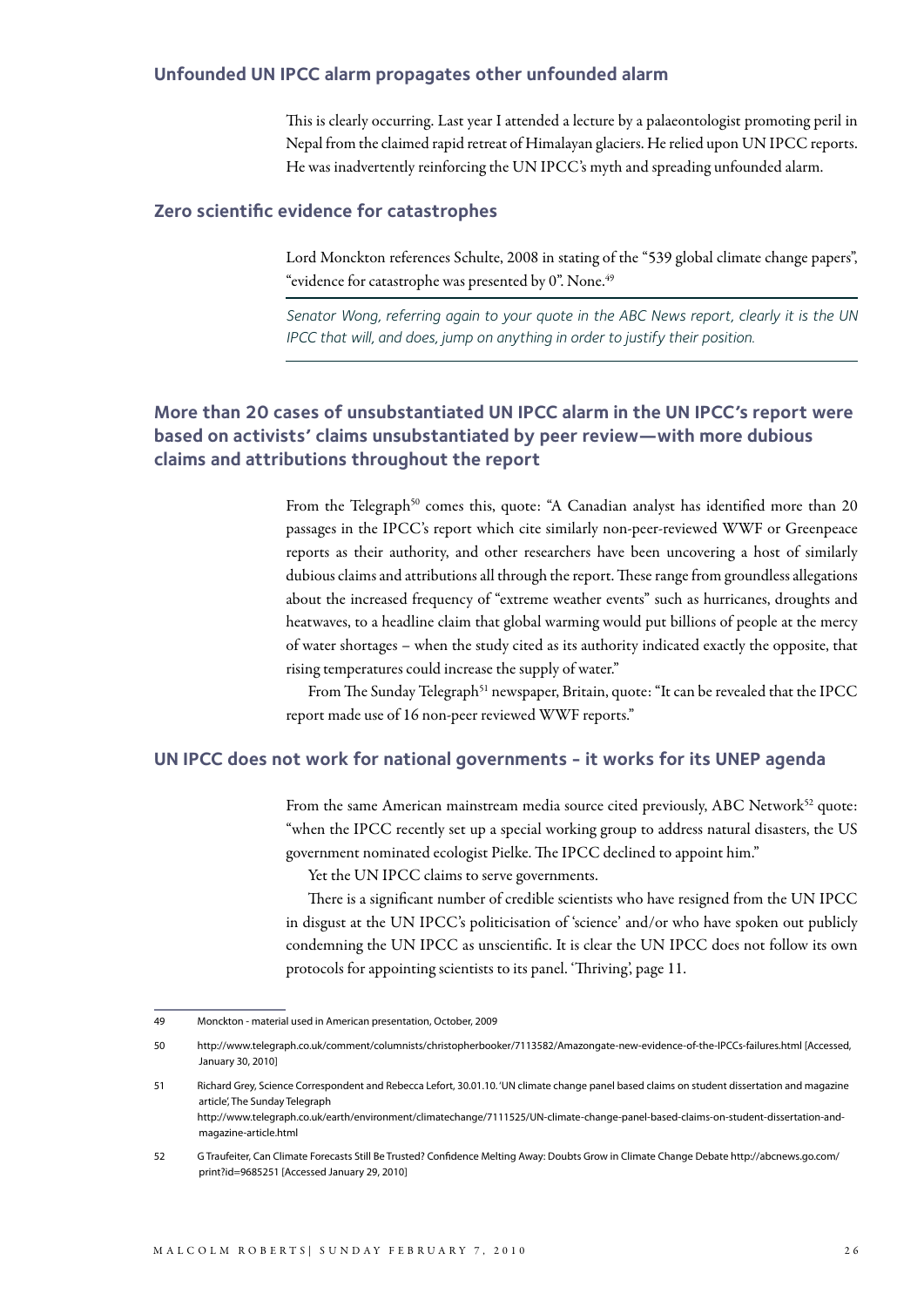Note the substantial and solid work of John McLean<sup>53</sup> reveals much systemic corruption in the UN IPCC since its inception in 1988:

#### **It is an indictment of Senator Wong that when Senator Steve Fielding asked her simple, basic questions on climate, Senator Wong and her advisers could not provide scientific proof - they have no proof humans caused global warming**

One of Senator Wong's responses to Senator Fielding's questions apparently included the statement that ocean temperatures are rising. That is not correct. Scientists<sup>54</sup> accompanying Senator Fielding pointed out that Argo measurements show oceans appear to be cooling.

#### **Lead Author and Editing Reviewer of UN IPCC Chapter claiming human causation of warming has no scientifically measured real-world evidence humans caused global warming**

In recent months I have been corresponding via e-mail with Professor David Karoly. David is one of the close knit group of authors and reviewers of the UN IPCC's single chapter attributing global warming to human production of CO2 in each of its 2001 and 2007 reports. David was a Lead Author of the 2001 report's chapter and a Review Editor of the 2007 report's chapter which built on the 2001 report's chapter.

Late last year, I asked David for scientifically measured real-world proof that human production of CO2 caused global warming. He has not provided any proof - because there is none.

Senate parliamentary records dated June 18, 2009 reveal David Karoly received \$1.9 million in grants from the federal government to research climate change. The Project Title of his grant is, 'Improving understanding of climate change and its impacts in Australia through detection and attribution of climate change.' Despite the UN IPCC's inferences of thorough, proper scientific research by 4,000 scientists and despite billions spent by governments worldwide there is no proof. Despite millions spent by Senator Wong's government, the UN IPCC Lead Author and Review Editor of the chapter attributing global warming to human causes has no proof.

The total of grants awarded by the government to the University of Melbourne is many millions of dollars. An exact figure is difficult to determine because such grants can be found under various grants from various government departments. Totalling those listed in the Senate on June 18th, 2009 produces \$7,140, 360.

Other institutions have been formed specifically by universities to secure grants for climate change 'research'. At the time of its formation, for example, the University of NSW's then Vice-Chancellor said the UNSW's Climate Change Research Centre was established specifically to target funding in this flourishing industry reliant on government grants.

54 Bob Carter, David Evans, Stewart Franks, William Kininmonth, August 11, 2009. Minister Wong's Reply to Senator Fielding's Three Questions on Climate Change – Due Diligence http://joannenova.com.au/globalwarming/wong-fielding/7-carter-evans-franks-kininmonth-due-diligence-on-wong.pdf and David Evans, June 17, 2009. The Wong-Fielding Meeting on Global Warming http://joannenova.com.au/?p=2292&preview=true and

<sup>53</sup> McLean, J, 2009b. Climate Science Corrupted: How the IPCC's sponsor, the UNEP, and key IPCC individuals have misled governments into supporting the notion of manmade warming. Science & Public Policy Institute. http://scienceandpublicpolicy.org/originals/climate\_science\_ corrupted.html [Accessed: December, 2009]

David Evans, July 245, 2009. Ocean Warming: The new Bluff in Climate Alarmism http://sciencespeak.com/NoOceanWarming.pdf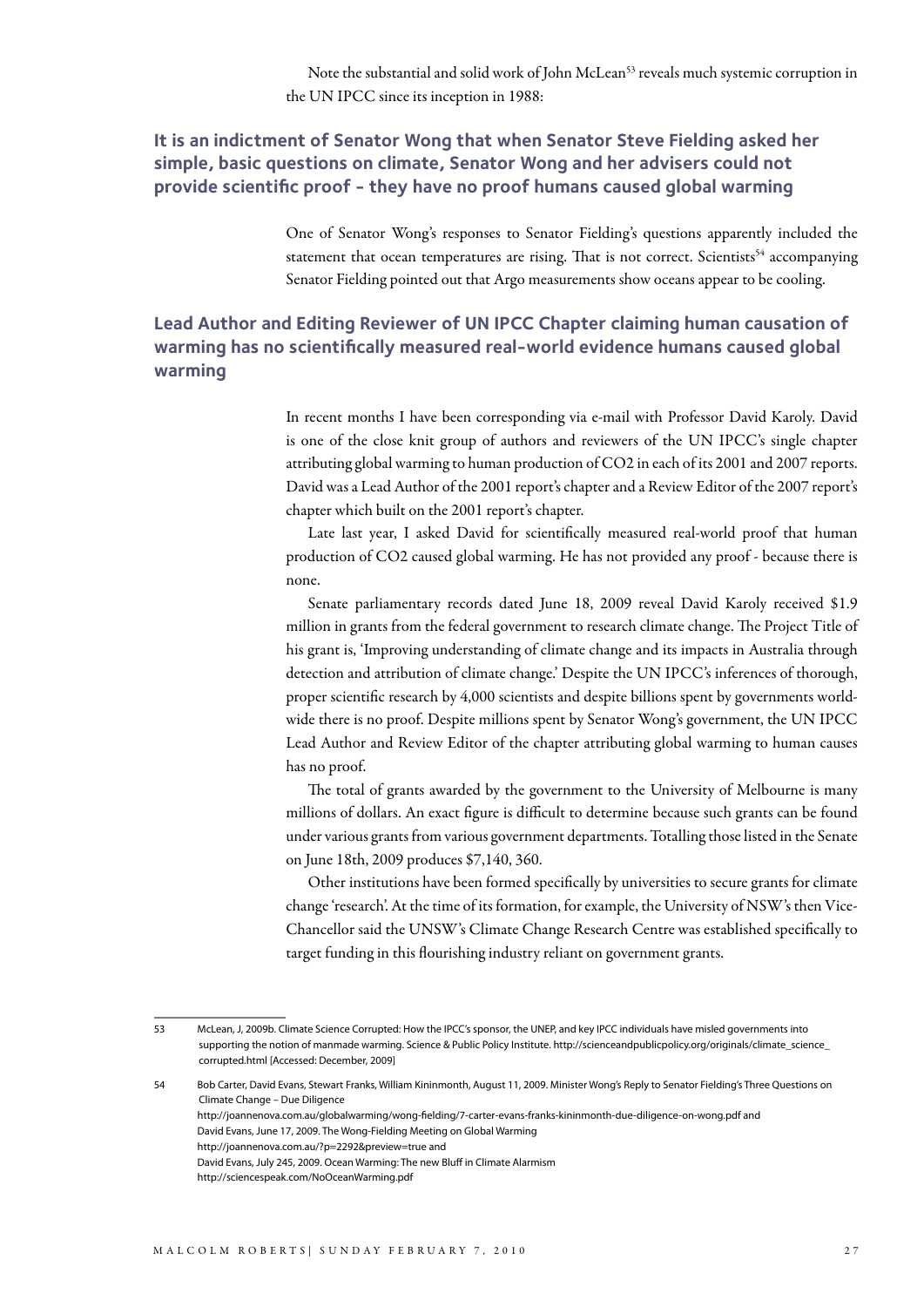*Yet no one has found any scientifically measured, real-world evidence that human production of CO2 caused global warming. That's because Nature has clearly demonstrated that increasing atmospheric CO2 levels do not warm the planet. Remember, after one removes tampering of ground-based temperature records used by the UN IPCC, there has been no net global warming in the records covering the period from 1890 to the present.*

#### **Data obtained from the un ipcc itself exposes un ipcc processes as unscientific**

McLean's outstanding documents have been listed above and in 'Thriving', pages 13, 14.

The UN IPCC's charter limits UN IPCC investigations to seeking human causes of global warming. The original site providing the charter was suddenly withdrawn from use after this became a topic of discussion by climate realists. It can now be found in internet archives at: http://web.archive.org/web/20071113023321/http://www.ipcc.ch/about/about.htm [Accessed early January, 2010]

The charter is significant. It means the UN IPCC is not seeking to fully understand natural causes of warming. A logical extension of the charter is that failure by UN IPCC bureaucrats to find evidence of human causation would mean the body has no future - and thus bureaucrats would be out of a job. Thus the UN IPCC has to either find proof (none exists) or go out of business. Another alternative to preserve employment of bureaucrats, politicians and scientists, of course, is to consciously or unconsciously fabricate perceptions of human causation, magnified by fear and guilt to drive alarm and provide political pressure.

#### **Although UN IPCC Chairman Pachauri repeatedly implied 4,000 scientists endorse the UN IPCC's core claim that human CO2 warmed Earth, only five (5) endorsed the claim. There's doubt they were even scientists. The Prime Minister has assisted the UN IPCC in spreading this falsity**

See 'Thriving', page 11 and McLean's five references previously cited. In correspondence with Mr Rudd (Th.18.09.08, We.10.12.08, Tu.26.05.09 and many subsequent related emails and paper letters) including the provision of McLean's papers, Mr Rudd was advised of his error. To my knowledge, he has made no retraction.

#### In absence of sound, scientific data, the UN IPCC creatively conjured erroneous **models to fabricate 'data'**

In absence of solid, scientifically measured real-world data, the UN IPCC bases its core claim on UN IPCC computer models.

As noted above, these have not only failed, they are not based on sound understanding of science. Additionally, they omit known major natural drivers of climate - deliberately and inexplicably. See 'Thriving', page 12.

Table 2.11 of the UN IPCC's owns 2007 report admits low and very low levels of understanding of 13 of 16 listed climate drivers. Yet apart from being buried in the bowels of a thick report, this received scant attention.

*Despite this, these models were the basis of unfounded alarm in media releases. The media often reported them as if they were reliable, bankable forecasts. The UN IPCC not only allowed this, it seems to have encouraged it, wilfully.*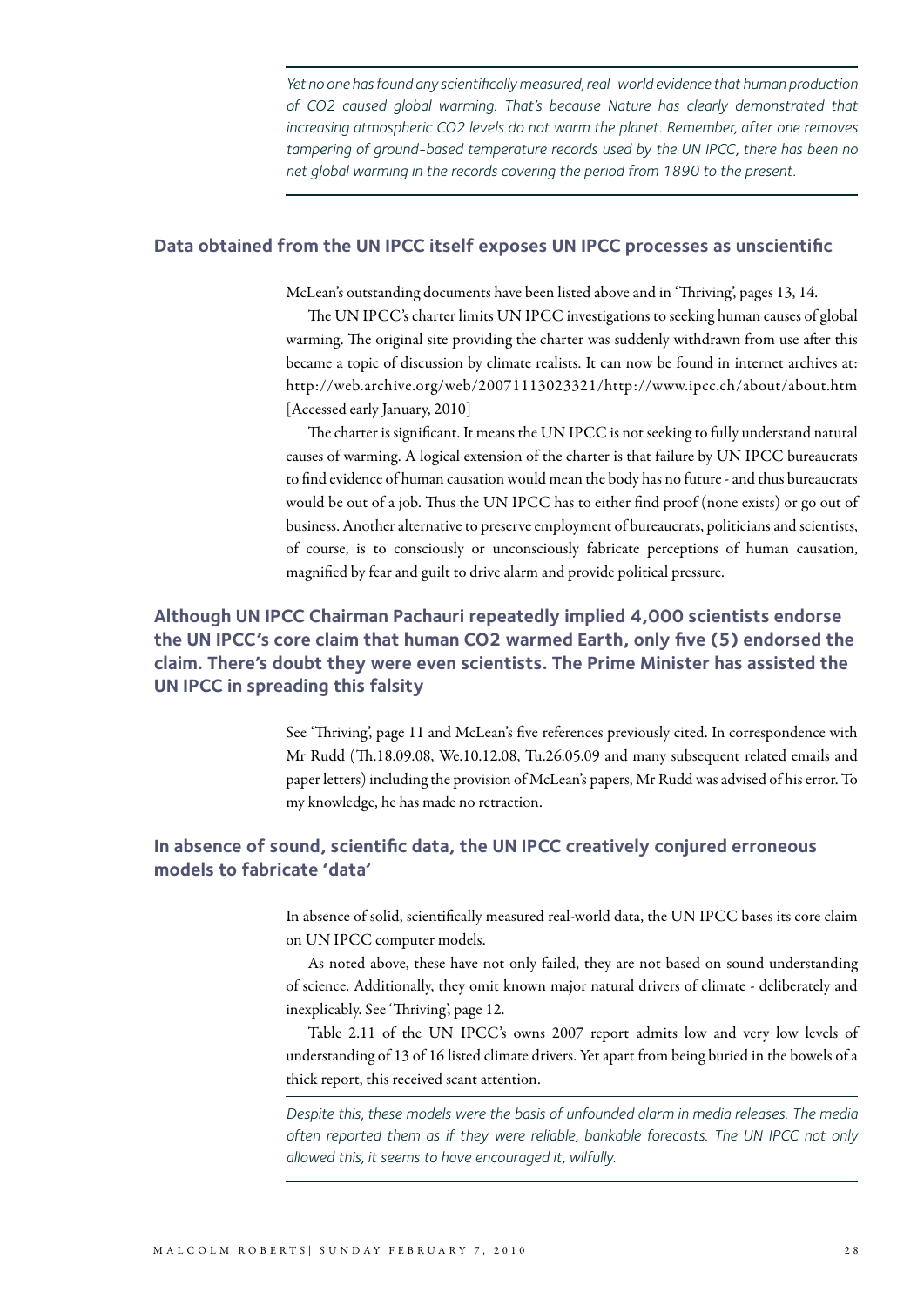#### **UN IPCC Chairman Pachauri's apparent conflicts of financial interest are public knowledge - and seemingly hugely significant**

Britain's Lord Monckton<sup>55</sup> advises that UN IPCC Chairman Pachauri and former UN IPCC Working Group Chairman John Houghton are under criminal investigation in Britain for filing false accounts as trustees of an organisation associated with climate research. Lord Monckton claims "very serious financial irregularities" by profiteers running the UN IPCC.

Credible commentators expressing concern about Chairman Pachauri's conflicts of financial interest are numerous. They include:

- Booker & North Pachauri's apparent income from links with carbon trading companies: http://www.telegraph.co.uk/news/6847227/Questions-over-business-deals-of-UNclimate-change-guru-Dr-Rajendra-Pachauri.html
- Monckton: http://scienceandpublicpolicy.org/images/stories/papers/originals/pachauri\_ letter.pdf
- Delingpole listing many Pachauri business links: http://blogs.telegraph.co.uk/news/ jamesdelingpole/100019821/climategate-with-business-interests-like-these-are-we-reallysure-dr-rajendra-pachauri-is-fit-to-head-the-ipcc/
- Telegraph (Britain): http://climaterealists.com/index.php?id=4908

Chairman Pachauri was a lead author on the IPCC's second report (1995) which paved the way to Kyoto—which in turn ushered in the world's first carbon trading schemes.

Alarmist fabrications presented by Pachauri at Copenhagen can be found at: http:// wattsupwiththat.com/2009/12/17/lord-monckton-reports-on-pachauris-eye-openingcopenhagen-presentation/

Lord Monckton highlights major, glaring errors in Pachauri's public presentations at: http://scienceandpublicpolicy.org/images/stories/papers/originals/pachauri\_letter.pdf

Outstanding books by Wishart<sup>56</sup> (eg, pages 118, 119) and Solomon<sup>57</sup> raise Pachauri's falsities and unfounded alarmism. Refer to References listed in 'Thriving' (page 53) and separately above. It is clear from Wishart's account that Pachauri knowingly continues to speak falsities even after being made aware that his statements are false.

According to The Times<sup>58</sup> (newspaper) on line, UN IPCC Chairman Pachauri was advised of the Himalayan glacier revelation before December's Copenhagen conference. Yet he apparently failed to disclose it.

The same source advises that the Chairman used the exaggerated and false Himalayan error to win grants worth hundreds of thousands of pounds.

UN IPCC Chairman Pachauri is a director of the TERI organisation. Britain's Sunday Times<sup>59</sup> says TERI obtained a 310,000 pound grant from New York's Carnegie Corporation and 'the lion's share of a 2.5 million pound grant funded by European taxpayers', quote:

'The Carnegie money was specifically given to aid research into "the potential security and humanitarian impact on the region" as the glaciers began to disappear. Pachauri has since acknowledged that this threat, if it exists, will take centuries to have any serious effect.'

<sup>55</sup> http://www.2gb.com/index.php?option=com\_content&task=view&id=6295&Itemid=134

<sup>56</sup> Wishart, I, 2009. Air Con—The Seriously Inconvenient Truth About Global Warming. Howling At The Moon Publishing, New Zealand, page 110. The graph is available on the internet at: http://www.heartland.org/custom/semod\_policybot/pdf/26664.pdf page 4

<sup>57</sup> Solomon, L, 2008. 'The Deniers: The World-renowned scientists who stood up against global warming hysteria, political persecution and fraud And those who are fearful to do so'. Richard Vigilante Books, USA

<sup>58</sup> http://www.timesonline.co.uk/tol/news/environment/article7009081.ece

<sup>59</sup> Jonathon Leake, The Sunday Times, Su.24.01.10, 'UN climate chief Rajendra Pachauri "got grants through bogus claim"' http://www.timesonline.co.uk/tol/news/environment/article6999975.ece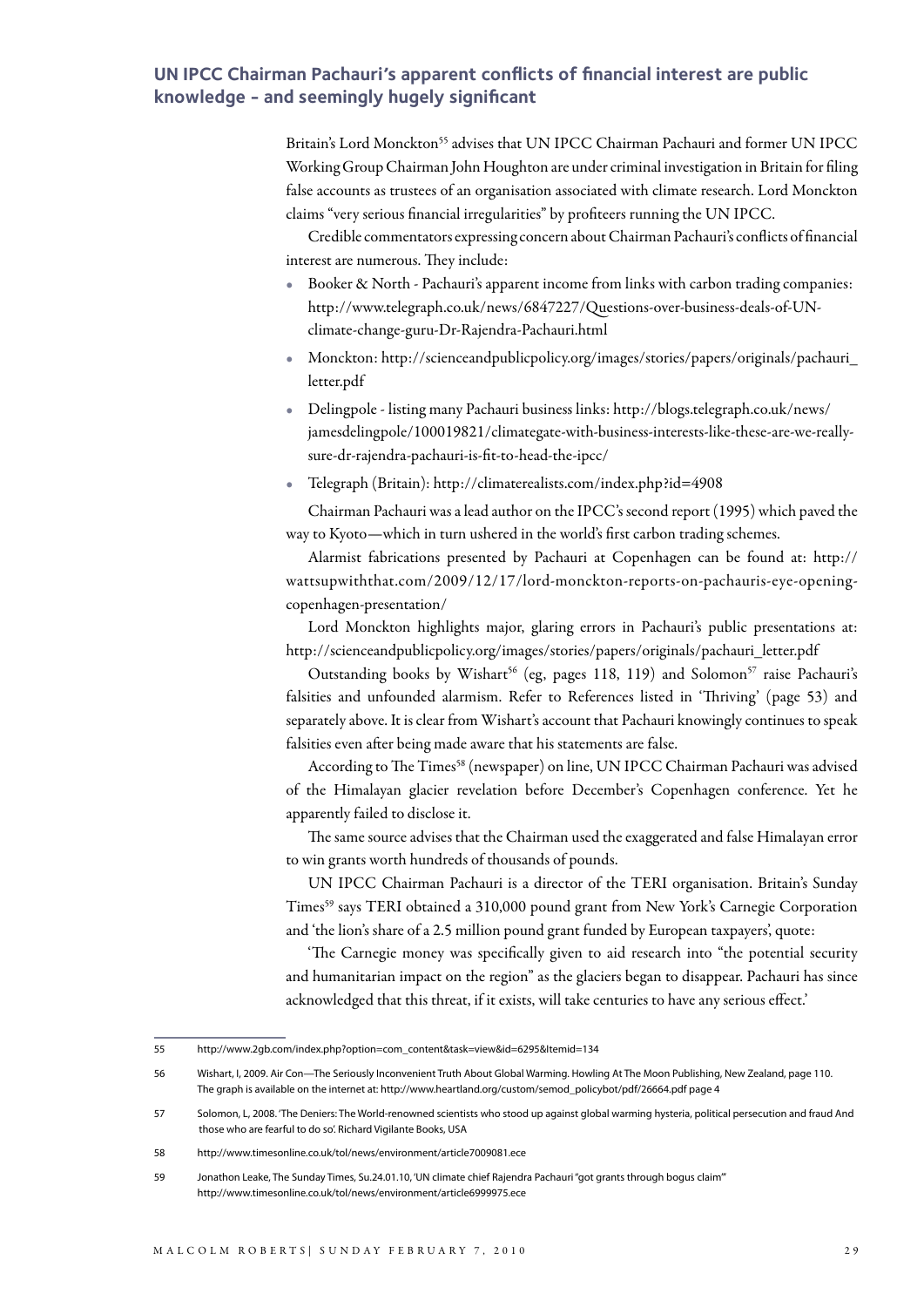'An abstract of the grant application published on Carnegie's website said: "The Himalaya glaciers, vital to more than a dozen major rivers that sustain hundreds of millions of people in South Asia, are melting and receding at a dangerous rate.

"One authoritative study reported that most of the glaciers in the region "will vanish within forty years as a result of global warming, resulting in widespread water shortages,"

The Carnegie money was specifically given to aid research into "the potential security and humanitarian impact on the region" as the glaciers began to disappear. Pachauri has since acknowledged that this threat, if it exists, will take centuries to have any serious effect.'

Pachauri's directorships<sup>60</sup> are reportedly many and diverse. They include, for example, India's Oil and Natural gas Corporation, The Energy and Resources Institute (TERI) formerly the Tata Energy Research Institute, Toyota and many others including, quote: 'a long list of fossil fuel, alternative energy, and research organisations as well as venture capital companies involved in carbon trading'. Quote: 'Pachauri is a co-founder of the Texas-based GloriOil, which specialises in technology allowing the last remaining reserves to be extracted from oilfields'.

Reports of Pachauri's conflicts of interest stem from financial interests and the association of awards and consulting contracts to or between various agencies/companies and TERI. Reports include comments about his and TERI's associations with oil and gas companies.

According to Amanda Hodge, in The Weekend Australian, Sa.06.02.10, quote: 'Indian civil liberties lawyer Prashant Bhushan says he is concerned TERI has "various kinds of conflicts of interest and therefore the head of TERI would not be the right person to head the IPCC".'

*Although there have recently been many calls for Pachauri's resignation it is doubtful his*  resignation would cause a change since the UN IPCC's unscientific ways and reliance on *falsities preceded his appointment. Recent revelations appear typical of UN IPCC fabrications of alarm and bogus science that predate its formation. They seem typical of UNEP, one of two organisations that founded the UN IPCC. Indeed, according to McLean's history61 of the UN IPCC, the UN IPCC merely adopted and extended methods in use by the UNEP.*

*The web site62 of Senator Wong's Department of Climate Change lists grants of taxpayer*  funds given by her department. They include a grant to TERI entitled 'Influencing *International Climate Change' for the purpose of 'Sponsorship of the 2009 Delhi Sustainable Development Summit'. The grant was approved on December 11th, 2008.*

The Prime Minister awarded a grant<sup>63</sup> of one million dollars to TERI. The grant was for *'Technical Cooperation in Renewable Energy'.* 

*Concurrently TERI's director, Rajendra Pachauri simultaneously exploits oil and natural gas, carbon trading and alternative energy while being on the boards of many companies and institutes and leading and protecting the UN IPCC's bogus climate alarm claims.*

"If the IPCC wasn't there, why would anyone be worried about climate change?" Rajendra Pachauri, Chairman of the UN IPCC, Science, February 5, 2010.<sup>64</sup>

<sup>60</sup> Amanda Hodge, The Weekend Australian, Sa.06.02.10, 'Green warrior battles conflict-of-interest charge'

<sup>61</sup> McLean, J, 2009. Climate Science Corrupted: How the IPCC's Sponsor, the UNEP, and key individuals have misled governments into supporting the notion of manmade global warming. Science & Public Policy Institute. http://scienceandpublicpolicy.org/originals/climate\_science\_corrupted.html

<sup>62</sup> http://www.climatechange.gov.au/about/grants.aspx

<sup>63</sup> http://globalsolartechnology.com/index.php?option=com\_content&task=view&id=4495&Itemid=9

<sup>64</sup> The Week That Was, February 05, 2010 via http://www.sepp.org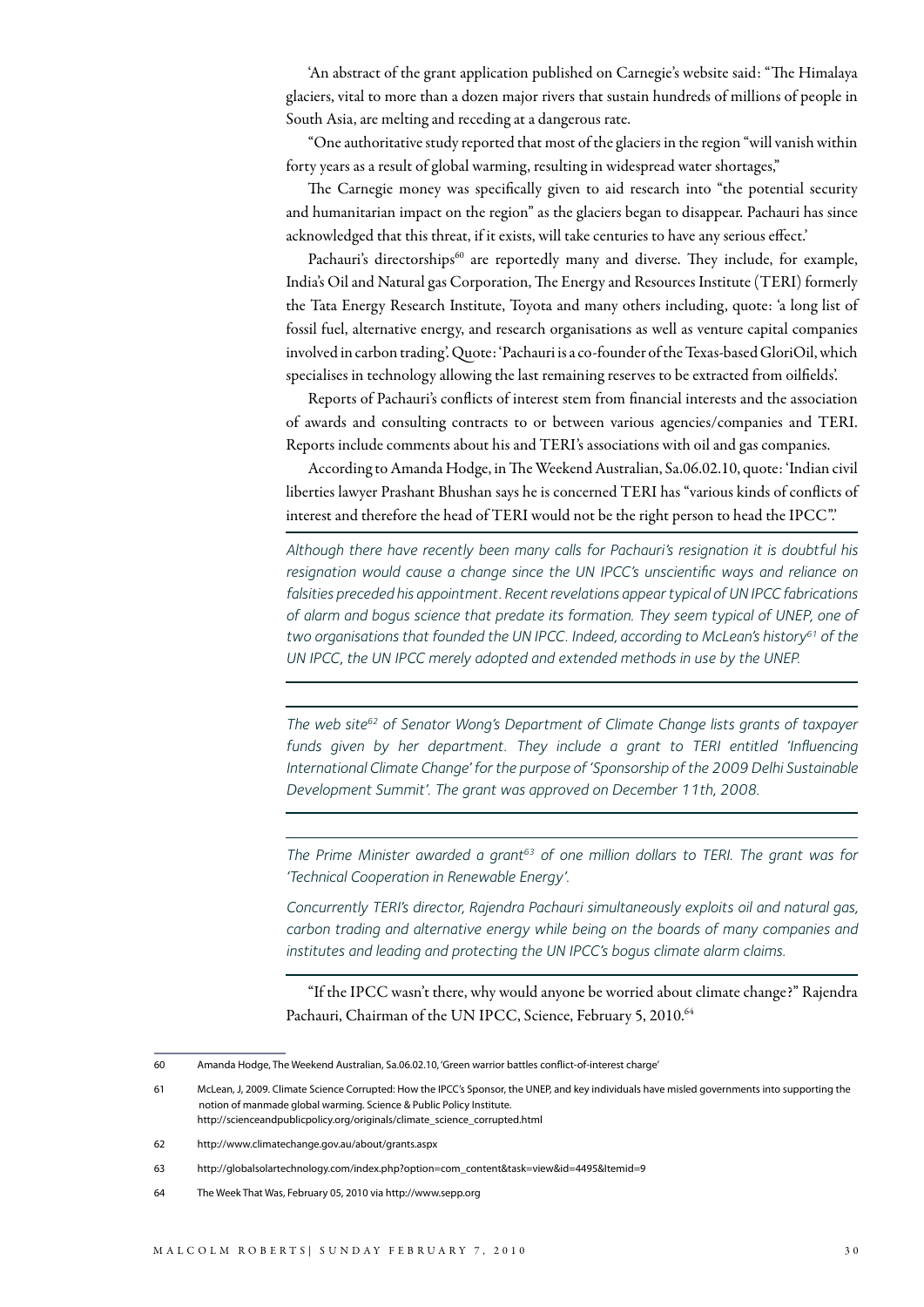#### **The UN IPCC and its executive have thwarted and discredited real scientific research stifling real science and progress**

*From his book interviewing the world's leading experts in each field of climate science,*  Canadian environmentalist Lawrence Solomon<sup>65</sup> provides examples of how UN IPCC actions *and statements have held back the progress of real science. eg, page 145, 160.*

This has severe impacts on science that has underpinned our society's material development and our knowledge about health, safety and security - and humanity's understanding of the natural world.

Disruption of real climate science may have serious immediate consequences. Eminent climate scientists—particularly Russians— are agreed in forecasting an imminent severe natural cooling on Earth that will likely hit food production. If accurate, this damage to food production will occur at the time agricultural land is being sacrificed to bio-fuels. Concurrently, use of low cost, reliable and environmentally compatible high energy density fuels such as oil, coal and natural gas is being discouraged through proposed additional artificial costs imposed by the government.

Russia continues to give priority to real scientific research into climate to understand the predicted severe cooling. Some developed nations following political agenda meanwhile waste resources on a non-problem fabricated by the UN IPCC with assistance from Al Gore. This waste driven by the UN IPCC and Al Gore is a moral issue and a safety and security concern.

#### **UN IPCC senior members have repeatedly justified the use of unfounded alarm**

- Former UN IPCC Working Group Chairman, John Houghton, quote: "Unless we announce disasters, no one will listen."
- Stephen Schneider, quote: "We have to offer up scary scenarios."

And other advocates of alarm including:

• Stephen Guilbeauly, Greenpeace, 2005, quote: "Global warming can mean colder. ....... That's what we're dealing with"

In Australia, Professor David Karoly made a public statement broadcast on Monday, November 9th, 2009 claiming that each year there are no scientific papers published that 'seriously contradict the conclusions of the IPCC.' This is false. His statement seems to be aimed at reinforcing the myth that there is a consensus of scientists supporting the notion that human production of CO2 was responsible for Earth's latest modest global warming that ended around 1998.

David's statement can be found in the program transcript at: http://www.abc.net. au/4corners/content/2009/s2737676.htm

In reality, there are hundreds of scientists including the world's leading climate scientists producing many papers, including peer reviewed papers, completely discrediting the UN IPCC's core claim. Much of the work contradicting the UN IPCC is by UN IPCC scientists.

<sup>65</sup> Solomon, L, 2008. 'The Deniers: The World-renowned scientists who stood up against global warming hysteria, political persecution and fraud And those who are fearful to do so'. Richard Vigilante Books, USA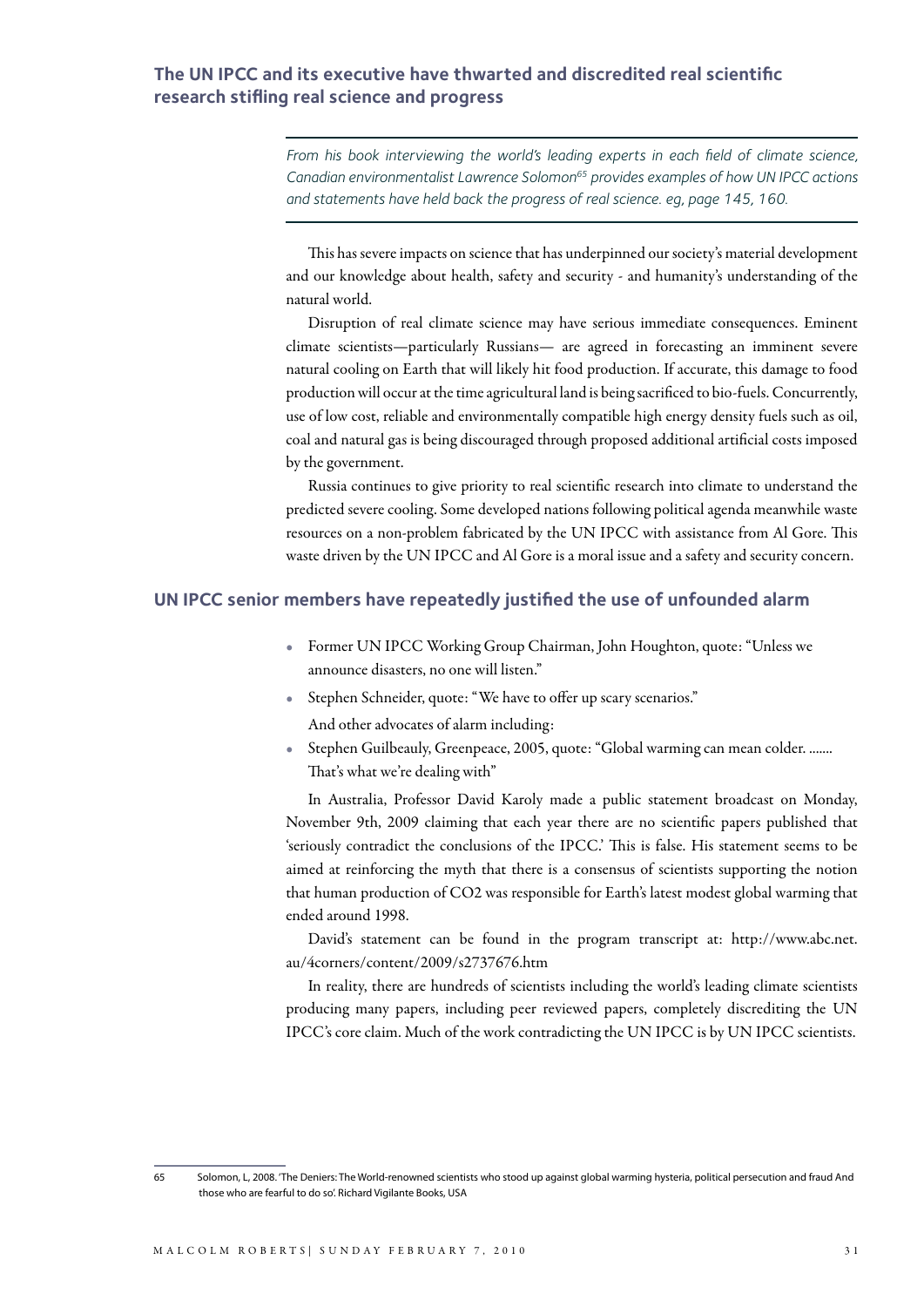#### **Deviation of funds to a non-problem (natural global warming) prevents addressing real humanitarian and environmental challenges. The focus on natural global warming is a damaging attack on the environment**

Biologist and respected founding environmentalist, David Bellamy, states money wasted on fighting Nature's modest and now completed global warming cycle could be better spent on fighting world hunger and poverty, providing clean water, developing alternative energy sources, improving our environment, creating jobs. This is consistent with the World Health Organisation's list of ten factors affecting human life expectancy. It is consistent with the late Professor Lance Endersbee's thorough evaluation showing that the unfounded focus on natural global warming is detracting from addressing real pollution and looming humanitarian threats.

*Canadian environmentalist Lawrence Solomon puts it into perspective on page 210 of his book entitled: "The Deniers"66 when he says, quote: "But Kyoto is not an insurance policy. Just the opposite, it is the single greatest threat today to the global environment, because it makes carbon into currency. Carbon is the element upon which all living things are built. With carbon a kind of currency—which is what all carbon taxes and carbon trading and similar schemes do—all ecosystems suddenly have a commercial value that makes them subject to manipulation for gain."*

Solomon then provides examples of manipulation due to carbon trading that are destroying the environment and hurting the world's vulnerable and poor. In essence, the use of carbon trading schemes can involve paying people to offset carbon by destroying natural trees in natural forests, destroying communities and livelihoods - while simultaneously allowing continued production of carbon while banks and governments get rich.

*'Carbon markets' are not free and open. They are not true markets. Carbon trading is a scheme of regulated and controlled activities highly vulnerable to manipulation and rorting. The scheme is camouflaged by the term "market". Simply considering the product offered in the 'market' and the buyers' needs reveals it is really not a market.*

Secondly, serious damage to the environment from adopting UN IPCC advice becomes *obvious from reading 'Thriving' ages 30 and 31. This explains how smashing energy efficiency has severe environmental and humanitarian consequences.*

*Thirdly, the UN IPCC's unfounded and demonstrably fraudulent 'global warming' scare diverts valuable attention and resources away from real environmental and humanitarian challenges.*

For example, federal MP's waste time and energy toying with an emissions trading scheme (ETS) and regulation of CO2 while neither can have any impact on climate and both do serious damage. Significantly such diversions erode public faith in parliament and render politicians' claims to be protecting the environment as nonsense. 'Thriving', pages 48 to 50

<sup>66</sup> Solomon, L, 2008. 'The Deniers: The World-renowned scientists who stood up against global warming hysteria, political persecution and fraud And those who are fearful to do so'. Richard Vigilante Books, USA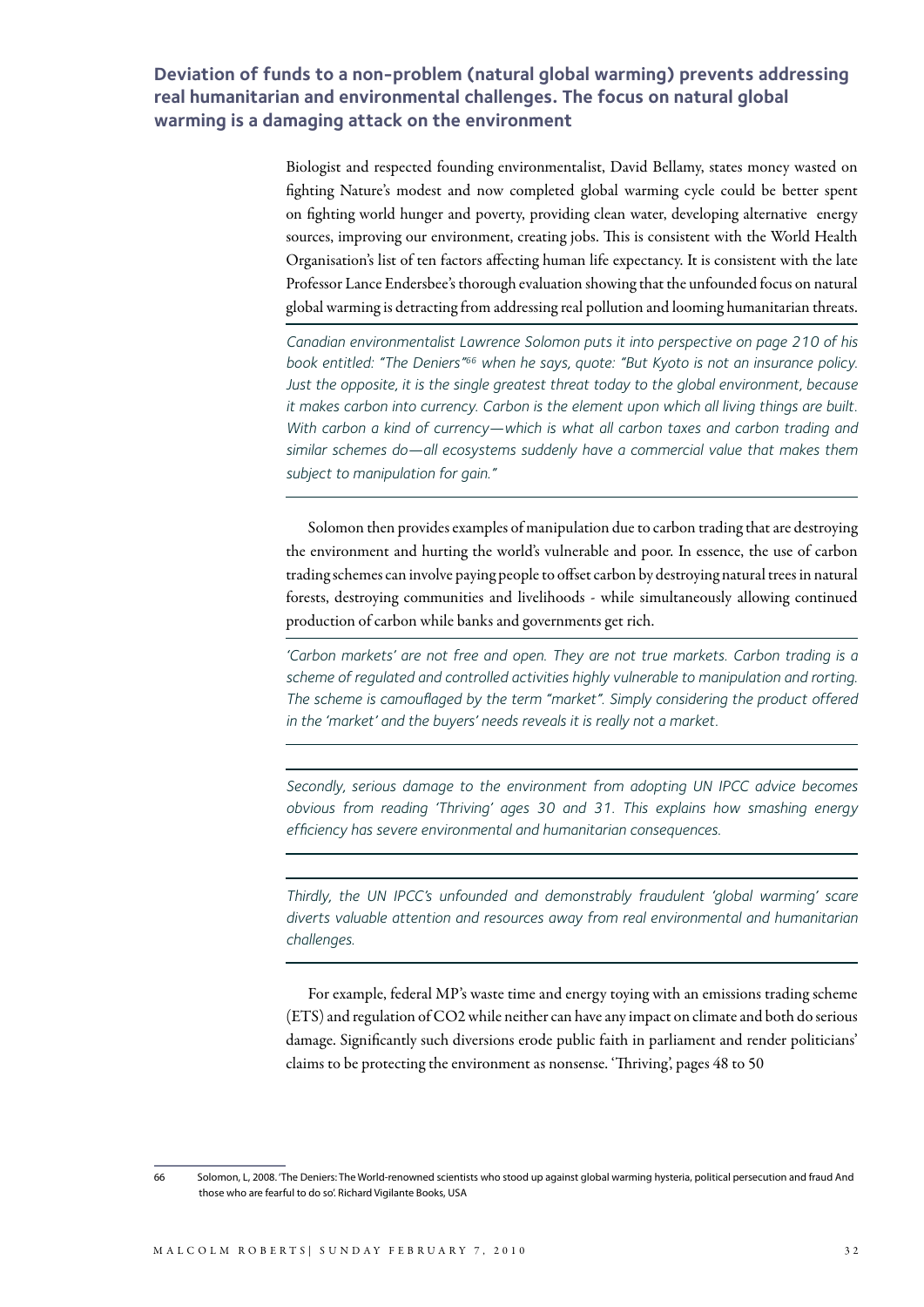#### **The Garnaut Review is based on un ipcc reports**

Refer to chapter  $2^{67}$  of the Garnaut Review report, a key plank in the government's claim for its CPRS. The Garnaut Review we find relies on 'science' provided by UN IPCC reports. As stated at the start of its chapter 2 'Understanding Climate Science', quote: "This chapter draws extensively on the Fourth Assessment Report of the Intergovernmental Panel on Climate Change". This is the report that is now exposed as unscientific and highly dubious.

#### **It seems that for the government, it is the CPRS that matters, not CO2**

This conclusion is based on the following, among other, observations:

- ➤ Senator Wong's lack of challenging the UN IPCC over its errors even when repeatedly raised to her attention;
- ➤ the government's fast-tracking of a massive Queensland coal mining project. Thus it seems that while coal mined and burned in Australia is detrimental to our planet, that same coal mined in Australia and burned in China is enthusiastically supported by the government. This is despite Australian power stations having generally superior and more efficient combustion technology enabling greater efficiency (less CO2 per unit of energy generated) and less real pollutants (particulates and toxins);
- $\triangleright$  the government's taking of property rights as its way of easily ensuring compliance with Kyoto without reducing production of CO2 - as illustrated by the spontaneous farmers' campaign supporting Peter Spencer;
- ➤ the government's desperate last minute acceptance of Malcolm Turnbull's CPRS amendments despite Senator Wong's initial severe public condemnation of same;
- ► the government flying 114 staff to Copenhagen.

*The conclusion is clear: the government will go to extraordinary lengths to introduce a 'carbon-trading' scheme that is fully open to unlimited political fiddling enabling huge cost*  increases after introduction. Those changes will affect Australia, Australian employers and *Aussies.*

*The observation that other nations' carbon trading schemes have failed and have no impact on CO2 is sobering. That CO2 does not affect climate is the killer to any and every Emissions Trading Scheme (ETS).*

<sup>67</sup> http://www.garnautreview.org.au/pdf/Garnaut\_Chapter2.pdf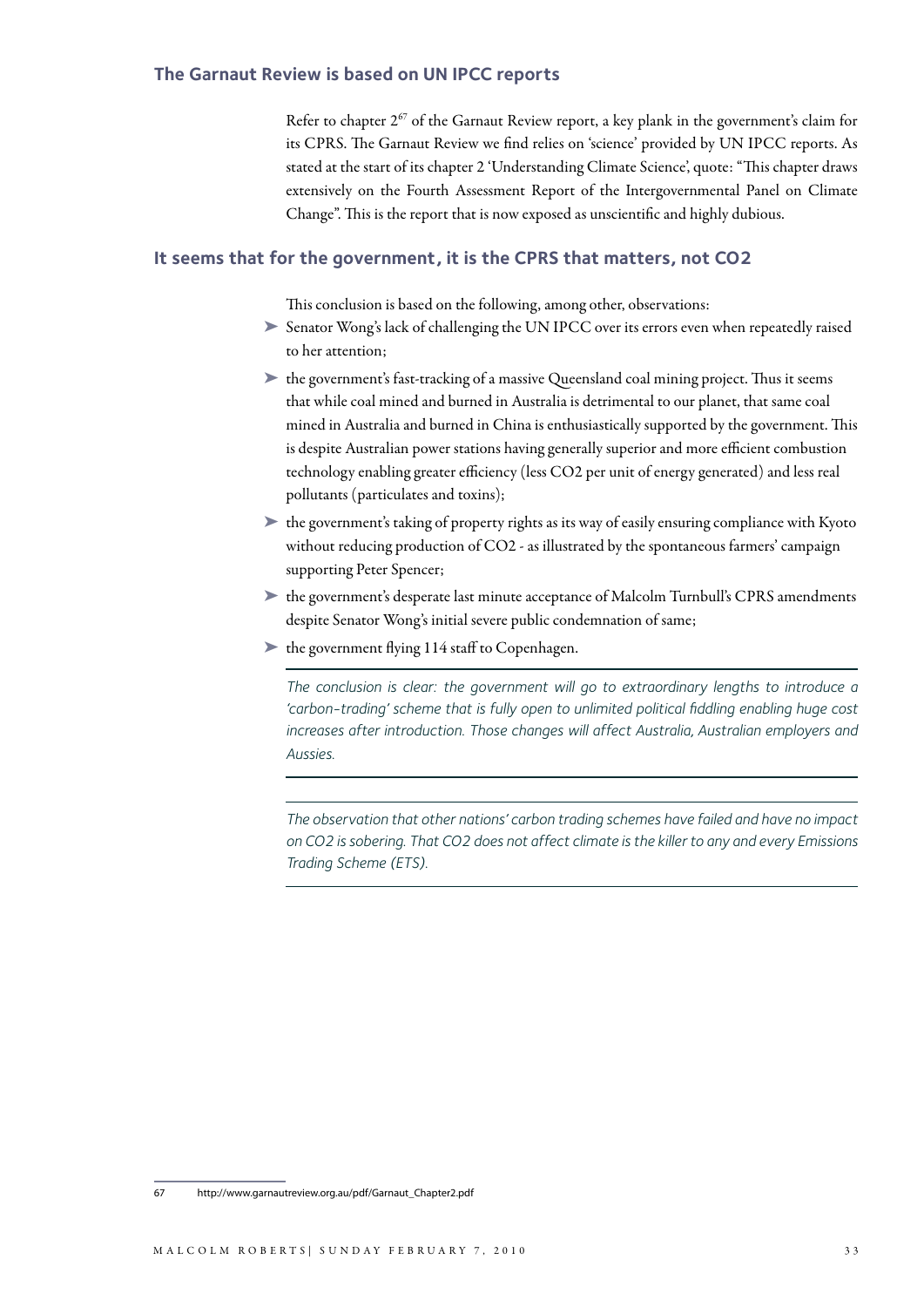#### **Senator Wong: have you caught the un ipcc disease of creating unfounded alarm?**

Immediately prior to the Copenhagen fiasco, Senator Wong's department released a report that prompted alarming media headlines based on speculation about sea level associated with a report produced by her department. The report claims to assess risks based on current claimed sea level rises and projected sea level rises in reference to UN IPCC figures. Both these assumptions greatly exceed figures provided by science including actual measurements in recent years. The report assesses risks using computer models.

Reputable scientists, including UN IPCC scientists show there is no increase in rate of natural sea level rise due to human production of CO2. Indeed, scientific measurements show no rise in sea levels in recent years. Sea levels have been and remain stable68. ('Thriving', page 26. Note particularly references listed atop 'Thriving' page 53, especially Solomon, Wishart and Singer NIPCC.)

The late climate expert Rhodes Fairbridge69 proved sea levels have changed several times within the last 1,000 years and by as much as 2 metres up and down. Among many factors, it appears sea level is, affected by:

- ➤ solar system and solar deviations that appear to be cyclic;
- ➤ quantity of water in the oceans (affected by snowfall and polar ice accumulation);
- ➤ temperature of water in oceans;
- ➤ land subsidence, particularly significant for islands.

The UN IPCC has made a habit of stirring unfounded scary headlines while hiding the details, disclaimers, uncertainty and sources - if these are mentioned at all.

At times the UN IPCC has released falsities to most effectively promote unfounded alarm through the media. Has Senator Wong's department been doing the same before events such as key senate votes, Copenhagen and elections? From her department's sea level report and other observations including government comments on the Great Barrier Reef and Kakadu, it appears to be the case.

#### **Senator Wong misrepresenting science and climate to her own party**

Senator Wong has, through her written response to her own party member—Senator Furner misrepresented climate and science. If that letter is typical of Senator Wong's advice to her party, as seems to be the case, Labor Members of Parliament have been seriously misinformed.

Please refer to my detailed response to Senator Wong's response. My reply to Senator Furner highlighting Senator Wong's misrepresentations was electronically mailed on November 13th to all MP's including Senator Wong. It was posted in paper form to the Attorney General and to Queensland Senator Claire Moore.

#### **The vast majority of people inherently care for the environment, yet Senator Wong sees the need to foment unfounded guilt and fear**

People are entitled to live their life without government ministers fomenting unfounded alarm and guilt. From what I have seen, Senator Wong's use of fear and guilt is damaging to society, particularly to children.

<sup>68</sup> Ollier, Cliff, 2009. 'Sea Level in the Southwest Pacific is Stable'. New Concepts in Global Tectonics Newsletter, No. 51, June, 2009.

<sup>69</sup> Solomon, L, 2008. 'The Deniers: The World-renowned scientists who stood up against global warming hysteria, political persecution and fraud And those who are fearful to do so'. Richard Vigilante Books, USA.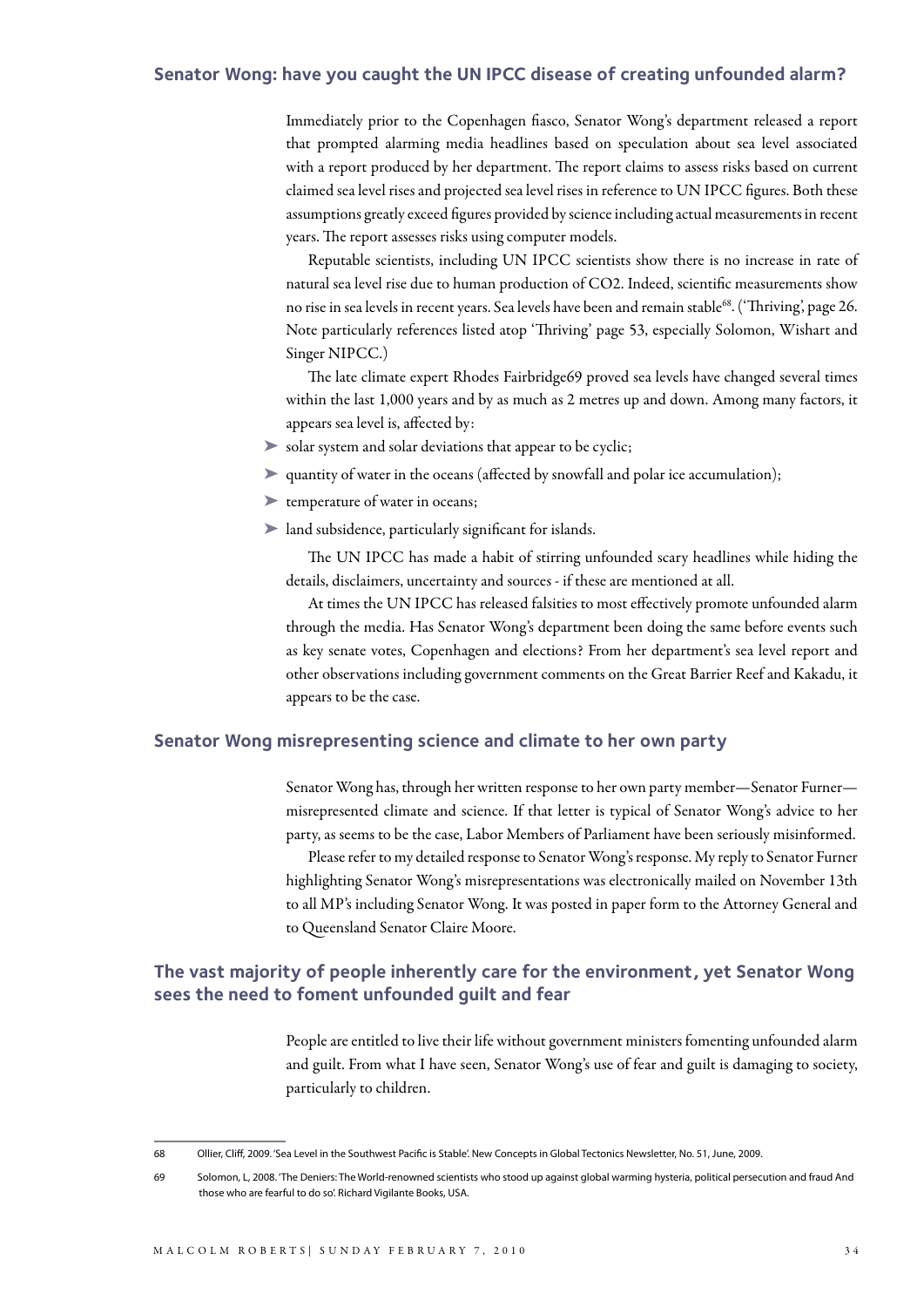The Senator's actions, in my view, promote the isolation and separation of humanity from Nature—our source, essential companion and spirit. For the protection of our natural environment, for the sake of our planet and for global peace, in a world in which many people live seemingly disconnected from Nature, we need to redevelop human connection with the sense of unity shared by all life.

What a challenging world it would be if weather was controlled by what we and our fellow animal species exhaled. In reality, Nature is so much grander, wondrous and magnificent.

- We share the following with all living things:
- ➤ carbon occurring in every cell of our body and every cell of every flower, plant and animal;
- ➤ life force;
- ➤ a common source whether one is a creationist or a believer in the big bang, we are all part of the miracle of life springing from the same universal source;
- ➤ we all depend on oxygen, water vapour and carbon dioxide.

#### **The UN IPCC's core greenhouse gas effect 'theory' contradicts the laws of physics and nature - it's not even a theory, not even a supposition. It's a falsity**

Consider these established facts and laws:

- 1. The First Law of Thermodynamics says energy cannot be created or destroyed, merely converted in form;
- 2. The Second law of Thermodynamics says heat transfer occurs only from warmer to colder bodies, not from colder to warmer bodies. (Heat cannot of itself move from a colder to a warmer body);
- 3. There are three means by which heat is transferred: conduction, convection and radiation;
- 4. Gases do not trap heat in the open atmosphere. Remember, in confined spaces air acts as an excellent insulator. That's why it's used in double pane glass. Yet, when moving in the open atmosphere, gases provide excellent heat transfer through conduction from surfaces to air molecules. This enables operation of air- cooled motors and, through the wind chill factor, causes windy winter days to feel colder than still days of the same temperature. When air is warmed it rises. When it reaches the upper atmosphere its density becomes sufficiently low to allow the radiation to escape to space. (As an aside, if the concentration of gases in the atmosphere that more readily absorb radiative heat increases, their absorption and re-radiation of heat actually help cool the Earth by radiating heat more quickly away from Earth);
- 5. Lindzen and Choi<sup>70</sup>, in their peer reviewed 2009 paper entitled "On the determination of climate feedbacks from ERBE data" report real-world scientific measurements of radiative feedback (from air in the atmosphere). These scientifically measured real-world findings seriously contradict a core assumption of UN IPCC climate modelers. (Note: Lindzen and Choi do not discuss the UN IPCC's greenhouse gas theory and restrict their comments to the UN IPCC's computer models.) The findings would appear to support the classical physics I outline;
- 6. Heat transferred from Earth's surface to the atmosphere by conduction at their interface is transported primarily by convection to the upper atmosphere and then by radiation to space. That is common-sense confirmed by any glider pilot reliant on using thermals to climb in elevation;

<sup>70</sup> Lindzen, R S, Choi, Y-S, 2009. On the determination of climate feedbacks from ERBE data, Geophysical. Res. Lett., 36, L16705, doi:10.1029/ 2009GL039628.

http://www. drroyspencer.com/Lindzen-and-Choi-GRL-2009.pdf [Accessed: January, 2009]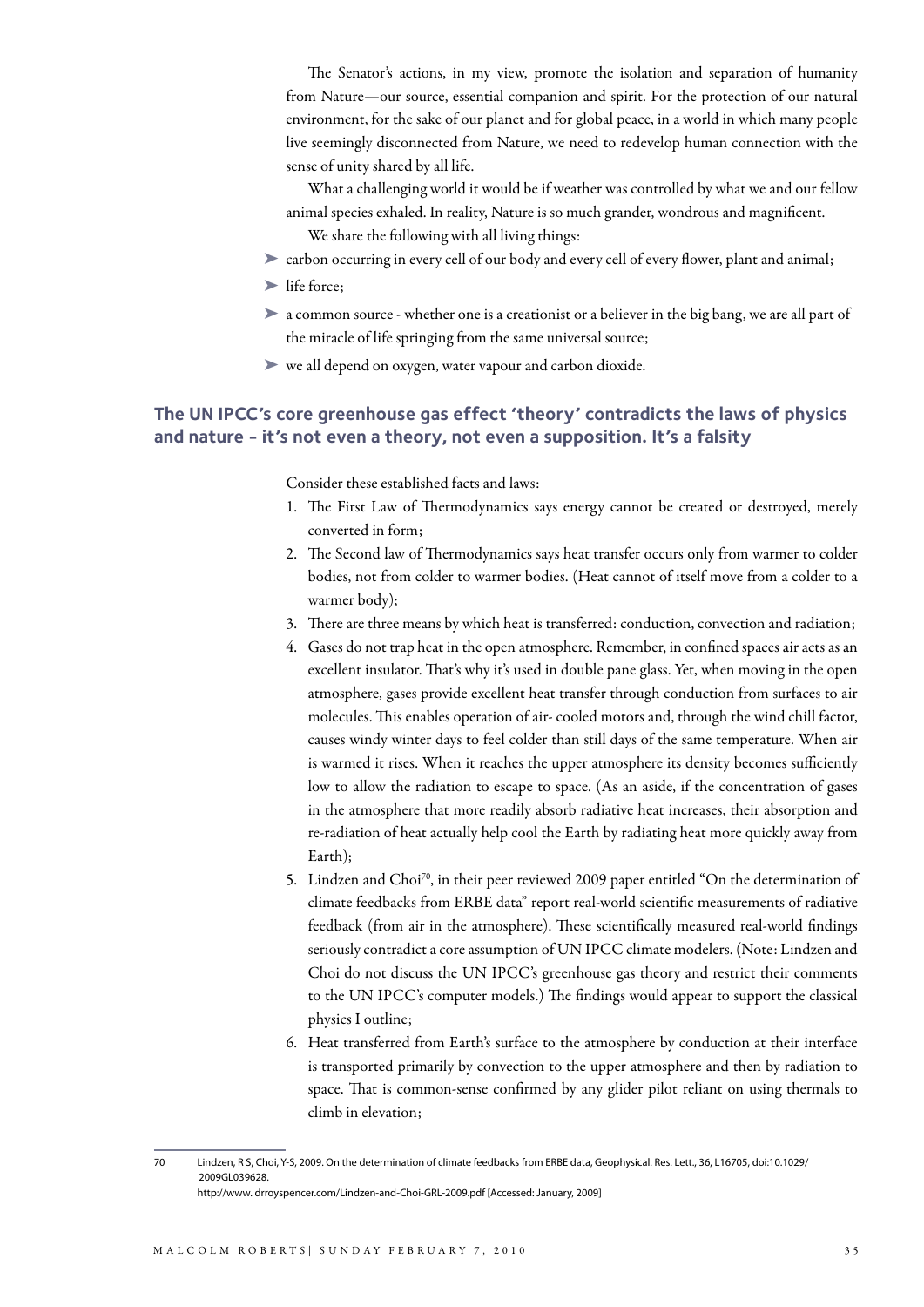7. In 1909, physicist RW Wood proved that reradiation of heat-rays by glass panels does not cause a greenhouse to become warmer as Al Gore and the UN IPCC falsely claim. In 100 years of peer review since, his simple, replicable, scientific experiment has never been contradicted. It is common-sense. If glass is removed from the ends of a greenhouse, the greenhouse loses its ability to stay warm. The warming in a greenhouse is not due to the roof glass, it is due to the prevention of cooler air from entering and the prevention of warmer air from leaving. The air within the greenhouse is warmed primarily by contact with the greenhouse floor heated by sunlight.

Like many people, including scientists, I was initially fooled by the UN IPCC's Greenhouse Gas Effect 'theory'. Examination of the supposed theory though using the laws and observations above shows it:

- ➤ contradicts the First Law of Thermodynamics. According to the UN IPCC, re-radiation of heat from the tropospheric CO2 molecules produced by humans radiates increased heat to Earth which warms Earth's surface causing Earth to radiate more heat which further heats the troposphere causing more heat to radiate back to Earth and so on. This is an infinite heat generating phenomenon. This is impossible yet is purported by the UN IPCC. Nature and physics say it cannot happen. Nature and physics show it does not happen;
- ➤ contradicts the Second Law of Thermodynamics in that the troposphere at 10,000 feet elevation is 20 degrees C cooler than Earth's surface yet the UN IPCC claims it warms Earth's surface. Nature and physics say it cannot happen. Nature and physics show it does not happen;
- ➤ relies on tropospheric CO2 molecules to have intelligence in radiating heat only downward toward Earth. This is not possible and contradicts Nature because molecules radiate heat in all directions. Nature and physics say it cannot happen. Nature and physics show it does not happen.
- ➤ contradicts the way an actual greenhouse works. Greenhouses depend not on re-radiation from glass panels, they depend on stopping cooling air from entering the closed glasshouse. They prevent convection;
- ➤ contradicts Nature because Earth's atmosphere does not operate as a greenhouse. Heat transfer occurs primarily through conduction at Earth's surface, then convection toward space. The overwhelming heat transfer is by convection from Earth's surface to cooler space.

When remembering that oceans cover 71% of Earth's surface, realise that most of the heat is transferred to the air through evaporation of the warmed ocean surface water. I've read this is estimated to be 60% of the heat transferred from Earth. Of the remainder, a large percentage is estimated to escape through air's contact with Earth's solid surfaces—conduction.

By absorbing Earth's heat and reradiating it out to space, any gases with greater ability to absorb heat would cool the Earth. Increased quantities of tropospheric CO2 would likely reduce Earth's temperature or at worst have no warming effect.

According to Britain's Lord Monckton, quote: "IPCC climate sensitivity estimate rests on just 4 scientific papers". That is a highly contentious field. The UN IPCC has shown repeatedly it cannot be trusted. I do trust Nature and the laws of physics.

In reality, as Lindzen & Choi<sup>71</sup> show in their recent peer-reviewed paper, increased quantities of CO2 will increase the rate of heat radiated from the upper troposphere-stratosphere into space. This is the opposite of that claimed by UN IPCC climate models relying on faulty logic

<sup>71</sup> Lindzen, R S, Choi, Y-S, 2009. On the determination of climate feedbacks from ERBE data, Geophysical. Res. Lett., 36, L16705, doi:10.1029/ 2009GL039628.

http://www. drroyspencer.com/Lindzen-and-Choi-GRL-2009.pdf [Accessed: January, 2009]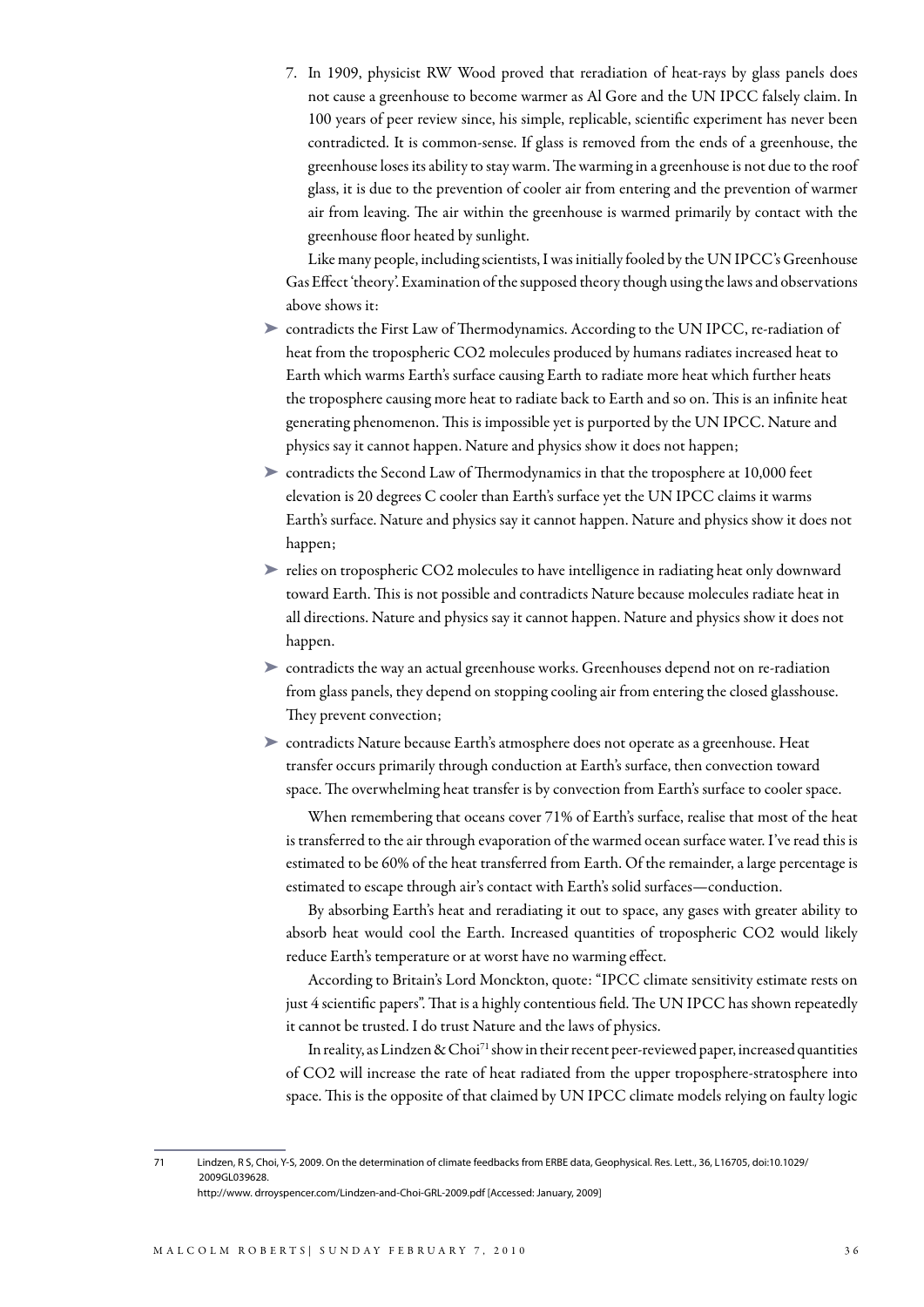and theory that contradicts Nature and laws of physics. Those models are the only remaining 'basis' of the UN IPCC's core claim that human production of CO2 is catastrophically warming Earth. During the last ten years, these models' projections have been in gross error since global temperatures fell yet the models predicted Earth's temperatures would rise. Thus the 'models' failed to even predict the direction of temperature change, much less the amount.

*As a result of Lindzen and Choi's work, one suspects the uncertainty in modelling is even*  larger than the enormous uncertainty already (quietly) admitted in the UN IPCC's Table *2.11. The UN IPCC's greenhouse gas effect theory of warming is nonsense because the UN IPCC's greenhouse gas effect theory contradicts the laws of physics and Nature and now contradicts Lindzen's and Choi's real-world scientific measurements of Nature.*

Norm Kalmanovitch's statement<sup>72</sup> that, quote: "The forcing parameter of the climate models is just a contrived number that has no physical basis" supports the notion that there is no foundation for the computer models relied upon by the UN IPCC.

Note that the UN IPCC's ignorance of greenhouse operation and of the true effects of glass in greenhouses is consistent with the many instances of the UN IPCC ignoring peer-reviewed science that does not conform to its preordained agenda.

Given the amount of inflamed hot air generated by the UN IPCC, it is ironic that the UN IPCC seems to not understand that weather and Earth's atmosphere are driven by heat differentials and that hot air rises.

*The UN IPCC's 'theory' is Impossible and Un-natural*

#### **Regular seasonal variation of atmospheric co2 levels shows that nature controls co2 levels and that human production of co2 cannot cause global warming**

The Earth's soils, near-surface rocks, oceans and biomass contain 100,000 times the carbon contained in Earth's atmosphere. The Earth's oceans contain, as dissolved CO2, 50 times the CO2 contained in earth's atmosphere. CO2's solubility in water decreases as water temperature increases. 71% of the Earth's surface is ocean. Most of that ocean is in the southern hemisphere.

According to UN IPCC figures, annually humans produce around 23 billion tonnes of CO2. Annually Nature produces a whopping 770 billion tonnes. Thus humans produce just 3% of Earth's annual CO2 production. Thus Nature overwhelmingly controls production of CO2.

Atmospheric CO2 levels are seasonal, cyclical. During the southern hemisphere summer, ocean surface waters warm and release huge quantities of dissolved CO2 into the atmosphere to raise global atmospheric CO2 levels. During the southern hemisphere winter, ocean surface waters cool and absorb huge quantities of CO2 from the atmosphere. Thus, even though humans continue producing CO2, Nature more than compensates and reduces atmospheric CO2 levels. Thus Nature entirely controls the reabsorption of CO2 from the atmosphere. The atmosphere is in robust, dynamic balance with the oceans and other CO2 sinks through Henry's (gas) Law and through Nature maintaining natural equilibrium.

Why? Because Nature naturally seeks to maintain Earth in equilibrium. Nature has not watched Al Gore's movie - she does not have 'tipping points'. Instead, she has natural balancing mechanisms that return atmospheric CO2 levels to equilibrium. These equilibrium levels are

<sup>72</sup> Source: CCNet 8/2010 – 31 January 2010, daily news bulletin produced by Dr Benny Peiser, Faculty of Science, Liverpool John Moores Campus, http://www.staff.livjm.ac.uk/spsbpeis/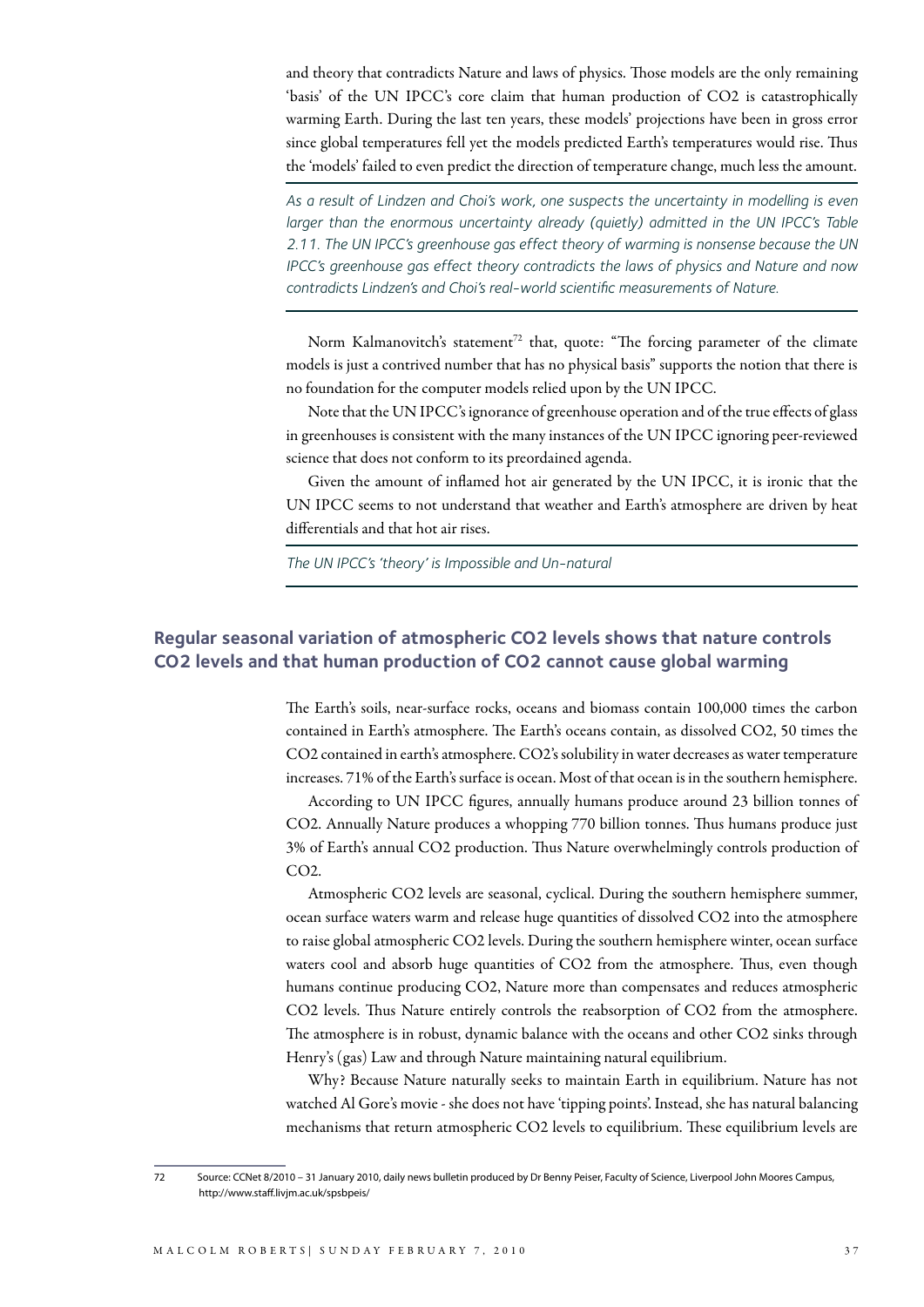themselves part of Nature's overall mechanisms for maintaining equilibrium through natural, inherent variation in thousands, perhaps millions, of natural factors.

*Controlling almost all production of CO2 and all reabsorption of CO2, Nature controls and determines atmospheric CO2 levels.*

Scientific studies point to residence time for atmospheric CO2 within the range 2-18 years, with many papers concluding 5-7 years. Some recent scientific studies show residence time is 12 months. That is, within 5-7 years or possibly within 12 months of CO2 being produced (whether by Nature or by humans) it is removed from the atmosphere. That is part of the carbon cycle that is essential for all life on earth. Many natural factors affect atmospheric CO2 levels. When these factors change it can lead to new atmospheric CO2 levels. eg, ocean temperatures have a large controlling effect on atmospheric CO2 levels and the ongoing increase of temperature from the Little Ice Age has likely caused more ocean outgassing than can be absorbed by increased vegetation. The Little Ice Age's third minimum started to end around 1850. Earth's temperature currently remains below Earth's average for the last 3,000 years. 'Thriving', page 19.

*Using the above figures, and thinking in layman's terms, in every 85,800 molecules of air, 33*  are CO2. Of those just one is produced by humans. That the UN IPCC and AI Gore claim that *one (1) molecule of CO2 in 85,800 molecules of air catastrophically warms the planet is nonsense. That the UN IPCC and Al Gore claim that one (1) molecule of human CO2 causes catastrophic warming while the remaining 32 molecules of Nature's identical CO2 do not is insanity.*

#### **Copenhagen contortions were due primarily to there being no scientifically measured real-world data that humans caused global warming—none**

In absence of real data, individual leaders jockeyed by juggling their personal and national agenda to fulfil personal goals on a world stage in front of their nations' media feeding images back to their electorates. All the ingredients for a mess. Too many cooks (egos), each cooking a different dish to avoid negative electoral perceptions on television sets back home.

The fact there is no scientifically measured real-world evidence that human production of CO2 caused Earth's modest global warming that ended around 1998 says it all. If there was any such evidence that showed Earth or humanity had a real problem that evidence would have been prominently displayed. Evidence would have driven concerted, unified action worldwide. That there wasn't any concerted, united action simply confirms no nation has evidence that human CO2 warmed our planet.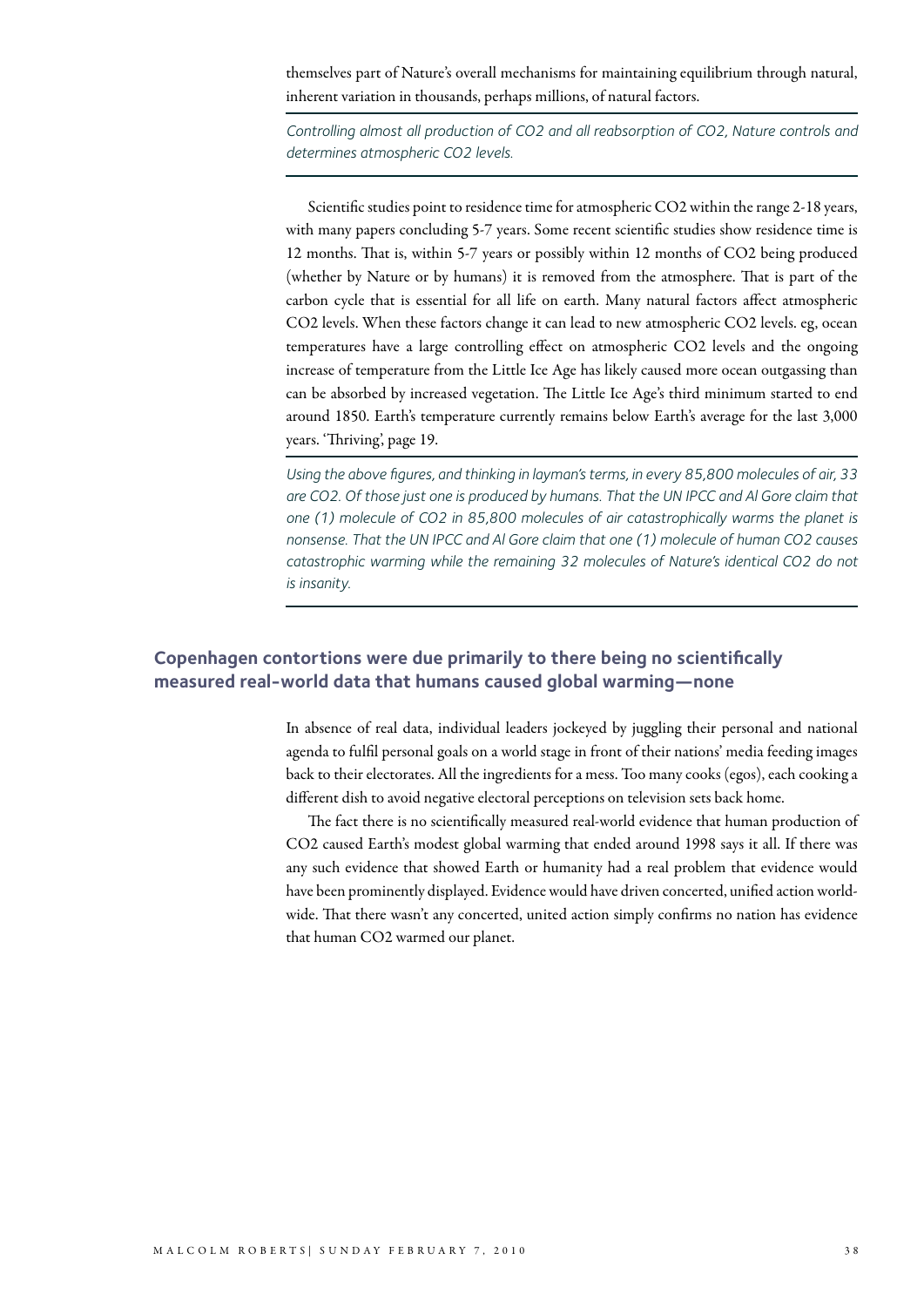#### **If the UN IPCC was a company, it would be charged with fraud**

In summary:

- ➤ UN IPCC reports are not scientifically prepared and do contradict science;
- ➤ Many claims of the UN IPCC are false and based on fabrications;
- ➤ UN IPCC summary reports are designed to influence policy and are fed to national governments and the media. In writing these influential reports, politicians and bureaucrats contradicted and overruled scientific advice and duped the people;
- ➤ The lack of any true and effective peer review process and the unjustified dismissal of well-founded dissenting comments demonstrate UN IPCC reports were written to a predetermined aim to ensure a predetermined political outcome;
- ➤ There is no scientifically measured real-world evidence that human production of CO2 caused global warming;
- ➤ Very few scientists support the UN IPCC's core claim that human activity warmed the planet and a huge number world-wide oppose the UN IPCC's core claim;
- ➤ Many UN IPCC claims are unscientific and generated by uninformed and unscientific activists pursuing their own agenda bypassing peer review;
- ➤ The UN IPCC ignores natural causes of global warming;

#### **The Indian Government has had enough—it will not rely on the un ipcc and has formed it's own scientific body to assess climate**

Quote: "The Indian government<sup>73</sup> has established its own body to monitor the effects of global warming because it "cannot rely" on the United Nations' Intergovernmental Panel on Climate Change, the group headed by its own leading scientist Dr R.K Pachauri."

Quote: "He (Dr Ramesh, the Indian Environment Minister) announced the Indian government will establish a separate National Institute of Himalayan Glaciology to monitor the effects of climate change on the world's 'third ice cap', and an 'Indian IPCC' to use 'climate science' to assess the impact of global warming throughout the country."

Quoting Mr Ramesh, the article states: "There is a fine line between climate science and climate evangelism. I am for climate science. I think people misused [the] IPCC report, [the] IPCC doesn't do the original research which is one of the weaknesses… they just take published literature and then they derive assessments, so we had goof-ups on Amazon forest, glaciers, snow peaks."

Mr Ramesh said, quote: "India is a very large country and cannot depend on [the] IPCC and so we have launched the Indian Network on Comprehensive Climate Change Assessment (INCCA)."

Mr Ramesh is quoted as having said The UN panel's claims of glacial meltdown by 2035 (quote) "was clearly out of place and didn't have any scientific basis."

Mr Ramesh appears to be doing his due diligence to protect his nation. Unlike Senator Wong who simply blindly rushes to protect the UN IPCC's false claims.

73 Dean Nelson in New Delhi, Telegraph, U.K., Feb 4, 2010.

http://www.telegraph.co.uk/earth/environment/climatechange/7157590/India-forms-new-climate-change-body.html) (http://www.climatechangefraud.com/climate-reports/6293-india-forms-new-climate-change-body?utm\_source=feedburner&utm\_ medium=email&utm\_campaign=Feed%3A+climatechangefraud%2FnkcO+%28Climate+Change+Fraud+news%29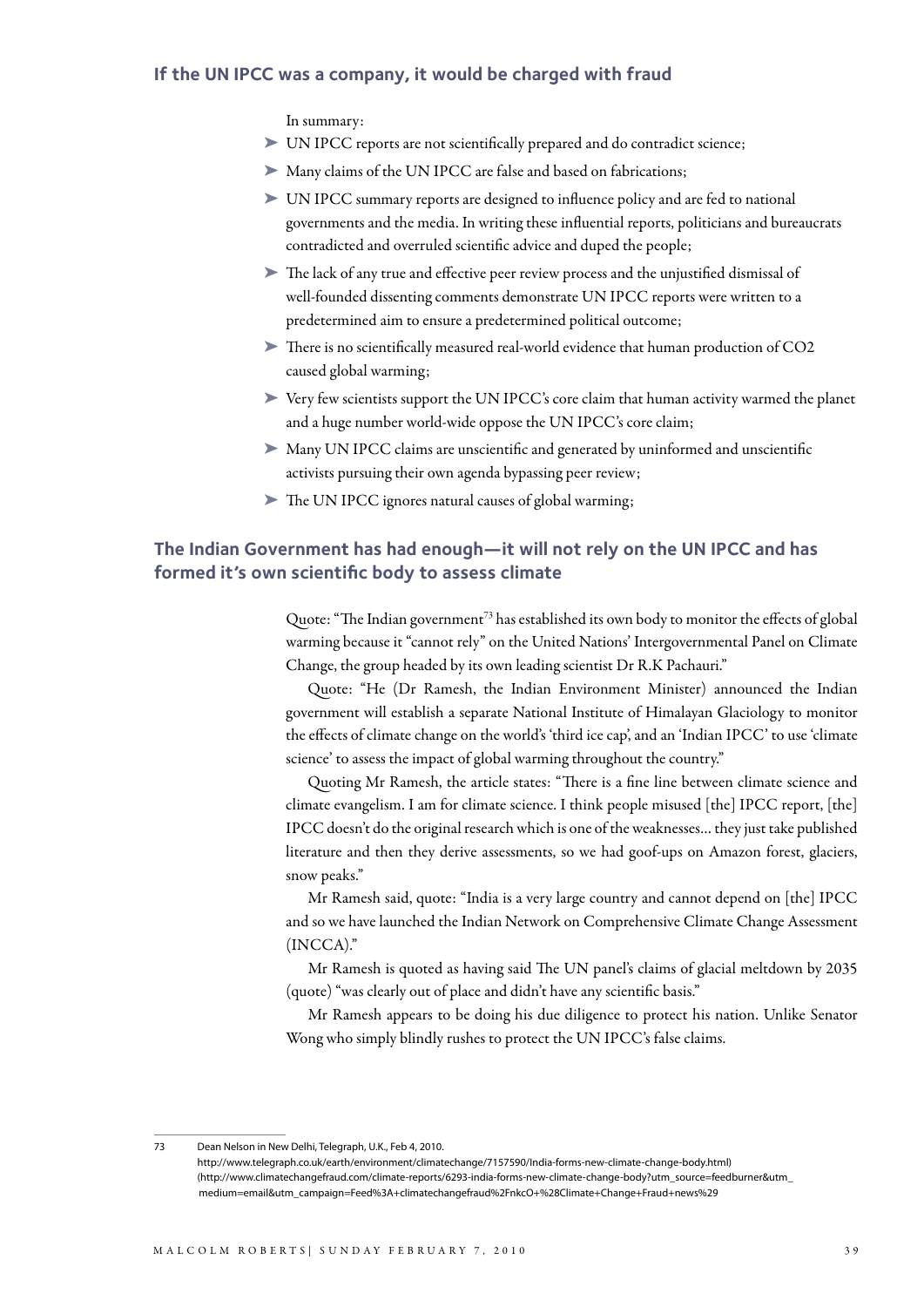#### **UN IPCC reports are no basis for government's global warming policy and CPRS**

As such the government has no basis for any CPRS. Nor any energy tax. Nor any rationing.

#### **Dismiss the CPRS**

*The UN IPCC shows it not only does not have science on its side, it contradicts the science.*  Instead, Nature and science show human production of CO2 has no impact on global *temperatures or climate. There is no scientific foundation for any emissions trading scheme (ETS).*

Science, ecology and economics help us to understand our civilisation and humanity's recently discovered security, safety and ease of living. Ignorant, unfounded tampering to impose arbitrary artificial cost increases to energy will eradicate humanity's recent advances. To protect our environment, civilisation and freedom, it is essential that we leave intact a key to our civilisation and security. That key has freed much of humanity from early death, misery and drudgery is energy, from fuels containing carbon.

Protect reliable, low cost, abundant, environmentally compatible energy. Dismiss the CPRS. Instead focus attention and resources on assisting the world's poor to higher standards of health, wealth, security and ease. This is best done with fuels containing carbon while developing economically sound renewable energy for the long term future. Our role is not to stifle the poor, it is to assist. To the extent we do, the sooner the world will find peace.

#### **Request for inquiry to overcome UN IPCC fraud**

Initially, when hearing and reading Senator Wong's comments on climate over the last three years I felt annoyance, even anger because her claims undermine my need for honesty and integrity. Now, as I witness Senator Wong sinking under the weight of the UN IPCC's dishonesty in the position she has placed herself, I feel compassion for her.

We cannot accurately know the needs that drove her misrepresentations. We can though know that if the government implements the CPRS through her misrepresentations she will hurt our nation and our planet. It is our responsibility as citizens to prevent that.

We cannot be sure of the needs and motives of those fomenting guilt and alarm. Whatever their reasons, they acted in the way they perceived as best for them. We need to truly forgive Senator Wong and all fomenters of unfounded guilt and alarm.

Instead of unconsciously reacting with anger, in the clarity, integrity, freedom and ease of true forgiveness and love we can choose our response. In Nature's freedom we can reconnect with Nature and with each other to truly care for our beautiful planet and its peoples.

This is a time for true forgiveness. A time to appreciate Nature. An opportunity to rebuild parliamentary relevance by returning to truth.

The UN IPCC is disintegrating. The percentage of people of the opinion that humans caused the modest cyclic global warming that ended around 1998 is below 50% and falling, All MP's need unite to conduct a transparently independent and objective inquiry into the UN IPCC's fraud.

Replace fear, guilt and fraud with facts, forgiveness and freedom.

*"The only thing more dangerous than ignorance is arrogance." Albert Einstein*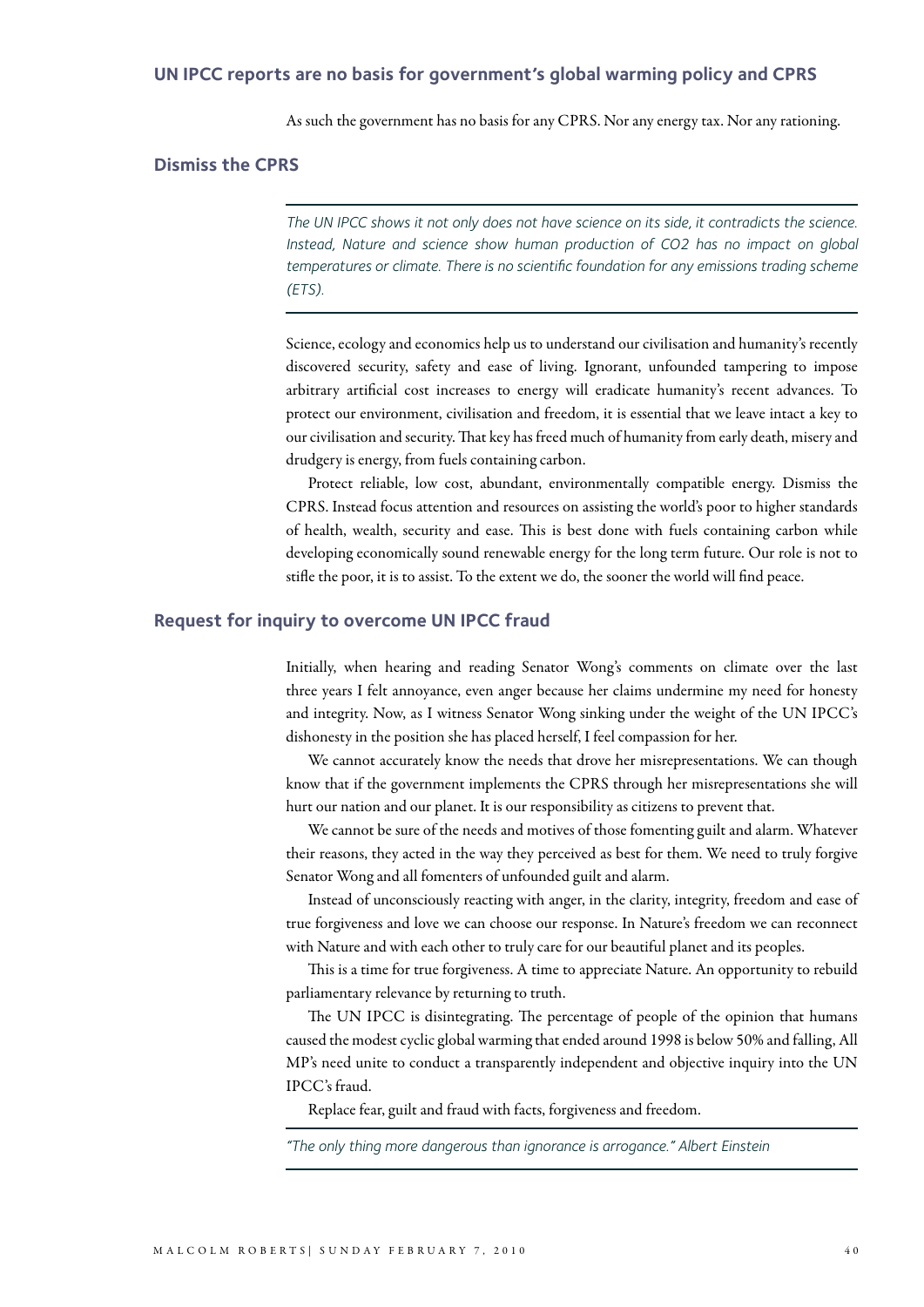#### **Protecting truth**

#### **Political will is built through integrity and courage to care enough to protect truth**

According to Senator Wong's fraudulently named Carbon *Pollution* Reduction Scheme, every exhaled breath by a mother looking down on her feeding baby is pollution. Like all people, mothers inhale air containing an average of 0.0385% CO2. By breathing they, and we, exhale air containing 4-5% CO2. By living, we each increase the CO2 concentration 130 times.

Why does Senator Wong not tell us that trees and plants absorb our exhaled CO2 as part of Earth's essential cycle of life? When she's discussing the quantities of CO2 produced by human industry, why doesn't she tell us it's tiny beside Nature's immense natural CO2 production? Why doesn't she tell us scientific studies show CO2's residence time in the atmosphere is estimated to be 5-7 years, with some recent studies revealing it is as little as 12 months?

According to Senator Wong, every exhaling person and animal is a polluter. Yet, according to Nature, we are all part of Nature's cycle. Who will you believe? Senator Wong, a supporter and defender of the fraudulent UN IPCC, or Nature?

Even with all the facts catalogued in this document, is there one Liberal MP who can, or who will be allowed to, make a case for humanity and the environment? Is there one who will speak out honestly based on scientific fact to expose the UN IPCC? Is there one Liberal who will use this catalog of UN IPCC fraud to expose the government's CPRS as unfounded and unnecessary? Is there one Liberal willing to make a case for Australia?

Is there one ALP member, among known climate realists within ALP ranks, who has the integrity and courage to speak out honestly? Just one in integrity and with courage? All it needs for a lie to prevail is for good men and women to look the other way.

How many MP's will stop being cowed by the politicians' fear of media headlines? Who will join Senator Fielding and Senator Joyce in standing up for the workers? For science? For the economy? For the environment? For Nature?

The Prime Minister is repeatedly photographed emerging from church. Tony Abbott proclaims strong religious faith as his moral guide. Why do they abandon the truth on climate?

Forget budgie smugglers. In today's destruction of parliamentary relevance, many members of parliament are wearing the Emperor's new clothes.

On the topic of budgies, John Cleese's 'Dead Parrot' sketch is hilarious. Parliament's 'Dead Elephants' sketch is hilarious—and tragic.

Thanks to the integrity and courage of indigenous leaders Noel Pearson<sup>74</sup> and Galarrwuy Yunupingu<sup>75</sup> (a former long-serving chairman of the Northern Land Council) the reality of government involvement in crippling the indigenous is being unmasked. Need we wait 38 years for the damage of a huge ETS tax to emerge?

<sup>74</sup> Noel Pearson, The Weekend Australian, 26.12.09, Pearson slams black housing http://www.theaustralian.com.au/news/nation/noel-pearson-slams-black-housing/story-e6frg6nf-1225813680340 Noel Pearson, The Weekend Australian, Sa.23.01.10, The Weekend Australian, Fattest hand is first in the till, http://www.theaustralian.com.au/news/opinion/fattest-hand-is-first-in-the-till/story-e6frg6zo-1225822681572 Noel Pearson, The Weekend Australian, Sa.30.01.10When welfarism takes over, disaster will follow, http://www.theaustralian.com.au/news/opinion/when-welfarism-takes-over-disaster-will-follow/story-e6frg6zo-1225824862838

<sup>75</sup> Galarrwuy Yunupingu, The Weekend Australian, Sa.30.01.10, We have the right to draw incomes from our land. http://www.theaustralian.com.au/news/opinion/we-have-the-right-to-draw-incomes-from-our-land/story-e6frg6zo-1225824635615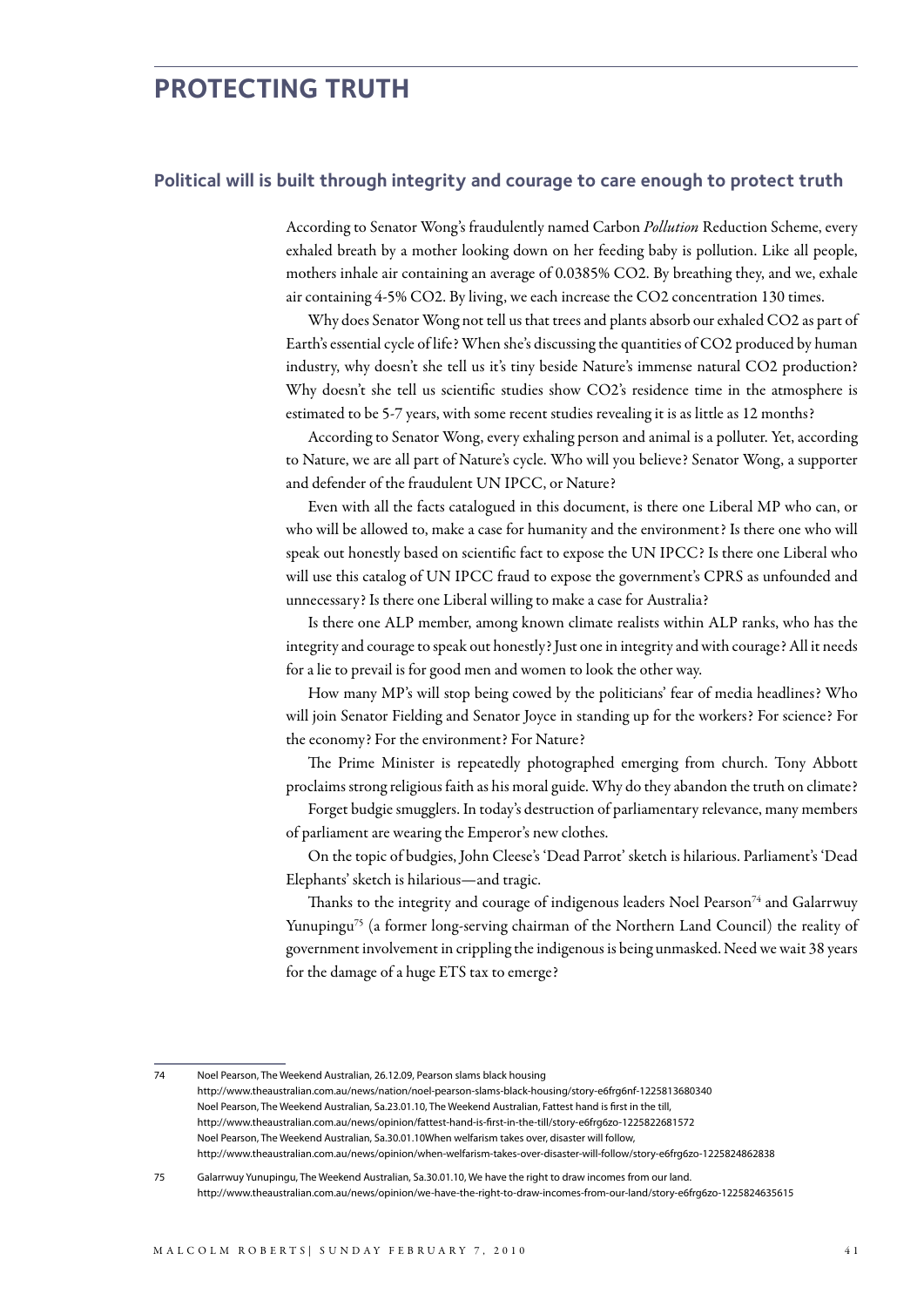In reality, the Rudd mob and Abbott mob are having an auction for votes with our money. We're laughing at ourselves. We're the monkeys. We need to stop this parliamentary pantomime.

*Please, do your due diligence using real science. Speak out. Vote against the CPRS. Stop toying with climate fraud. Instead, debate real environmental and humanitarian challenges.*

And forgive.

### **Acknowledgments**

- Val Majkus, lawyer, for providing web links for additional references;
- Hans Schreuder (analytical chemist), Alan Siddons (radio/analytical chemist), John Nicol (physicist), Bruce Powell (electrical engineer) for contributions in exposing the UN IPCC's greenhouse gas effect theory as unfounded and contradicting the Laws of Physics and Nature;
- The many people world-wide who are part of the spontaneous and growing people's movement exposing UN IPCC fraud. They have written papers, articles, blogs and books detailing UN IPCC fraud and falsities. I note particularly the many courageous UN IPCC scientists and their peers who have been outspoken in exposing UN IPCC fraud despite the threat to their incomes and research. Thank you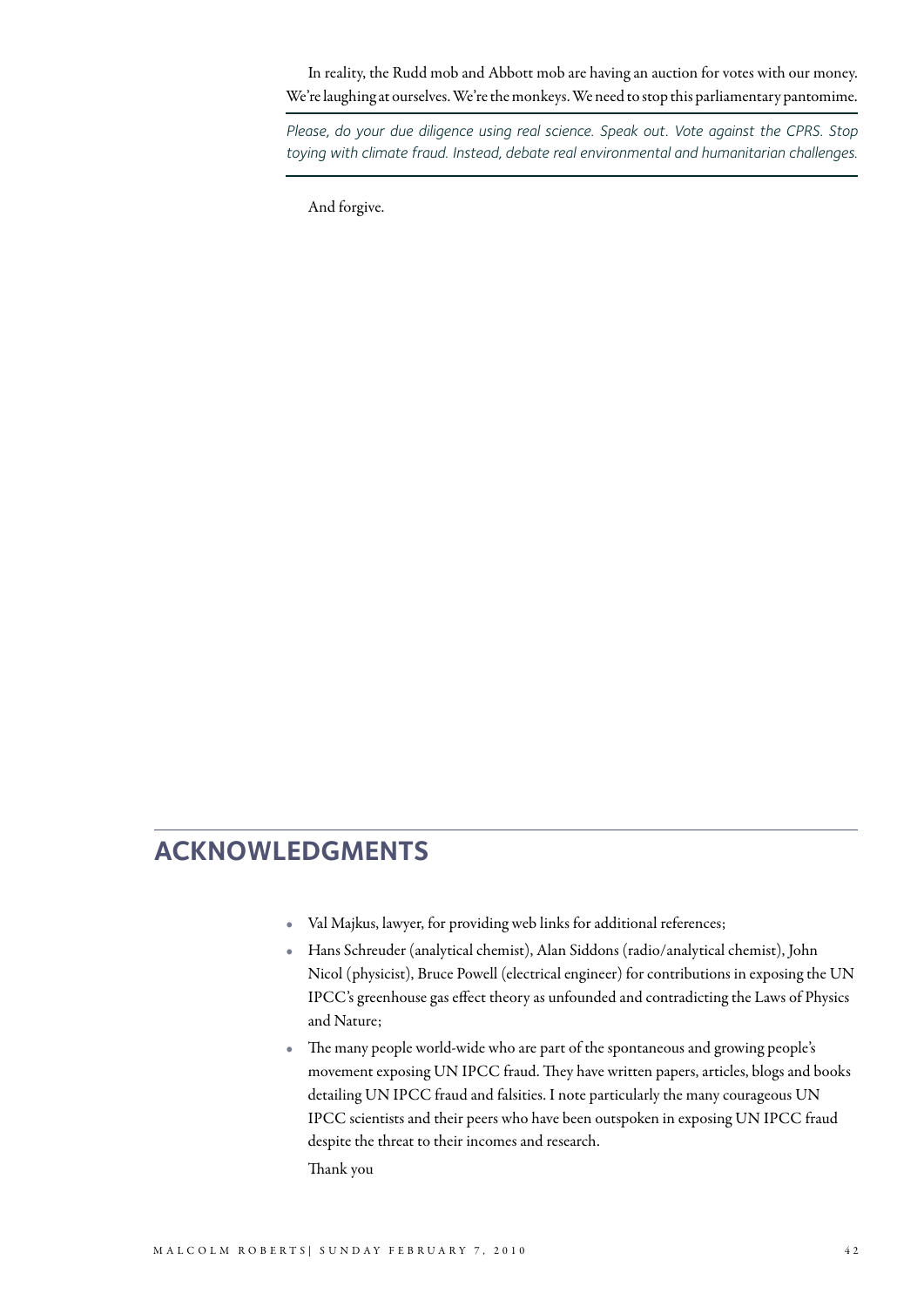#### **Declaration of Personal Interests**

My family and I use electricity for food gathering, storage and preparation and for communication, entertainment, warmth and lighting. That electricity is generated from combustion of coal and supplemented by hydro-power from dams.

We rely on products produced with consumption of carbon-based energy—food, cement, steel, exotic metals, plastics, fertilisers, clothes, mineral processing, houses, transport, electricity and tourism.

We own two cars for transport and mobility, with one being a fuel-efficient four cylinder car and the other an efficient turbo-diesel six cylinder.

We dedicated part of our home land to our city council's 'Land For Wildlife' program as a refuge for wildlife.

We are concerned for our future in a world currently driven by consensual, dishonest political agenda displacing fact and integrity.

Neither I nor my family receive payment of any kind for my entirely voluntary work investigating and exposing unfounded climate alarm, nor for writing this paper. We tithe our income annually in support of charities and people in greater need.

I have worked in all industry sectors including agriculture and mining. For work performed in the mining industry I received money from mining companies and governments—just as all three tiers of government in Australia receive money from mining.

My family and I are supportive of the environmental and humanitarian benefits of low cost, reliable, clean, environmentally responsible energy.

To minimise costs and eliminate waste of resources, we actively recycle products and minimise use of electricity.

My wife and I, through a government mandated superannuation investment fund, own shares in diversified companies including two mining companies (one obtained by inheritance) and small holdings in Australian and overseas energy producers and an agricultural company.

We live and participate in modern society hugely dependent as it is for safety, health, comfort, ease and security on the Earth industries - mining and agriculture - which form the basis of all manufacturing. Apart from the air, every item in modern homes, commercial buildings and transport depends on mining. Food clearly depends on mining and agriculture.

#### Malcolm Roberts

BE (Hons), MBA (Chicago) Fellow AICD, MAIM, MAusIMM, MAME (USA), MIMM (UK), Fellow ASQ (USA, Aust)

Brisbane, Australia.

Email: catalyst@eis.net.au